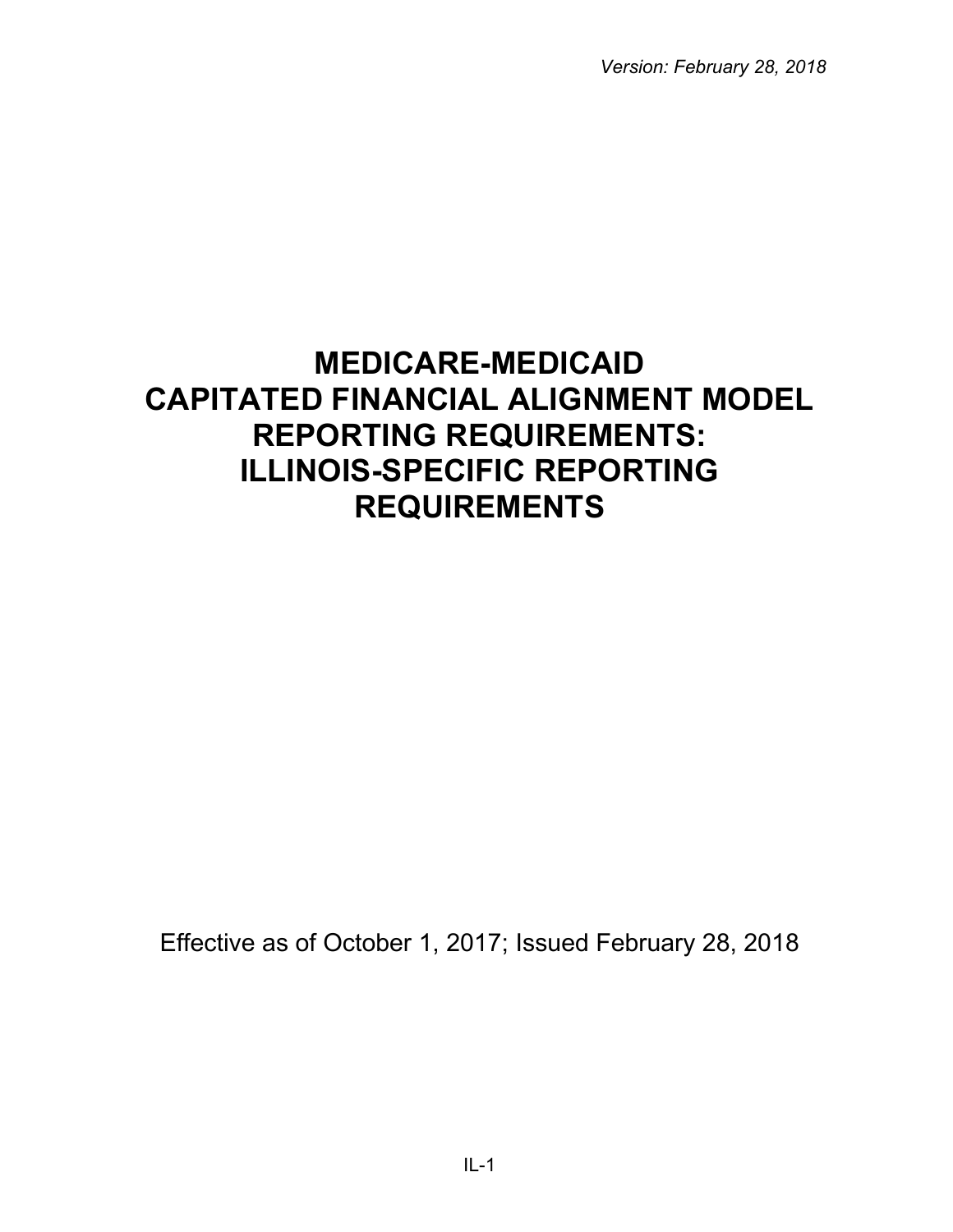# **Table of Contents**

|                     | Definitions ………………………………………………………………………………………… IL-3              |  |
|---------------------|------------------------------------------------------------------|--|
|                     |                                                                  |  |
|                     |                                                                  |  |
|                     | Reporting on Disenrolled and Retro-disenrolled Members  IL-7     |  |
|                     | Reporting on Screenings, Assessments, and Care Plans Completed   |  |
|                     | Guidance on Screenings, Assessments, and Care Plans for Members  |  |
|                     | <b>Guidance on Adopting Screenings and Assessments Completed</b> |  |
|                     |                                                                  |  |
|                     | Illinois' Implementation, Ongoing, and Continuous Reporting      |  |
|                     |                                                                  |  |
|                     |                                                                  |  |
| <b>Section ILI.</b> |                                                                  |  |
|                     |                                                                  |  |
|                     |                                                                  |  |
|                     |                                                                  |  |
| <b>Section ILV.</b> | Organizational Structure and Staffing  IL-33                     |  |
|                     | Section ILVI. Performance and Quality Improvement IL-35          |  |
|                     |                                                                  |  |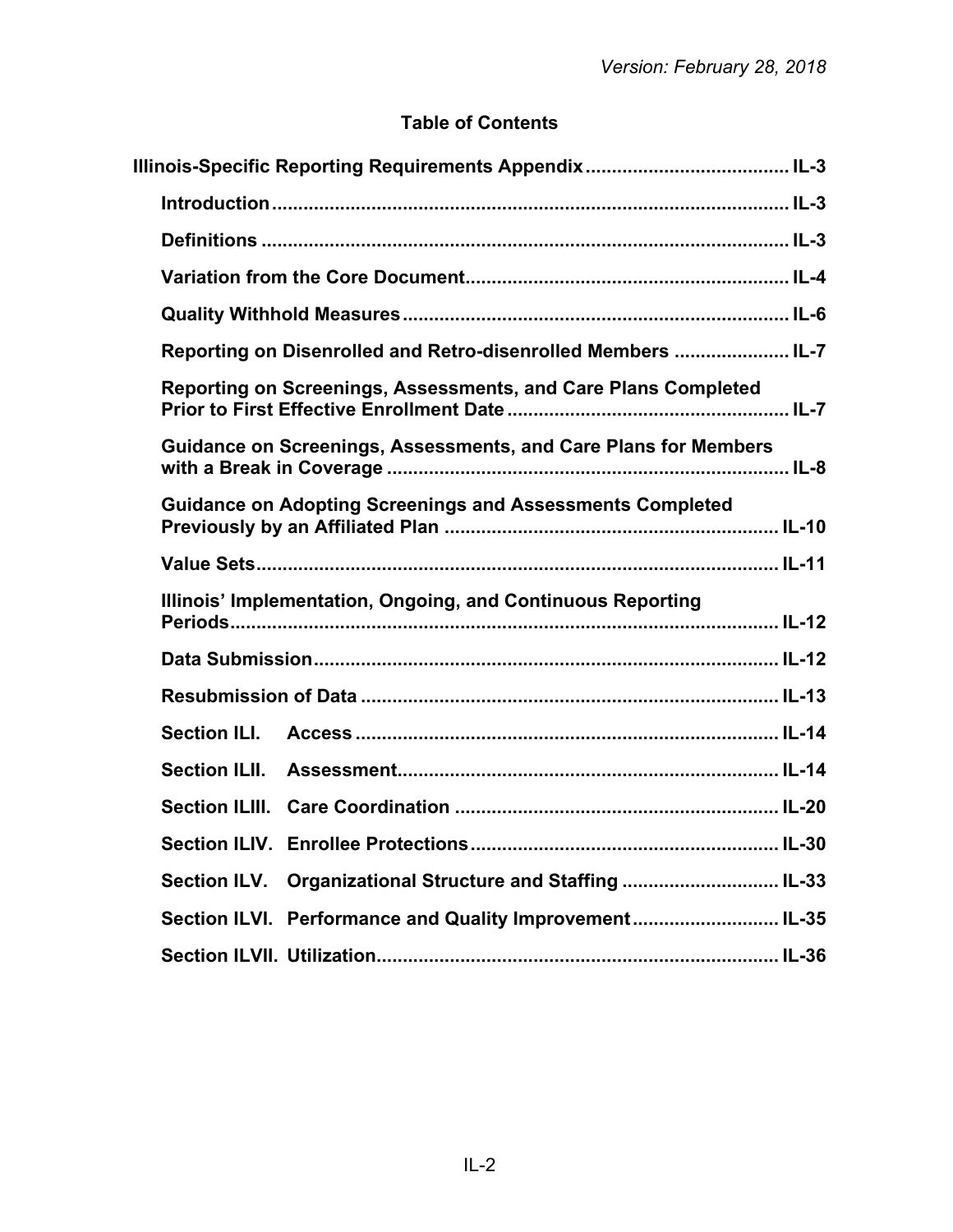## **Illinois-Specific Reporting Requirements Appendix**

## <span id="page-2-1"></span><span id="page-2-0"></span>*Introduction*

The measures in this appendix are required reporting for all MMPs in the Illinois Capitated Demonstration. CMS and the state reserve the right to update the measures in this appendix for subsequent demonstration years. These statespecific measures directly supplement the Medicare-Medicaid Capitated Financial Alignment Model: Core Reporting Requirements, which can be found at the following web address:

[https://www.cms.gov/Medicare-Medicaid-Coordination/Medicare-and-Medicaid-](https://www.cms.gov/Medicare-Medicaid-Coordination/Medicare-and-Medicaid-Coordination/Medicare-Medicaid-Coordination-Office/FinancialAlignmentInitiative/MMPInformationandGuidance/MMPReportingRequirements.html)[Coordination/Medicare-Medicaid-Coordination-](https://www.cms.gov/Medicare-Medicaid-Coordination/Medicare-and-Medicaid-Coordination/Medicare-Medicaid-Coordination-Office/FinancialAlignmentInitiative/MMPInformationandGuidance/MMPReportingRequirements.html)[Office/FinancialAlignmentInitiative/MMPInformationandGuidance/MMPReportingRe](https://www.cms.gov/Medicare-Medicaid-Coordination/Medicare-and-Medicaid-Coordination/Medicare-Medicaid-Coordination-Office/FinancialAlignmentInitiative/MMPInformationandGuidance/MMPReportingRequirements.html) [quirements.html](https://www.cms.gov/Medicare-Medicaid-Coordination/Medicare-and-Medicaid-Coordination/Medicare-Medicaid-Coordination-Office/FinancialAlignmentInitiative/MMPInformationandGuidance/MMPReportingRequirements.html) 

MMPs should refer to the core document for additional details regarding Demonstration-wide definitions, reporting phases and timelines, and sampling methodology.

The core and state-specific measures supplement existing Part C and Part D reporting requirements, as well as measures that MMPs report via other vehicles or venues, such as HEDIS®[1](#page-2-3) and HOS. CMS and the state will also track key utilization measures, which are not included in this document, using encounter and claims data. The quantitative measures are part of broader oversight, monitoring, and performance improvement processes that include several other components and data sources not described in this document.

MMPs should contact the IL Help Desk at [ILHelpDesk@norc.org](mailto:ILHelpDesk@norc.org) with any questions about the Illinois state-specific appendix or the data submission process.

## <span id="page-2-2"></span>*Definitions*

Calendar Year: All annual measures are reported on a calendar year basis. For example, Calendar Year (CY) 2015 will represent January 1, 2015 through December 31, 2015.

Calendar Quarter: All quarterly measures are reported on calendar quarters. The four calendar quarters of each calendar year will be as follows: 1/1 – 3/31, 4/1 – 6/30, 7/1 – 9/30, 10/1 – 12/31.

Implementation Period: The period of time starting with the first effective enrollment date, March 1, 2014 through December 31, 2014.

<span id="page-2-3"></span><sup>&</sup>lt;sup>1</sup> HEDIS<sup>®</sup> is a registered trademark of the National Committee for Quality Assurance (NCQA).  $\overline{a}$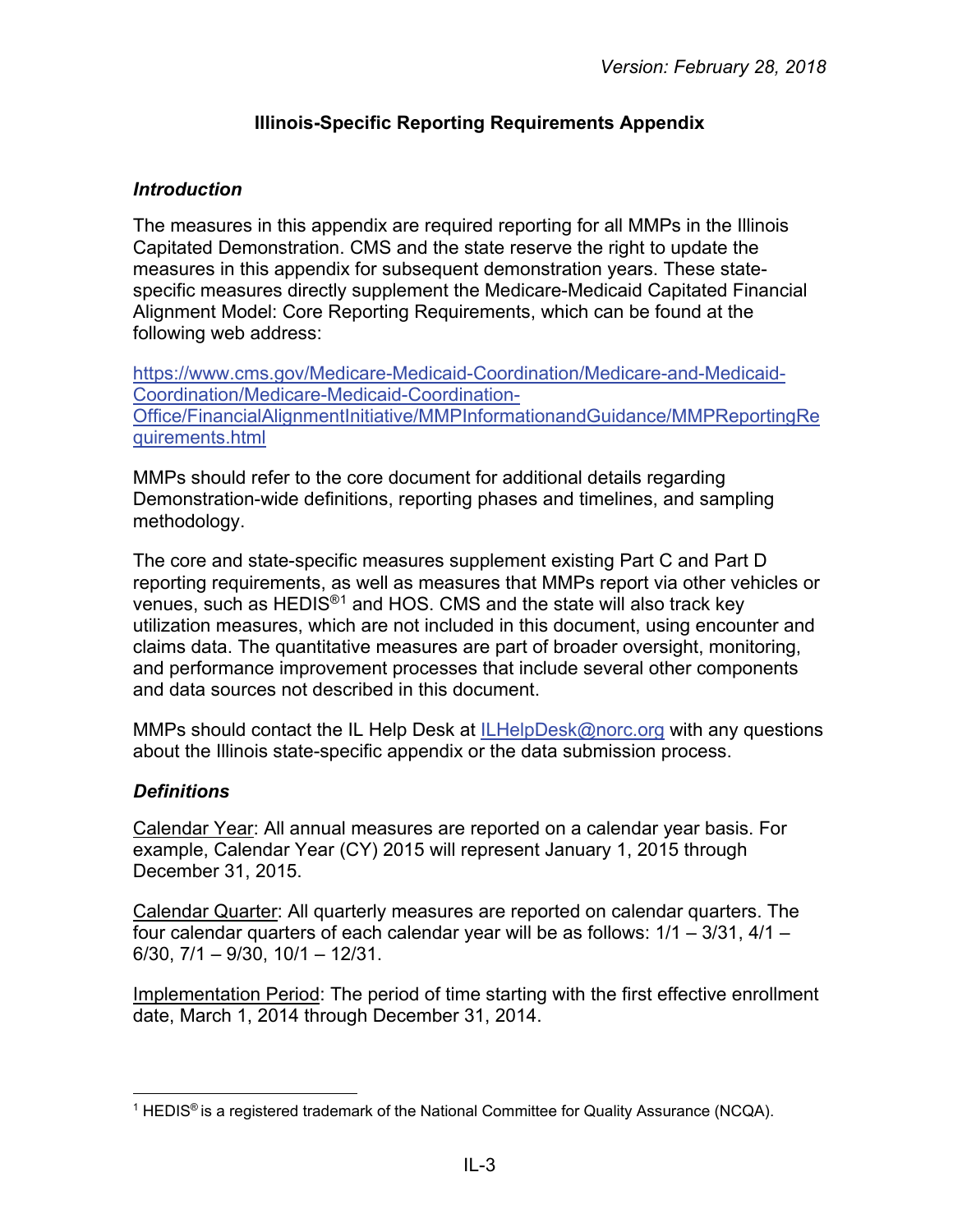Long Term Services and Supports (LTSS): A wide variety of services and supports that help people with disabilities meet their daily needs for assistance and improve the quality of their lives. Examples include assistance with bathing, dressing and other basic activities of daily life and self-care, as well as support for everyday tasks such as laundry, shopping and transportation. LTSS are provided over an extended period, predominantly in homes and communities, but also in facility-based settings such as nursing facilities.

Primary Care Provider (PCP): Nurse practitioners, physician assistants or physicians who are board certified or eligible for certification in one of the following specialties: family practice, internal medicine, general practice, obstetrics/gynecology, or geriatrics.

## <span id="page-3-0"></span>*Variation from the Core Document*

#### Core Measures 2.1, 2.2, and 2.3

For the following measures, the specifications for reporting will differ from the core requirement. Guidance for reporting Health Risk Screenings and Health Risk Assessments is provided below:

- Core Measure 2.1 Members with an assessment completed within 90 days of enrollment.
	- o For this measure, MMPs should report data on the number of members with a Health Risk Screening (HRS) completed within 90 days of enrollment. However, as outlined in section 2.6.1.1 of the three-way contract, if the MMP completed a Health Risk Assessment (HRA) in place of a HRS for any members, the MMP should include those members when it reports on the number of members who had an assessment completed within 90 days of enrollment (Core 2.1 Element D). If a MMP completed both an HRS and an HRA for a given member, that member should only be counted once when reporting Core 2.1.
- Core Measure 2.2 Members with an assessment completed.
	- o For this measure, MMPs should report data on the number of members with a Health Risk Screening (HRS) completed. However, as outlined in section 2.6.1.1 of the three-way contract, if the MMP completed a Health Risk Assessment (HRA) in place of an HRS for any members, the MMP should include those members when it reports on the number of members who had an assessment completed within the reporting period (Core 2.2 Element A) and the number of members enrolled for 90 days or longer who had an assessment completed (Core 2.2 Element C). If the MMP completed both an HRS and an HRA for a given member, that member should only be counted once when reporting Core 2.2.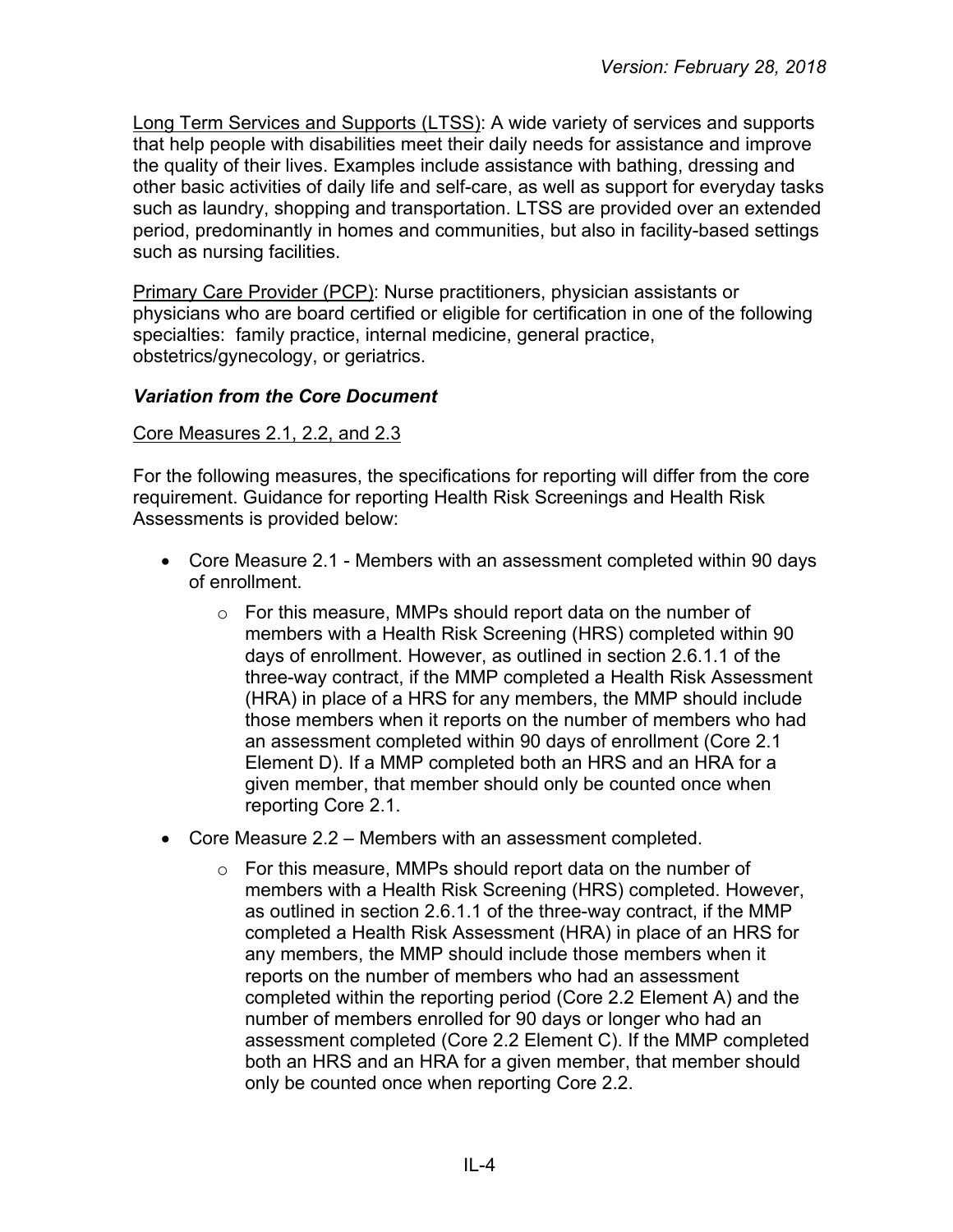- Core Measure 2.3 Members with an annual reassessment.
	- o For members classified as no or low risk, the MMP can conduct the annual reassessment using the Health Risk Screening (HRS) tool. However, as indicated in section 2.6.1.1 of the three-way contract, the MMP has the option to administer a Health Risk Assessment (HRA) in place of the HRS.
	- o For members classified as moderate- or high-risk, the MMP must conduct the annual reassessment using the HRA tool.
	- o When reporting Core 2.3, the MMP should include all annual reassessments completed, regardless if the annual reassessment was conducted using the HRA or HRS tool (i.e., include all no and low-risk members with an annual HRA/HRS and all moderate- and high-risk members with an annual HRA). If the MMP completed both an annual HRS and an annual HRA for a given member, only one annual reassessment should be counted for that member when reporting Core 2.3.

#### Core Measure 9.2 – Nursing Facility (NF) Diversion

The following section provides additional guidance about identifying individuals enrolled in the MMP as "nursing home certifiable," or meeting the nursing facility level of care (NF LOC), for the purposes of reporting Core 9.2.

Within Core 9.2, "nursing home certifiable" members are defined as "members living in the community, but requiring an institutional level of care" (see the Core Reporting Requirements for more information). Illinois MMPs should use Determination of Need (DON) scores, supplemented by claims or enrollment data, to categorize members as nursing home certifiable. Individuals with DON scores of 29 or higher, as stated on the service plan shared with the MMP, can be considered nursing home certifiable.

In addition, MMPs should use other sources of data to confirm this information. Specifically:

- The daily 834 file distributed to MMPs by the state identifies waiver members by a two-digit waiver code (see below) and nursing home residents by a 12 digit code indicating the specific facility where the member resides. All waiver members can be categorized as nursing home certifiable provided they meet all other criteria for the measure elements. Nursing home residents may be considered nursing home certifiable if they meet all other criteria for the measure elements and have resided in the nursing facility for no more than 100 days.
- Claims data or rate cells to identify individuals using nursing home services or waiver services.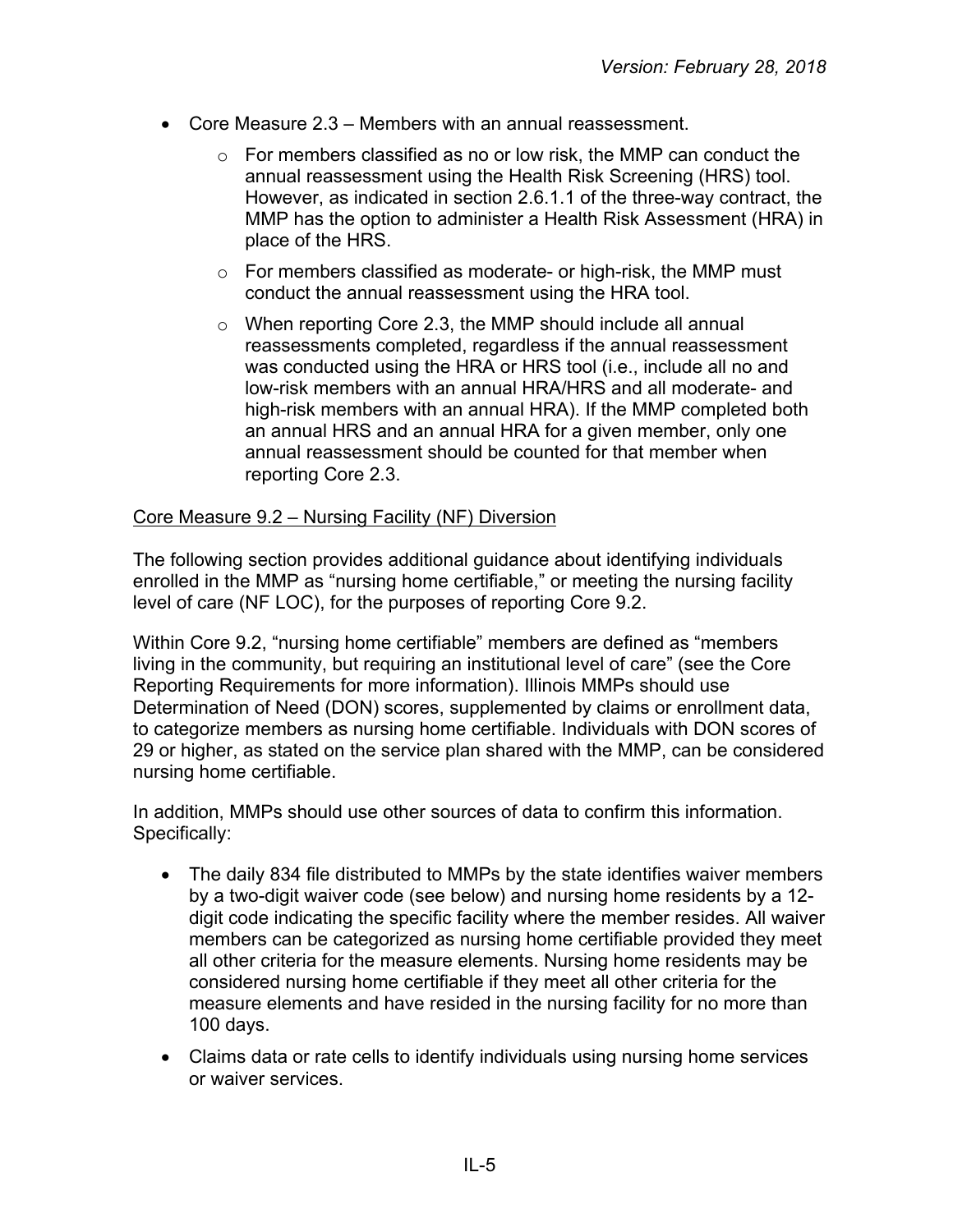• The Department of Rehabilitative Services (DORS) or Department of Aging's systems, which identify whether the member is on a waiver as well as the date the member became eligible for a waiver.

The two-digit waiver codes used to indicate members' waiver enrollments are as follows:

| <b>Department of Aging</b> |                                                   | <b>Traumatic Brain Injury</b> |                                                           | <b>AIDS</b>    |                                                         |
|----------------------------|---------------------------------------------------|-------------------------------|-----------------------------------------------------------|----------------|---------------------------------------------------------|
| A0                         | Aging                                             | B <sub>0</sub>                | TBI<br>CO                                                 |                | <b>AIDS</b>                                             |
| AT                         | ** Aging Pre-Transition                           | <b>BT</b>                     | **TBI Pre-Transition                                      | VT             | **AIDS Pre-Transition                                   |
| AY                         | **Aging Transition Year                           | BY                            | **TBI Transition Year                                     | VY.            | **AIDS Transition Year                                  |
| AW                         | ** Aging Withdrawal                               | <b>BW</b>                     | **TBI Withdrawal                                          | <b>VW</b>      | **AIDS Withdrawal                                       |
|                            | <b>Tech. Dependent Children</b>                   |                               | <b>Department of Mental Health</b>                        |                | <b>Department of Rehabilitation</b>                     |
| G <sub>0</sub>             | <b>TDC Hospital Residing Care</b>                 | MT                            | **MH Pre-Transition                                       | H <sub>0</sub> | <b>Physically Disabled</b>                              |
| G1                         | <b>TDC SNF/PED Care</b>                           | MY.                           | **MH Transition Year                                      | HТ             | <b>**DORS Pre-Transition</b>                            |
| G4                         | <b>TDC Hospital Negotiated</b><br>Rate            | <b>MW</b>                     | **MH Withdrawal                                           | HY.            | <b>**DORS Transition Year</b>                           |
| G <sub>5</sub>             | <b>TDC SNF/PED Care</b><br><b>Negotiated Rate</b> |                               |                                                           | <b>HW</b>      | **DORS Withdrawal                                       |
|                            | <b>Developmentally Disabled</b>                   |                               | <b>Department of Health and</b><br><b>Family Services</b> |                | <b>Children with Complex Needs</b>                      |
| D <sub>0</sub>             | DD Adult                                          | DB                            | Death Date Presumed                                       | <b>BK</b>      | <b>Children with Complex</b><br><b>Behavioral Needs</b> |
|                            |                                                   |                               |                                                           |                |                                                         |
| D <sub>1</sub>             | DD Children In home support                       | DC                            | Death Date Certified                                      | <b>CK</b>      | <b>Children with Complex</b><br><b>Medical Needs</b>    |
| D <sub>2</sub>             | <b>DD Children Residential</b>                    | CB                            | <b>Colbert Consent Decree</b>                             |                |                                                         |
| DT                         | **DD Children Pre-Transition                      | <b>WM</b>                     | <b>Williams Consent</b><br>Decree                         |                |                                                         |
| DY                         | <b>**DD Transition Year</b>                       | F <sub>O</sub>                | <b>Supportive Living Facility</b><br>resident             |                |                                                         |

<span id="page-5-0"></span>\*\*All Pre-Transition, Transition and Withdrawal codes are part of DHFS 'Money Follows the Person' Program.

#### *Quality Withhold Measures*

CMS and the state will establish a set of quality withhold measures, and MMPs will be required to meet established thresholds. Throughout this document, statespecific quality withhold measures are marked with the following symbol for Demonstration Year 1: (i) and the following symbol for Demonstration Years 2 through 5: (ii). Note that additional DY 2-5 state-specific quality withhold measures are reported separately through HEDIS®.<sup>[2](#page-5-1)</sup> For more information about the statespecific quality withhold measures, refer to the Quality Withhold Technical Notes (DY 1): Illinois-Specific Measures and the Quality Withhold Technical Notes (DY 2- 5): Illinois-Specific Measures at [https://www.cms.gov/Medicare-Medicaid-](https://www.cms.gov/Medicare-Medicaid-Coordination/Medicare-and-Medicaid-Coordination/Medicare-Medicaid-Coordination-Office/FinancialAlignmentInitiative/MMPInformationandGuidance/MMPQualityWithholdMethodologyandTechnicalNotes.html)

<span id="page-5-1"></span><sup>2</sup> HEDIS® is a registered trademark of NCQA.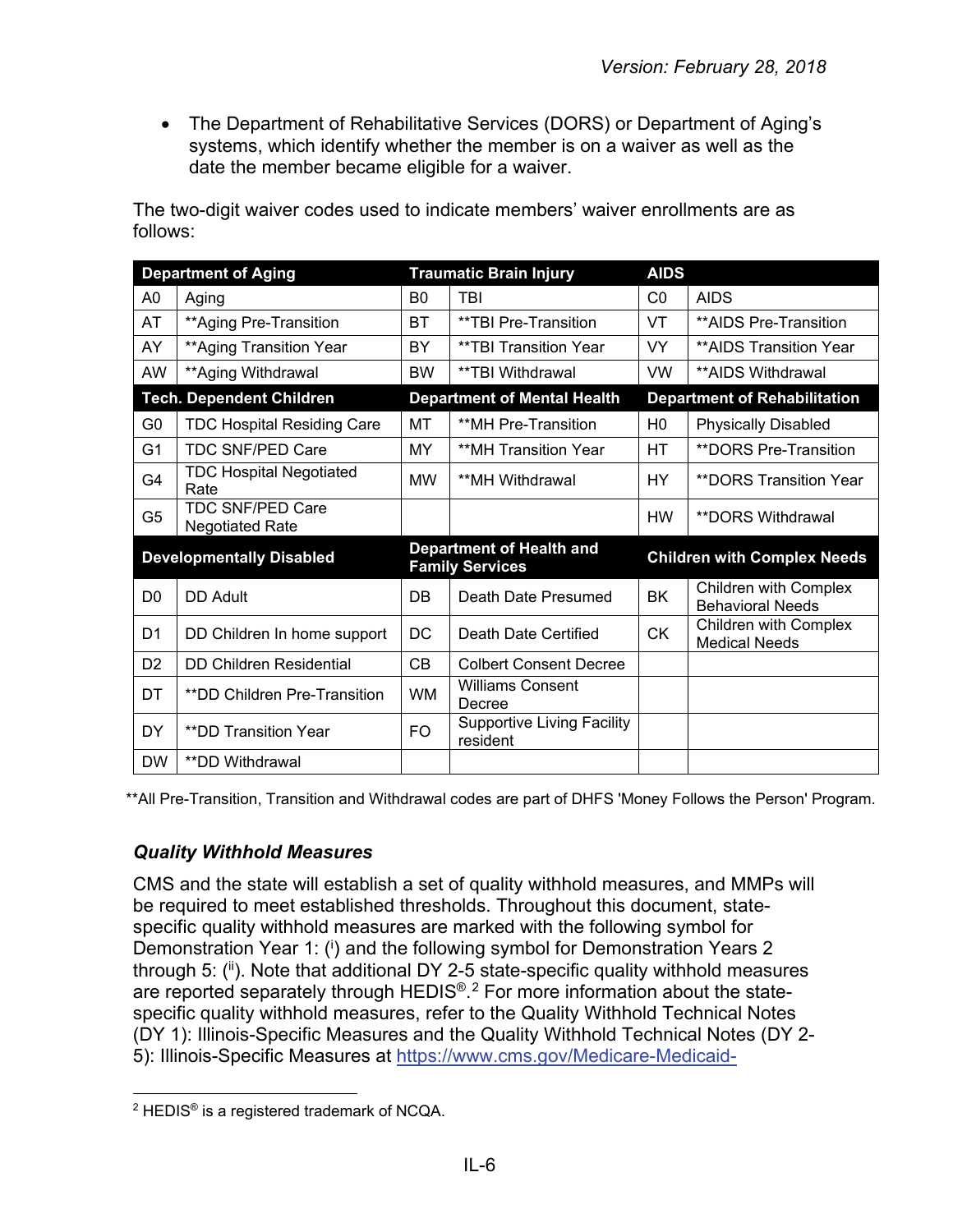[Coordination/Medicare-and-Medicaid-Coordination/Medicare-Medicaid-](https://www.cms.gov/Medicare-Medicaid-Coordination/Medicare-and-Medicaid-Coordination/Medicare-Medicaid-Coordination-Office/FinancialAlignmentInitiative/MMPInformationandGuidance/MMPQualityWithholdMethodologyandTechnicalNotes.html)[Coordination-](https://www.cms.gov/Medicare-Medicaid-Coordination/Medicare-and-Medicaid-Coordination/Medicare-Medicaid-Coordination-Office/FinancialAlignmentInitiative/MMPInformationandGuidance/MMPQualityWithholdMethodologyandTechnicalNotes.html)[Office/FinancialAlignmentInitiative/MMPInformationandGuidance/MMPQualityWithh](https://www.cms.gov/Medicare-Medicaid-Coordination/Medicare-and-Medicaid-Coordination/Medicare-Medicaid-Coordination-Office/FinancialAlignmentInitiative/MMPInformationandGuidance/MMPQualityWithholdMethodologyandTechnicalNotes.html) [oldMethodologyandTechnicalNotes.html.](https://www.cms.gov/Medicare-Medicaid-Coordination/Medicare-and-Medicaid-Coordination/Medicare-Medicaid-Coordination-Office/FinancialAlignmentInitiative/MMPInformationandGuidance/MMPQualityWithholdMethodologyandTechnicalNotes.html)

#### <span id="page-6-0"></span>*Reporting on Disenrolled and Retro-disenrolled Members*

Unless otherwise indicated in the reporting requirements, MMPs should report on all members enrolled in the demonstration who meet the definition of the data elements, regardless of whether that member was subsequently disenrolled from the MMP. Measure-specific guidance on how to report on disenrolled members is provided under the Notes section of each state-specific measure.

Due to retro-disenrollment of members, there may be instances where there is a lag between a member's effective disenrollment date and the date on which the MMP is informed about that disenrollment. This time lag might create occasional data inaccuracies if an MMP includes members in reports who had in fact disenrolled before the start of the reporting period. If MMPs are aware at the time of reporting that a member has been retro-disenrolled with a disenrollment effective date prior to the reporting period (and therefore was not enrolled during the reporting period in question), then MMPs may exclude that member from reporting. Please note that MMPs are *not* required to re-submit corrected data should they be informed of a retro-disenrollment subsequent to a reporting deadline. MMPs should act upon their best and most current knowledge at the time of reporting regarding each member's enrollment status.

#### <span id="page-6-1"></span>*Reporting on Screenings, Assessments, and Care Plans Completed Prior to First Effective Enrollment Date*

MMPs may complete Health Risk Screenings (HRSs) and/or Health Risk Assessments (HRAs) prior to individuals' effective date of enrollment, provided that the MMP meets the requirements as articulated in the National MMP Enrollment and Disenrollment Guidance. Note that for individuals who are passively enrolled, the MMP may reach out to complete an HRS and/or HRA no sooner than 20 days before the individual's effective date of the passive enrollment.

For purposes of reporting data on HRS/HRA completions (Core 2.1, Core 2.2, and state-specific measure IL2.2), MMPs should report any HRS/HRA completed prior to the first effective enrollment date as if it was completed on the first effective enrollment date. For example, if a member's first effective enrollment date was November 1 and the HRS/HRA for that member was completed on October 25, the MMP should report the HRS/HRA as if it were completed on November 1.

MMPs should refer to the Core reporting requirements for detailed specifications for reporting Core 2.1 and Core 2.2, and to this document for specifications on reporting IL2.2. For example, Core 2.1 should only include members whose 90th day of enrollment occurred during the reporting period. Members enrolled into the MMP on November 1 would reach their 90th day (i.e., three full months) on January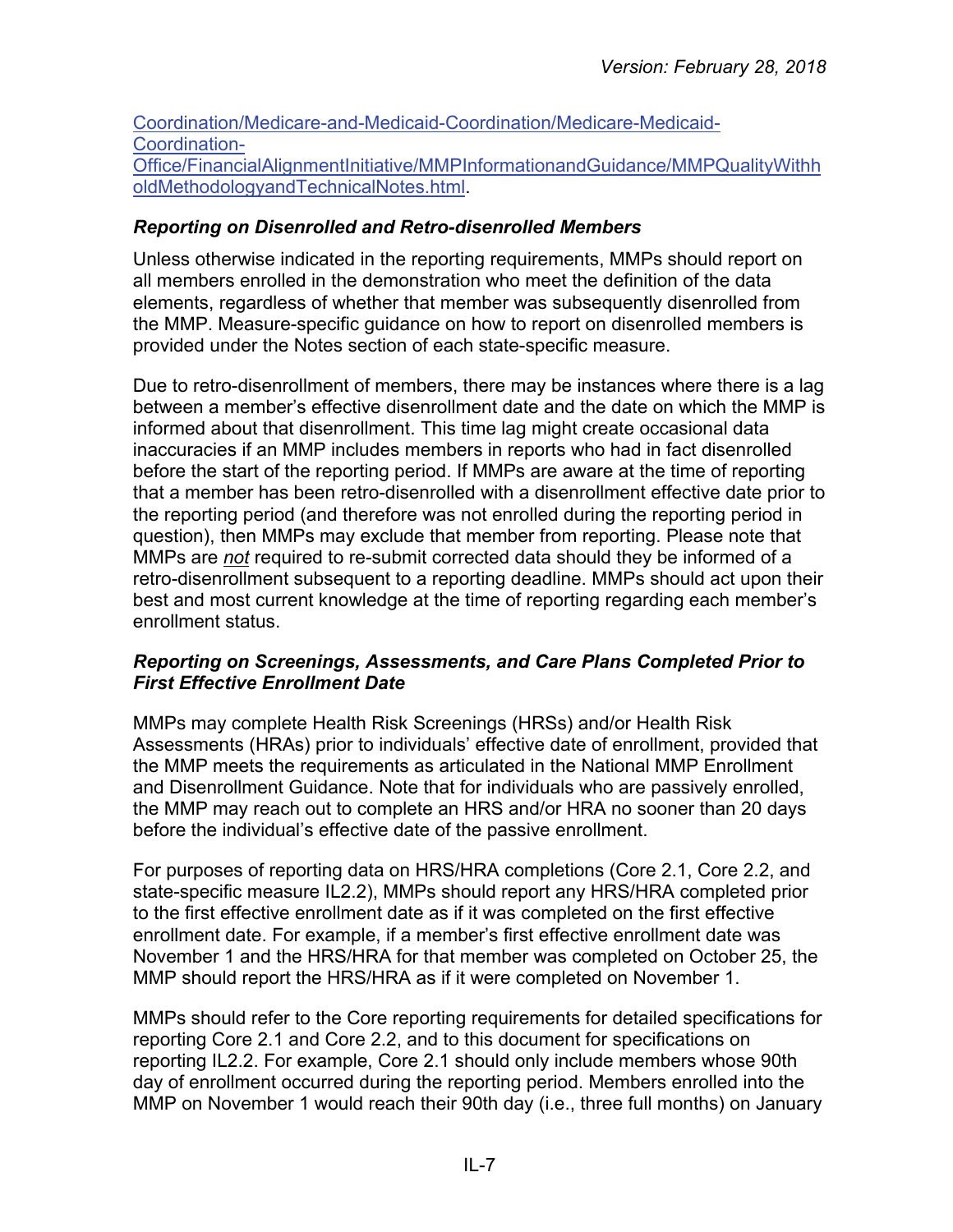31. Therefore, these members would be reported in the data submission for the Quarter 1 reporting period, even if their HRS/HRA was marked as complete on the first effective enrollment date (i.e., November 1).

Note that this document also contains additional guidance regarding reporting HRS/HRA completions under Core 2.1 and Core 2.2 (see above in the "Variation from the Core Document" section). For these Core measures, MMPs should report on the number of members with a HRS completed. However, as outlined in section 2.6.1.1 of the three-way contract, if the MMP completes a HRA in place of a HRS for any members, the MMP should include those members in the counts for Core 2.1 and Core 2.2. If a MMP completed both an HRS and an HRA for a given member, that member should only be counted once when reporting.

MMPs must also comply with contractually specified timelines regarding the completion of care plans. In the event that a care plan is also finalized prior to the first effective enrollment date, MMPs should report completion of the care plan (for measures Core 3.2 and IL3.2) as if it was completed on the first effective enrollment date. For example, if a member's first effective enrollment date was November 1 and the care plan for that member was completed on October 27, the MMP should report the care plan as if it were completed on November 1.

#### <span id="page-7-0"></span>*Guidance on Screenings, Assessments, and Care Plans for Members with a Break in Coverage*

#### Screenings and Assessments

If a MMP already completed a Health Risk Screening (HRS) or Health Risk Assessment (HRA) for a member that was previously enrolled, the MMP is not necessarily required to conduct a new HRS or HRA if the member rejoins the same MMP within 90 days of his/her most recent HRS or HRA. Instead, the MMP can:

- 1. Perform any risk stratification, claims data review, or other analyses as required by the three-way contract to detect any changes in the member's condition since the HRS or HRA was conducted; and
- 2. Ask the member (or his/her authorized representative) if there has been a change in the member's health status or needs since the HRS or HRA was conducted.

The MMP must document any risk stratification, claims data review, or other analyses that are performed to detect any changes in the member's condition. The MMP must also document its outreach attempts and the discussion(s) with the member (or his/her authorized representative) to determine if there was a change in the member's health status or needs.

If a change is identified, the MMP must conduct a new HRS or HRA within the timeframe prescribed by the contract. For members that are stratified as no or low risk, the MMP must conduct an HRS (unless the MMP opts to conduct an HRA in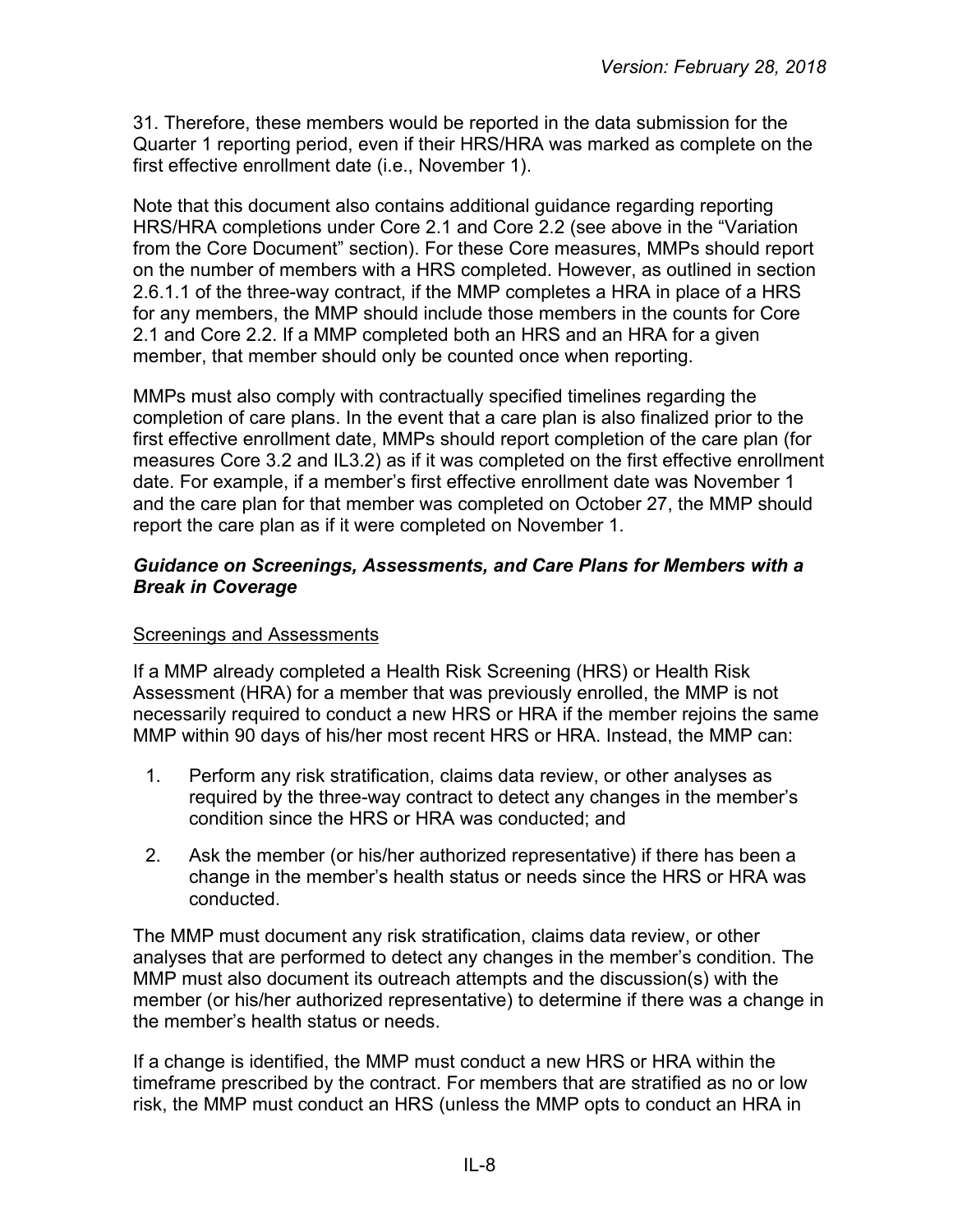place of an HRS, as permitted by the contract). For members that are stratified as moderate- or high-risk, the MMP must conduct an HRA.

If there are no changes, the MMP is not required to conduct a new HRS or HRA unless requested by the member (or his/her authorized representative). Please note, if the MMP prefers to conduct a new HRS or HRA on all re-enrollees regardless of status, it may continue to do so.

Once the MMP has conducted a new HRS or HRA as needed or confirmed that the prior HRS or HRA is still accurate, the MMP can mark the HRS or HRA as complete for the member's current enrollment. The MMP would then report that completion according to the specifications and additional guidance for Core 2.1 and Core 2.2 (MMPs should refer to the guidance provided in the "Variation from the Core Document" section). If the re-enrolled member is stratified as moderate- or highrisk, the HRA completion would also be counted in measure IL2.2. When reporting these measures, the MMP should count the 90 days from the member's most recent enrollment effective date, and should report the HRS or HRA based on the date the prior HRS or HRA was either confirmed to be accurate or a new HRS or HRA was completed.

If the MMP is unable to reach a re-enrolled member to determine if there was a change in health status, then the MMP may report that member as unable to be reached so long as the MMP made the requisite number of outreach attempts. If a re-enrolled member refuses to discuss his/her health status with the MMP, then the MMP may report that member as unwilling to participate in the HRS or HRA.

If the MMP did not complete an HRS or HRA for the re-enrolled member during his/her prior enrollment period, or if it has been more than 90 days since the member's HRS or HRA was completed, the MMP is required to conduct an HRS or HRA for the member within the timeframe prescribed by the contract. For members that are stratified as no or low risk, the MMP must conduct an HRS (unless the plan opts to conduct an HRA in place of an HRS as permitted by the contract). For members that are stratified as moderate- or high-risk, the MMP must conduct an HRA. The MMP must make the requisite number of attempts to reach the member (at minimum) after his/her most recent enrollment effective date, even if the MMP reported that the member was unable to be reached during his/her prior enrollment. Similarly, members that refused the HRS or HRA during their prior enrollment must be asked again to participate (i.e., the MMP may not carry over a refusal from one enrollment period to the next).

## Care Plans

If the MMP conducts a new HRS or HRA for the re-enrolled member, the MMP must revise the care plan accordingly within the timeframe prescribed by the contract. Once the care plan is revised, the MMP may mark the care plan as complete for the member's current enrollment. If the MMP determines that the prior HRS or HRA is still accurate and, therefore, no updates are required to the previously completed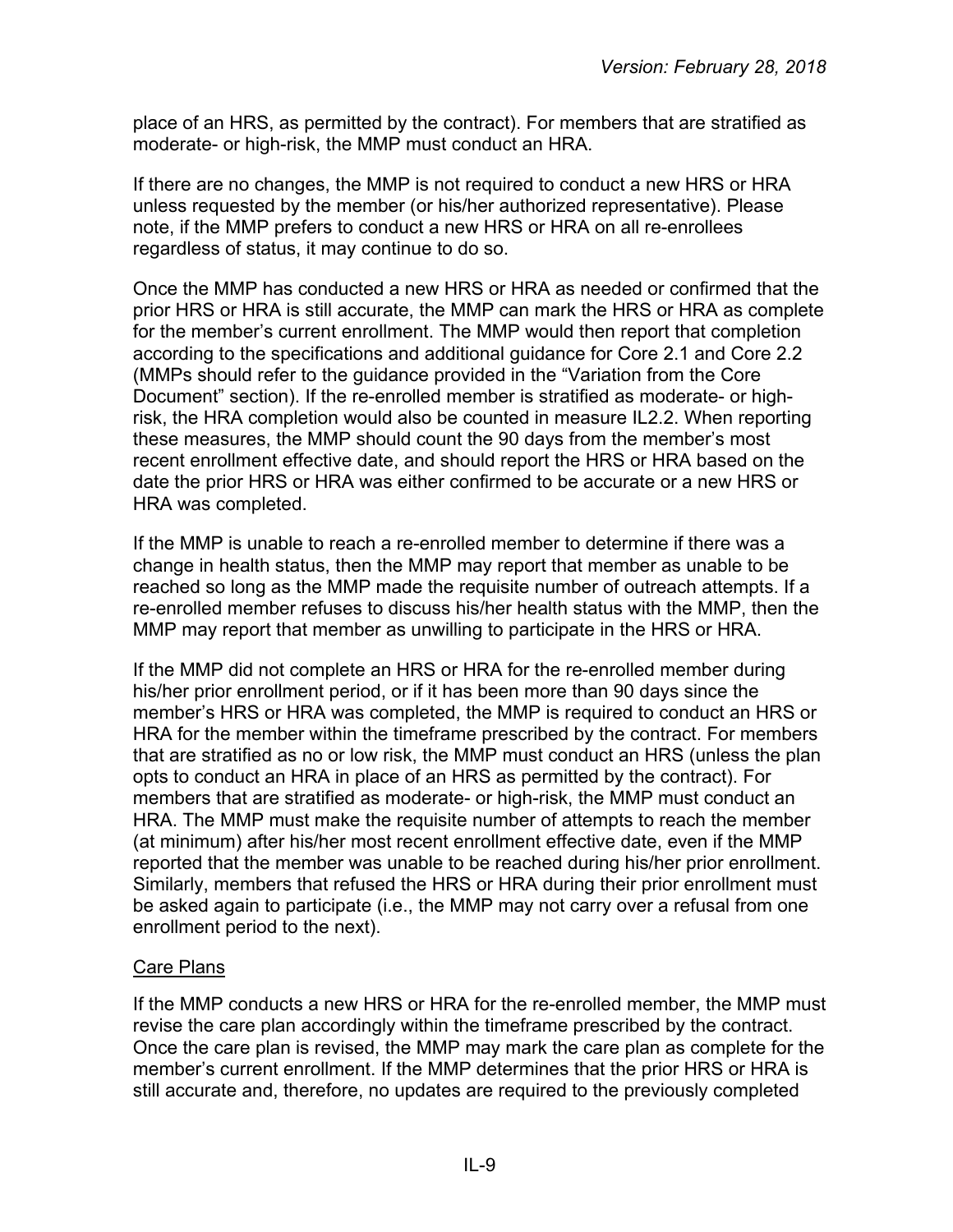care plan, the MMP may mark the care plan as complete for the current enrollment at the same time that the HRS or HRA is marked complete. The MMP would then follow the Core 3.2 and IL3.2 measure specifications for reporting the completion. Please note, for purposes of reporting, the care plan for the re-enrolled member should be classified as an *initial* care plan.

If the MMP did not complete a care plan for the re-enrolled member during his/her prior enrollment period, or if it has been more than 90 days since the member's care plan was completed, the MMP is required to complete a care plan for the member within the timeframe prescribed by the contract. The MMP must also follow the above guidance regarding reaching out to members that previously refused to participate or were not reached.

#### Reassessments and Care Plan Updates

As required by the contract, the MMP must analyze predictive modeling reports and other surveillance data of all members to identify risk level changes on a monthly basis. If risk levels change, the MMP must conduct reassessments as necessary and update the care plans and interventions. The MMP must also review care plans and interventions at least every 30 days for high-risk members and at least every 90 days for moderate-risk members. The MMP must conduct reassessments as necessary based on such reviews.

The MMP must also follow contract requirements regarding the completion of annual reassessments (HRS or HRA as applicable) and updates to care plans. If the MMP determined that a HRS/HRA or care plan from a member's prior enrollment was accurate and marked that HRS/HRA or care plan as complete for the member's current enrollment, the MMP should count continuously from the date that the HRS/HRA or care plan was completed in the prior enrollment period to determine the due date for the annual reassessment and care plan update. For example, when reporting Core 2.3, the MMP should count 365 days from the date when the HRS or HRA was actually completed, even if that date was during the member's prior enrollment period.

#### <span id="page-9-0"></span>*Guidance on Adopting Screenings and Assessments Completed Previously by an Affiliated Plan*

When a member moves from an Integrated Care Program (ICP) plan or a Managed Long Term Services and Supports (MLTSS) plan to an affiliated MMAI MMP within 90 days of completing a Health Risk Screening (HRS) or Health Risk Assessment (HRA), the MMP is not necessarily required to conduct a new HRS/HRA. Instead, the MMP must contact the member (or his/her authorized representative) to ensure that the HRS/HRA is up to date and that there has been no change to the member's health status or needs in the prior 90 days. If the MMP confirms and documents that there have been no changes, then the MMP is not required to complete a new HRS/HRA. If there has been a change in the member's health status or needs since the initial HRS/HRA, regardless of when the ICP plan or MLTSS plan completed the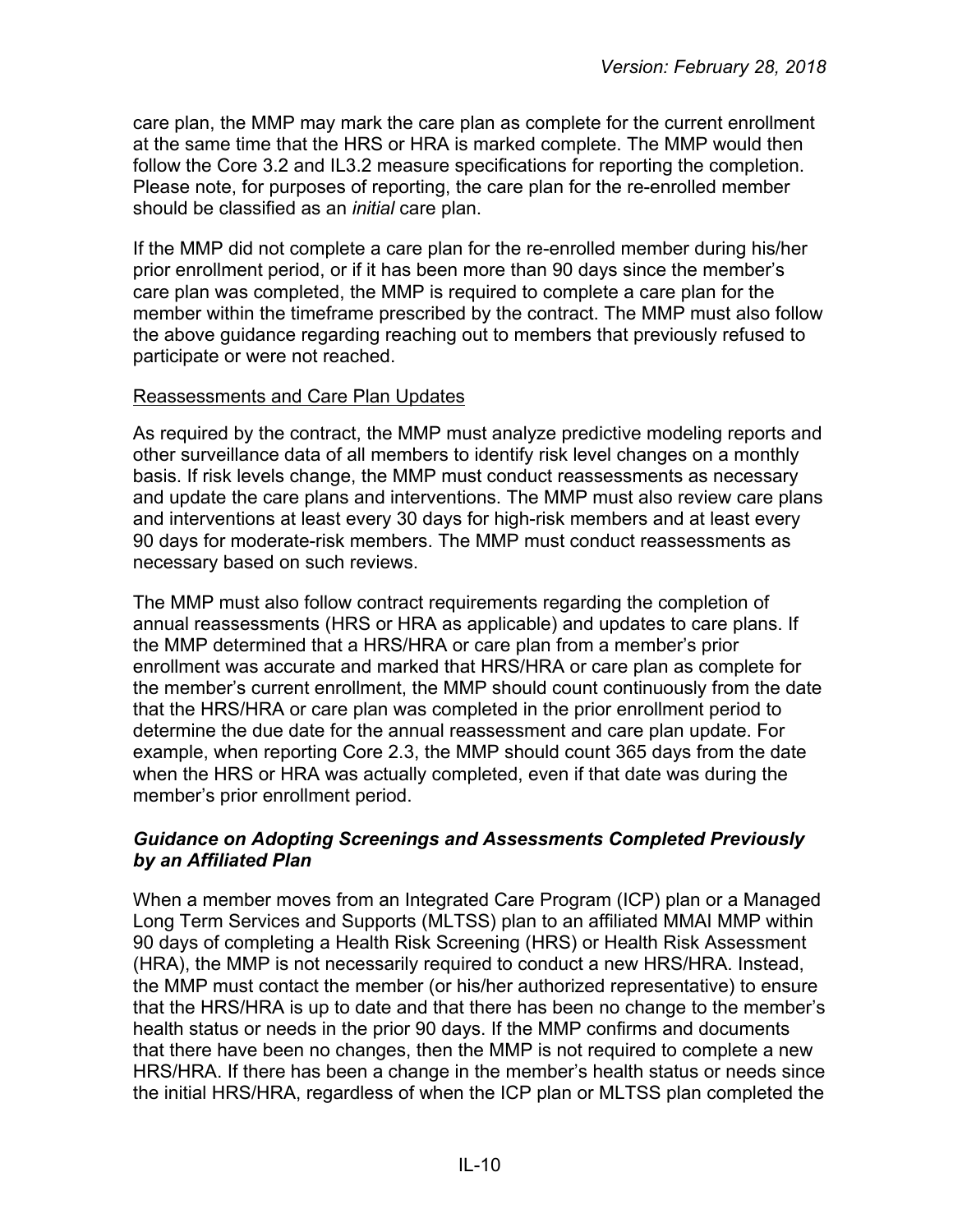HRS/HRA, the MMP must attempt to conduct a new HRS and/or HRA (when applicable).

If it has been more than 90 days since the original HRS/HRA was completed while the member was enrolled in the ICP plan or MLTSS plan, the MMP must attempt to complete a new HRS and/or HRA (when applicable). The MMP is required to follow contractual requirements when conducting HRSs and HRAs.

Once the MMP has conducted a new HRS/HRA as needed or confirmed that the prior HRS/HRA is still accurate, the MMP can mark the HRS/HRA as complete for the member's current enrollment. The MMP would then report that completion according to the specifications and additional guidance for Core 2.1 and Core 2.2 (MMPs should refer to the guidance provided in the "Variation from the Core Document" section). If the re-enrolled member is stratified as moderate- or highrisk, the HRA completion would also be counted in measure IL2.2. When reporting these measures, the MMP should count the 90 days from the member's most recent enrollment effective date, and should report the HRS/HRA based on the date the prior HRS/HRA was either confirmed to be accurate or a new HRS/HRA was completed.

For Core 2.3, members with an annual reassessment, MMPs should determine whether members are eligible for an annual HRS/HRA using the actual date the initial HRS/HRA was completed, even if that date occurred when the member was enrolled in the ICP plan or MLTSS plan.

## <span id="page-10-0"></span>*Value Sets*

The measure specifications in this document refer to code value sets that must be used to determine and report measure data element values. A value set is the complete set of codes used to identify a service or condition included in a measure. The Illinois-Specific Value Sets Workbook includes all value sets and codes needed to report certain measures included in the Illinois-Specific Reporting Requirements and is intended to be used in conjunction with the measure specifications outlined in this document. The Illinois-Specific Value Sets Workbook can be found on the CMS website at the following address: [https://www.cms.gov/Medicare-Medicaid-](https://www.cms.gov/Medicare-Medicaid-Coordination/Medicare-and-Medicaid-Coordination/Medicare-Medicaid-Coordination-Office/FinancialAlignmentInitiative/MMPInformationandGuidance/MMPReportingRequirements.html)[Coordination/Medicare-and-Medicaid-Coordination/Medicare-Medicaid-](https://www.cms.gov/Medicare-Medicaid-Coordination/Medicare-and-Medicaid-Coordination/Medicare-Medicaid-Coordination-Office/FinancialAlignmentInitiative/MMPInformationandGuidance/MMPReportingRequirements.html)Coordination-

<span id="page-10-1"></span>[Office/FinancialAlignmentInitiative/MMPInformationandGuidance/MMPReportingRe](https://www.cms.gov/Medicare-Medicaid-Coordination/Medicare-and-Medicaid-Coordination/Medicare-Medicaid-Coordination-Office/FinancialAlignmentInitiative/MMPInformationandGuidance/MMPReportingRequirements.html) [quirements.html.](https://www.cms.gov/Medicare-Medicaid-Coordination/Medicare-and-Medicaid-Coordination/Medicare-Medicaid-Coordination-Office/FinancialAlignmentInitiative/MMPInformationandGuidance/MMPReportingRequirements.html)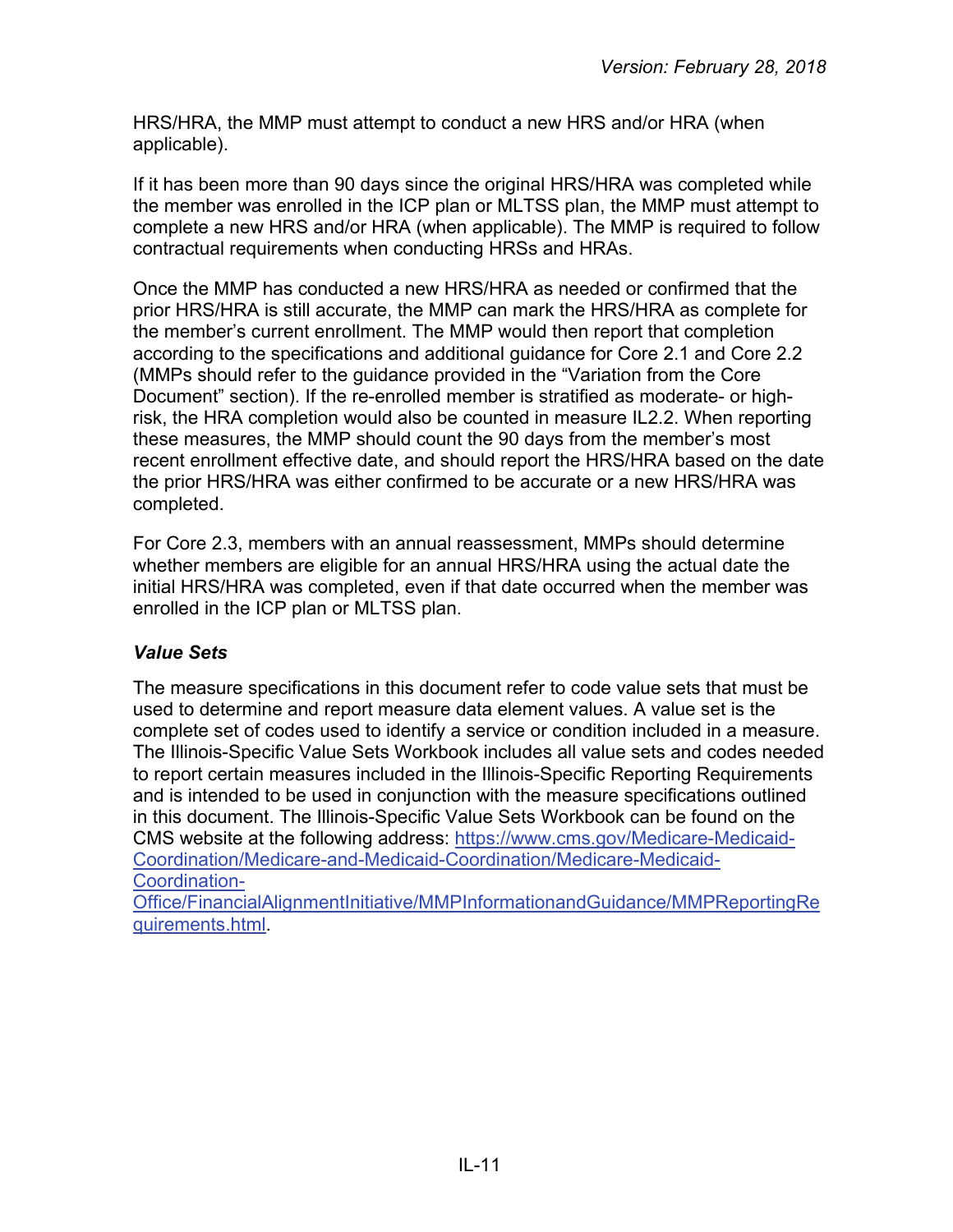|                         | <b>Phase</b>                 | <b>Dates</b>                | <b>Explanation</b>                                                                                     |  |  |  |  |
|-------------------------|------------------------------|-----------------------------|--------------------------------------------------------------------------------------------------------|--|--|--|--|
|                         | <b>Demonstration Year 1</b>  |                             |                                                                                                        |  |  |  |  |
| Continuous              | <b>Implementation Period</b> | 3-1-14 through 12-31-14     | From the first effective<br>enrollment date through the<br>end of tenth month of the<br>demonstration. |  |  |  |  |
| Reporting               | <b>Ongoing Period</b>        | 3-1-14 through 12-31-15     | From the first effective<br>enrollment date through the<br>end of the first demonstration<br>year.     |  |  |  |  |
|                         |                              | <b>Demonstration Year 2</b> |                                                                                                        |  |  |  |  |
| Continuous<br>Reporting | <b>Ongoing Period</b>        | 1-1-16 through 12-31-16     | From January 1, 2016 through<br>the end of the second<br>demonstration year.                           |  |  |  |  |
|                         |                              | <b>Demonstration Year 3</b> |                                                                                                        |  |  |  |  |
| Continuous<br>Reporting | <b>Ongoing Period</b>        | 1-1-17 through 12-31-17     | From January 1, 2017 through<br>the end of the third<br>demonstration year.                            |  |  |  |  |
|                         |                              | <b>Demonstration Year 4</b> |                                                                                                        |  |  |  |  |
| Continuous<br>Reporting | <b>Ongoing Period</b>        | 1-1-18 through 12-31-18     | From January 1, 2018 through<br>the end of the fourth<br>demonstration year.                           |  |  |  |  |
|                         |                              | <b>Demonstration Year 5</b> |                                                                                                        |  |  |  |  |
| Continuous<br>Reporting | <b>Ongoing Period</b>        | 1-1-19 through 12-31-19     | From January 1, 2019 through<br>the end of the fifth<br>demonstration year.                            |  |  |  |  |

## *Illinois' Implementation, Ongoing, and Continuous Reporting Periods*

## <span id="page-11-0"></span>*Data Submission*

All MMPs will submit state-specific measure data through the web-based Financial Alignment Initiative Data Collection System (FAI DCS) (unless otherwise specified in the measure description). All data submissions must be submitted to this site by 5:00p.m. ET on the applicable due date. This site can be accessed at the following web address: [https://Financial-Alignment-Initiative.NORC.org](https://financial-alignment-initiative.norc.org/)

(Note: Prior to the first use of the system, all MMPs will receive an email notification with the username and password that has been assigned to their MMP. This information will be used to log in to the FAI DCS and complete the data submission.)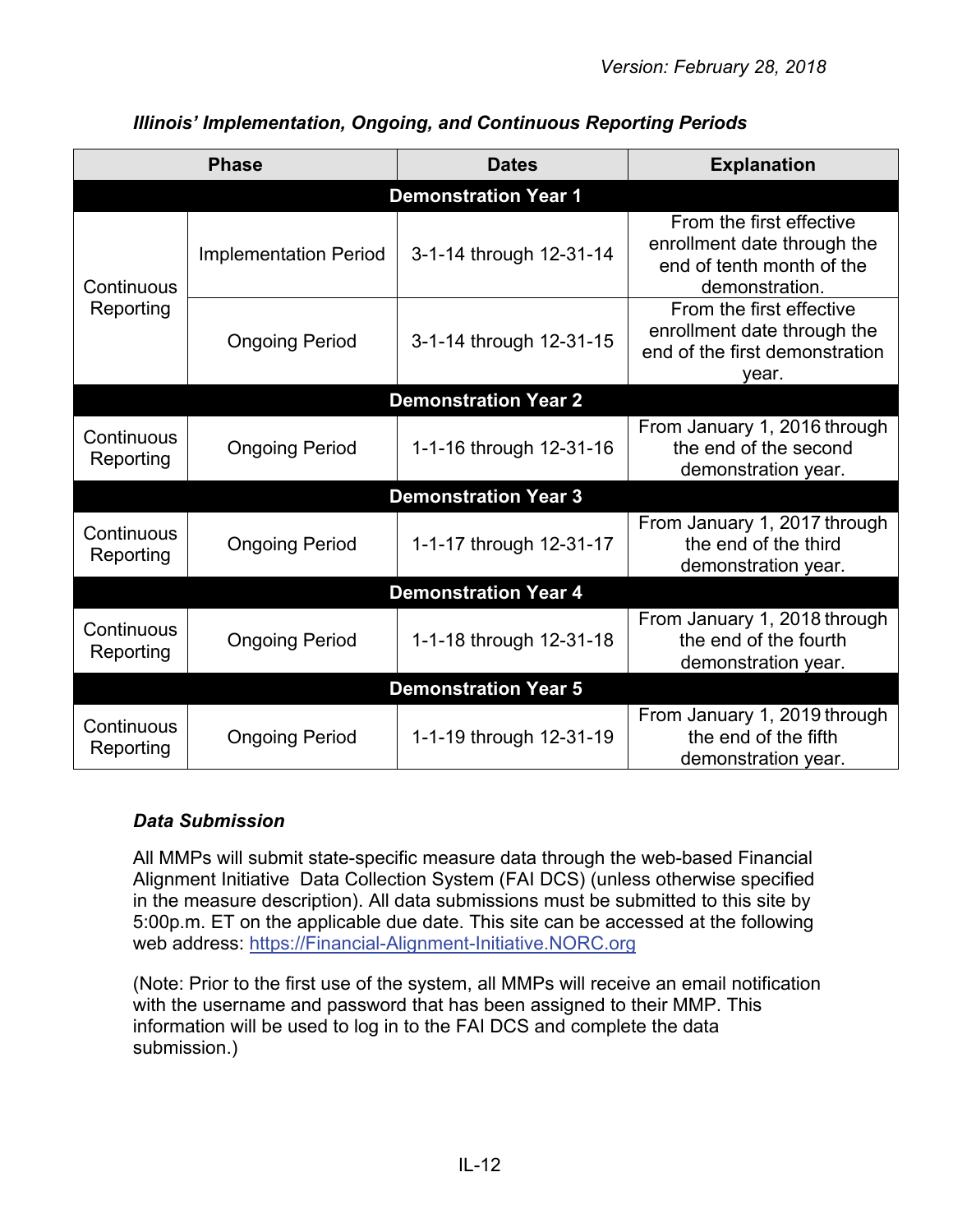All MMPs will submit core measure data in accordance with the Core Reporting Requirements. Submission requirements vary by measure, but most core measures are reported through the Health Plan Management System (HPMS).

Please note, late submissions may result in compliance action from CMS.

#### <span id="page-12-0"></span>*Resubmission of Data*

MMPs must comply with the following steps to resubmit data after an established due date:

- 1. Email the IL HelpDesk [\(ILHelpDesk@norc.org\)](mailto:ILHelpDesk@norc.org) to request resubmission.
	- $\circ$  Specify in the email which measures need resubmission;
	- $\circ$  Specify for which reporting period(s) the resubmission is needed; and
	- o Provide a brief explanation for why the data need to be resubmitted.
- 2. After review of the request, the IL HelpDesk will notify the MMP once the FAI DCS and/or HPMS has been re-opened.
- 3. Resubmit data through the applicable reporting system.
- 4. Notify the IL HelpDesk again after resubmission has been completed.

Please note, requests for resubmission after an established due date may result in compliance action from CMS.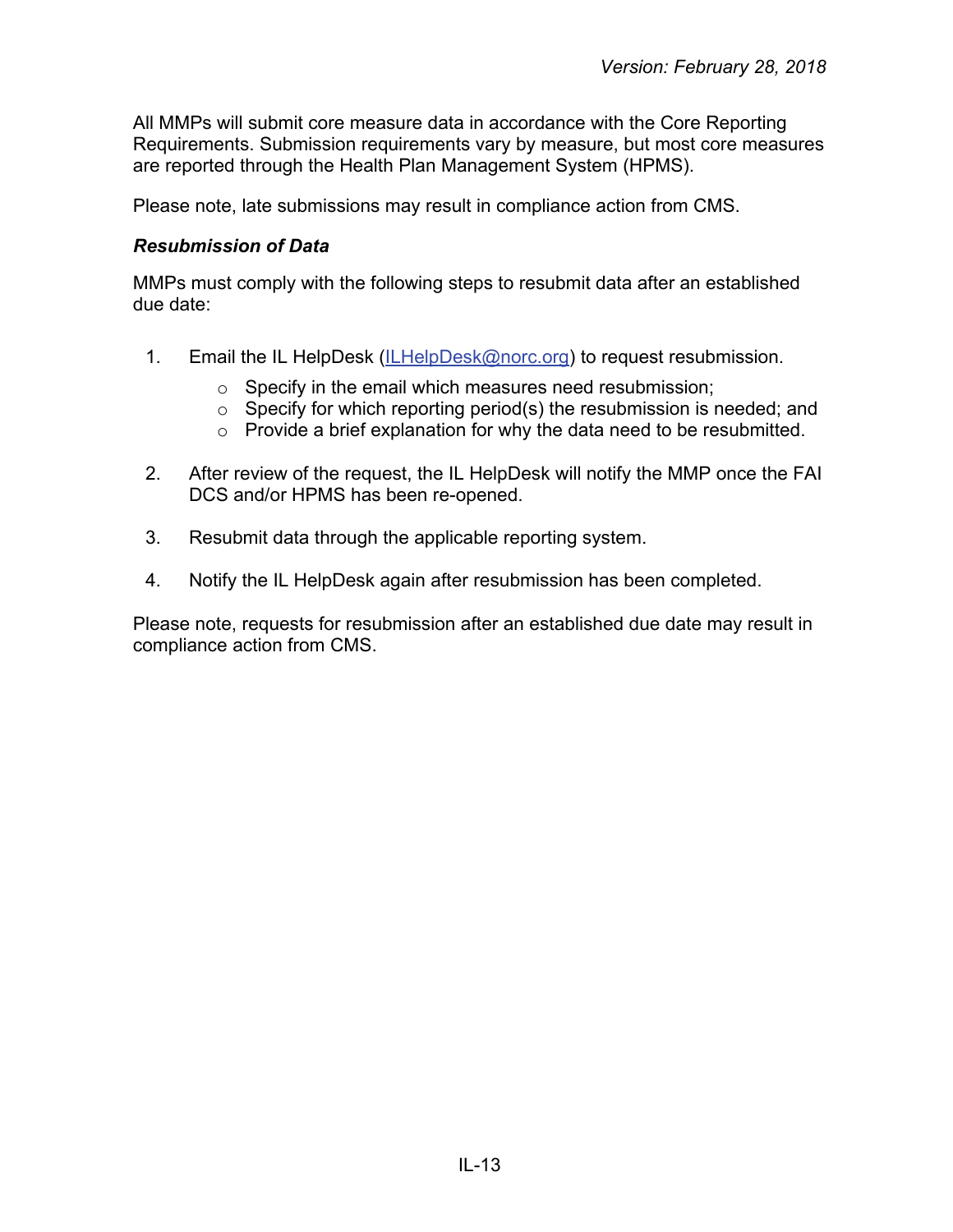## <span id="page-13-0"></span>**Section ILI. Access**

IL1.1 Adults access to preventive/ambulatory health services. (ICP AAP Measure) – *Retired*

#### <span id="page-13-1"></span>**Section ILII. Assessment**

- IL2.1 Behavioral health risk assessment and follow-up. (ICP IBHR Measure) *Retired*
- IL2.2 Moderate- and high-risk members with a health risk assessment completed within 90 days of enrollment.<sup>i</sup>

|                                    | <b>IMPLEMENTATION</b>                |          |                                                                                                     |                                                                                        |  |  |
|------------------------------------|--------------------------------------|----------|-----------------------------------------------------------------------------------------------------|----------------------------------------------------------------------------------------|--|--|
| <b>Reporting</b><br><b>Section</b> | Reporting<br><b>Frequency</b>        | Level    | <b>Reporting</b><br><b>Period</b>                                                                   | <b>Due Date</b>                                                                        |  |  |
| IL2.                               | Monthly,                             | Contract | <b>Current Month</b>                                                                                | By the end of the month                                                                |  |  |
| Assessment                         | beginning<br>after 90 days           |          | Ex:<br>$1/1 - 1/31$                                                                                 | following the last day of<br>the reporting period                                      |  |  |
|                                    |                                      |          | <b>ONGOING</b>                                                                                      |                                                                                        |  |  |
| <b>Reporting</b><br><b>Section</b> | <b>Reporting</b><br><b>Frequency</b> | Level    | <b>Reporting</b><br><b>Periods</b>                                                                  | <b>Due Date</b>                                                                        |  |  |
| IL2.<br>Assessment                 | Quarterly                            | Contract | Current<br>Calendar<br>Quarter<br>Ex:<br>$1/1 - 3/31$<br>$4/1 - 6/30$<br>$7/1 - 9/30$<br>10/1-12/31 | By the end of the<br>second month following<br>the last day of the<br>reporting period |  |  |

| <b>Element</b><br><b>Letter</b> | <b>Element Name</b>                                                                                                                 | <b>Definition</b>                                                                                                                | <b>Allowable</b><br><b>Values</b> |
|---------------------------------|-------------------------------------------------------------------------------------------------------------------------------------|----------------------------------------------------------------------------------------------------------------------------------|-----------------------------------|
| A.                              | Total number of<br>moderate-risk<br>members enrolled<br>whose 90th day of<br>enrollment occurred<br>within the reporting<br>period. | Total number of<br>moderate-risk members<br>enrolled whose 90th<br>day of enrollment<br>occurred within the<br>reporting period. | Field Type: Numeric               |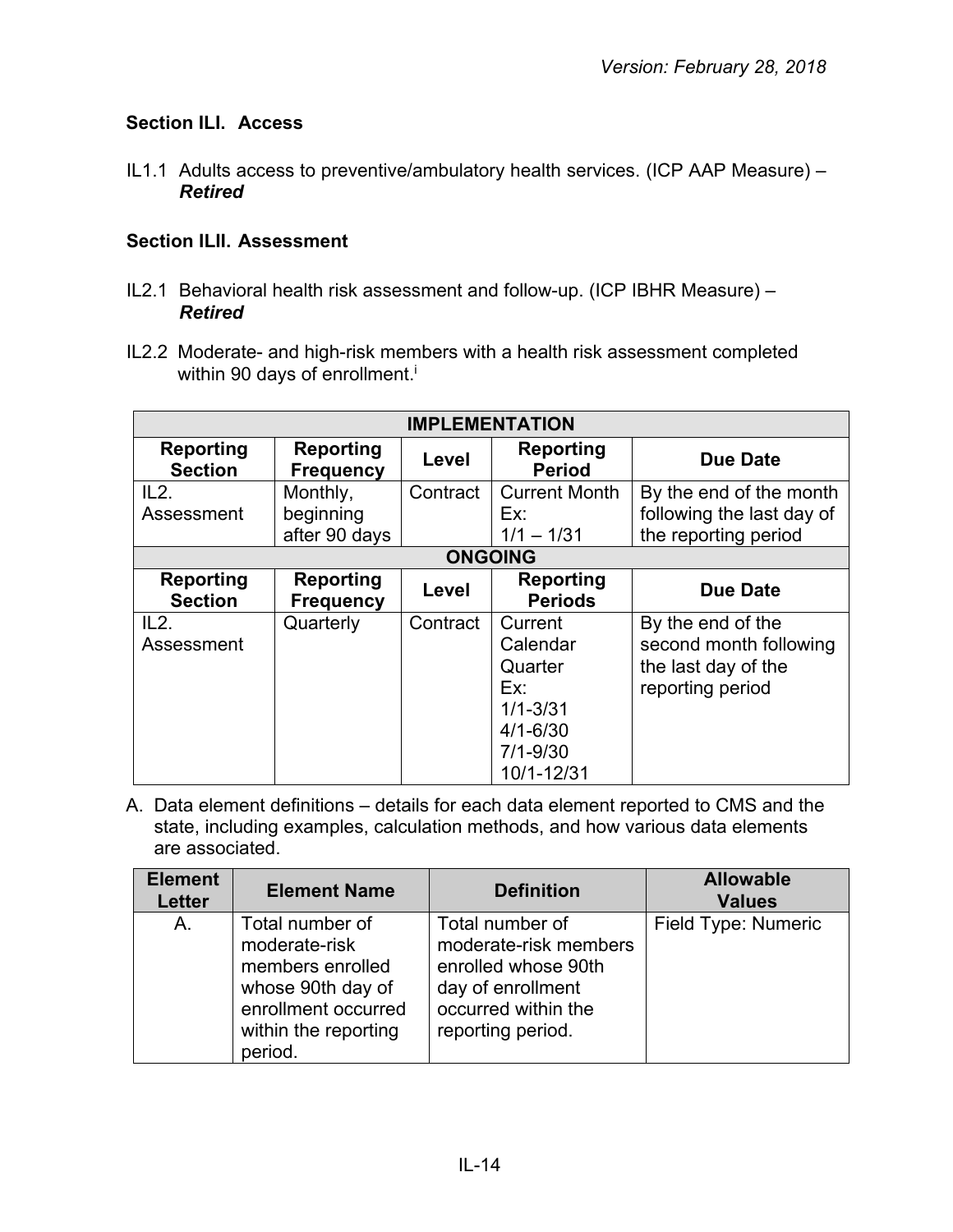| <b>Element</b><br><b>Letter</b> | <b>Element Name</b>                                                                                                                                                                                | <b>Definition</b>                                                                                                                                                                                                         | <b>Allowable</b><br><b>Values</b>              |
|---------------------------------|----------------------------------------------------------------------------------------------------------------------------------------------------------------------------------------------------|---------------------------------------------------------------------------------------------------------------------------------------------------------------------------------------------------------------------------|------------------------------------------------|
| В.                              | Total number of<br>moderate-risk<br>members who are<br>documented as<br>unwilling to complete<br>a health risk<br>assessment (HRA)<br>within 90 days of<br>enrollment.                             | Of the total reported in<br>A, the number of<br>moderate-risk members<br>who are documented as<br>unwilling to complete a<br>HRA within 90 days of<br>enrollment.                                                         | Field Type: Numeric<br>Note: Is a subset of A. |
| C.                              | Total number of<br>moderate-risk<br>members the MMP<br>was unable to reach,<br>following five<br>documented<br>outreach attempts, to<br>participate in the<br>HRA within 60 days<br>of enrollment. | Of the total reported in<br>A, the number of<br>moderate-risk members<br>the MMP was unable to<br>reach, following five<br>documented outreach<br>attempts, to participate<br>in the HRA within 60<br>days of enrollment. | Field Type: Numeric<br>Note: Is a subset of A. |
| D.                              | Total number of<br>moderate-risk<br>members with a HRA<br>completed within 90<br>days of enrollment.                                                                                               | Of the total reported in<br>A, the number of<br>moderate-risk members<br>with a HRA completed<br>within 90 days of<br>enrollment.                                                                                         | Field Type: Numeric<br>Note: Is a subset of A. |
| $\overline{E}$ .                | Total number of high-<br>risk members<br>enrolled whose 90th<br>day of enrollment<br>occurred within the<br>reporting period.                                                                      | Total number of high-<br>risk members enrolled<br>whose 90th day of<br>enrollment occurred<br>within the reporting<br>period.                                                                                             | Field Type: Numeric                            |
| F.                              | Total number of high-<br>risk members who<br>are documented as<br>unwilling to complete<br>a HRA within 90 days<br>of enrollment.                                                                  | Of the total reported in<br>E, the number of high-<br>risk members who are<br>documented as<br>unwilling to complete a<br>HRA within 90 days of<br>enrollment.                                                            | Field Type: Numeric<br>Note: Is a subset of E. |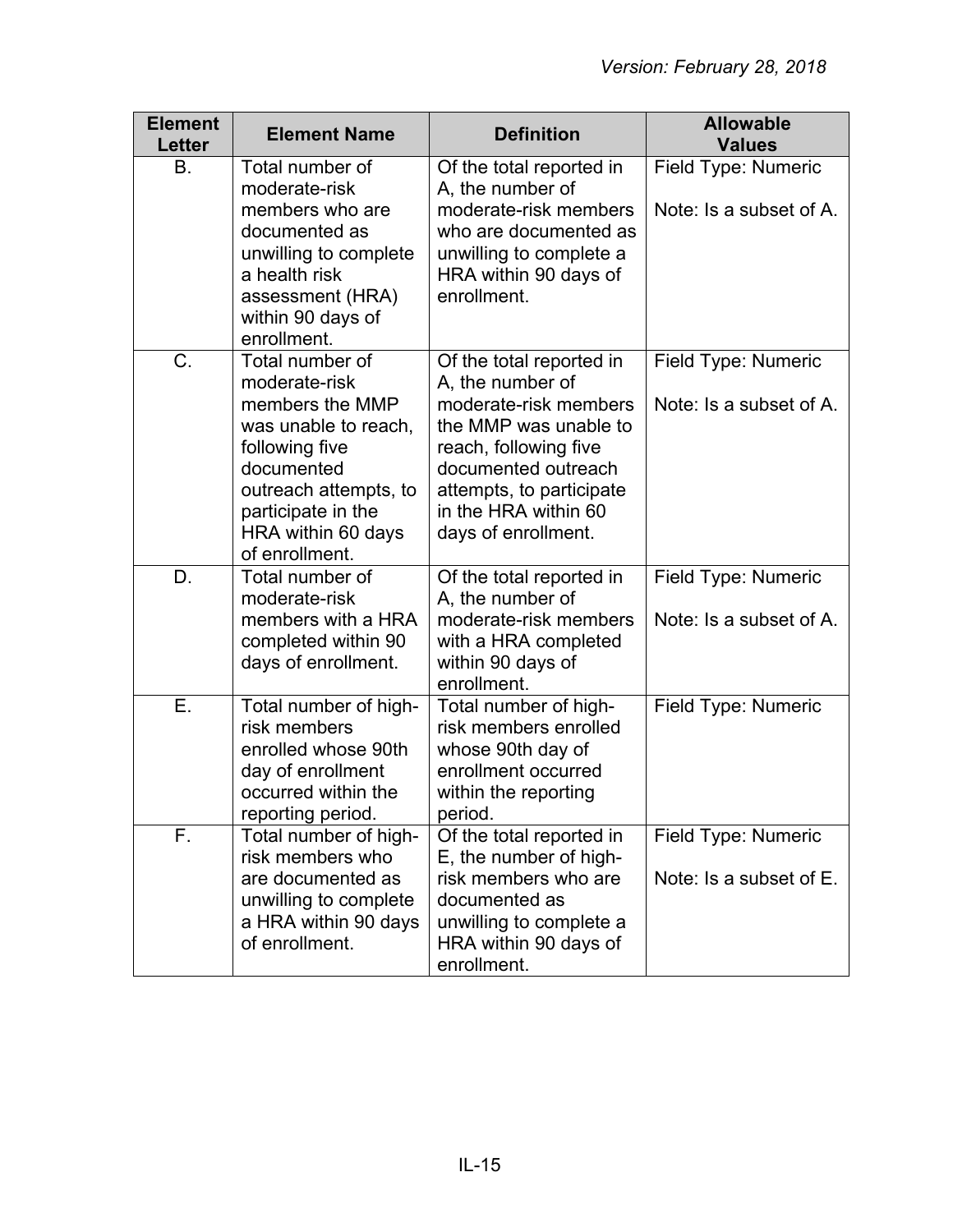| <b>Element</b><br><b>Letter</b> | <b>Element Name</b><br><b>Definition</b> |                          | <b>Allowable</b><br><b>Values</b> |
|---------------------------------|------------------------------------------|--------------------------|-----------------------------------|
| G.                              | Total number of high-                    | Of the total reported in | Field Type: Numeric               |
|                                 | risk members the                         | E, the number of high-   |                                   |
|                                 | MMP was unable to                        | risk members the MMP     | Note: Is a subset of E.           |
|                                 | reach, following five                    | was unable to reach,     |                                   |
|                                 | documented                               | following five           |                                   |
| outreach attempts, to           |                                          | documented outreach      |                                   |
|                                 | participate in the                       | attempts, to participate |                                   |
| HRA within 60 days              |                                          | in the HRA within 60     |                                   |
|                                 | of enrollment.                           | days of enrollment.      |                                   |
| Η.                              | Total number of high-                    | Of the total reported in | Field Type: Numeric               |
|                                 | risk members with a                      | E, the number of high-   |                                   |
|                                 | <b>HRA</b> completed                     | risk members with a      | Note: Is a subset of E.           |
|                                 | within 90 days of                        | HRA completed within     |                                   |
|                                 | enrollment.                              | 90 days of enrollment.   |                                   |

- B. QA Checks/Thresholds procedures used by CMS and the state to establish benchmarks in order to identify outliers or data that are potentially erroneous.
	- CMS and the state will perform an outlier analysis.
	- As data are received from MMPs over time, CMS and the state will apply threshold checks.
- C. Edits and Validation checks validation checks that should be performed by each MMP prior to data submission.
	- Confirm those data elements listed above as subsets of other elements.
	- MMPs should validate that data elements B, C, and D are less than or equal to data element A.
	- MMPs should validate that data elements F, G, and H are less than or equal to data element E.
	- All data elements should be positive values.
- D. Analysis how CMS and the state will evaluate reported data, as well as how other data sources may be monitored. CMS and the state will evaluate the percentage of:
	- Moderate-risk members who were unable to be reached within 60 days to have a HRA.
	- Moderate-risk members who refused to have a HRA completed within 90 days of enrollment.
	- Moderate-risk members who had a HRA completed within 90 days of enrollment.
	- Moderate-risk members who were willing to participate and who could be reached who had a HRA completed within 90 days of enrollment.
	- High-risk members who were unable to be reached within 60 days to have a HRA.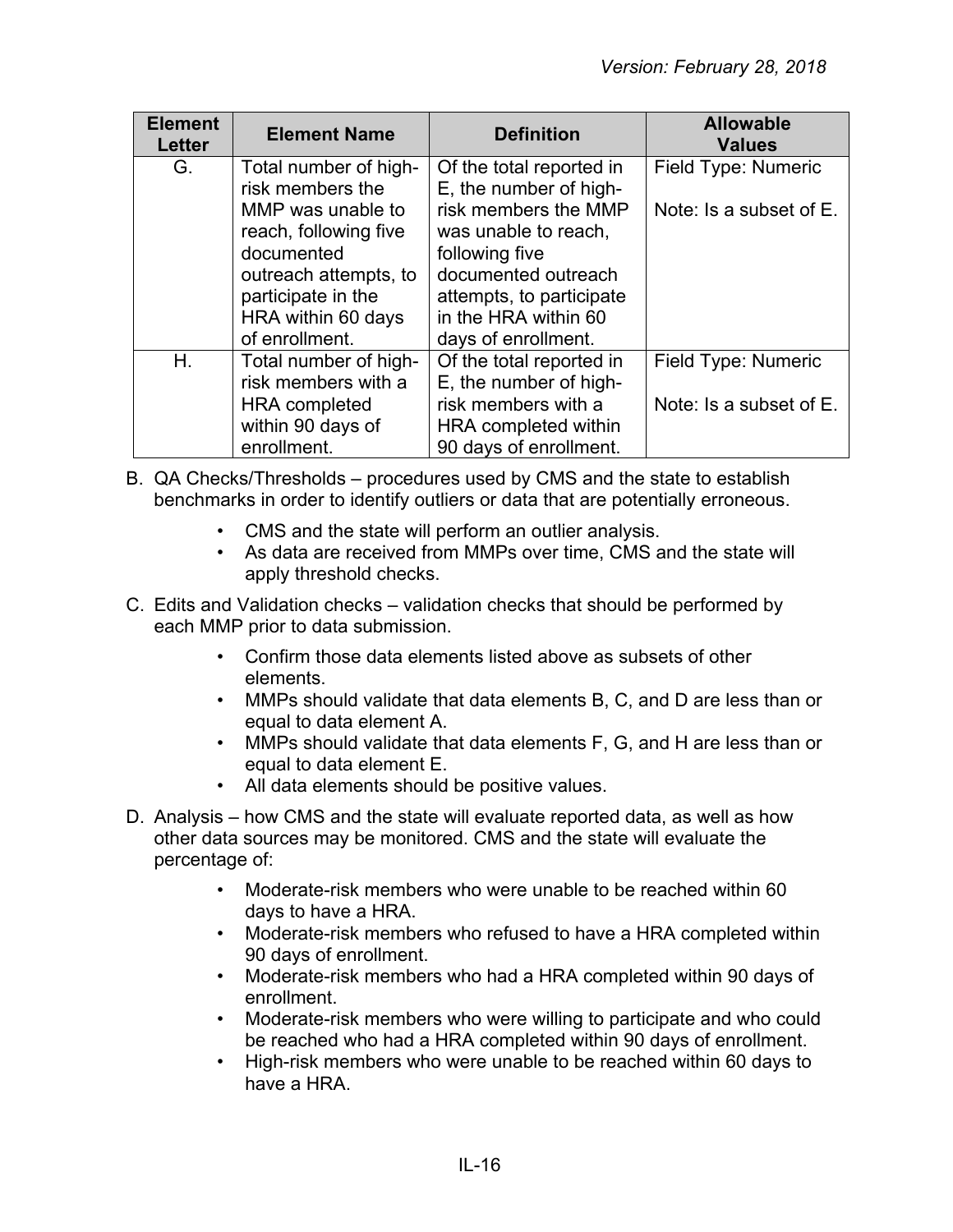- High-risk members who refused to have a HRA completed within 90 days of enrollment.
- High-risk members who had a HRA completed within 90 days of enrollment.
- High-risk members who were willing to participate and who could be reached who had a HRA completed within 90 days of enrollment.
- E. Notes additional clarifications to a reporting section. This section incorporates previously answered frequently asked questions.
	- MMPs should include all members regardless of whether the member was enrolled through passive enrollment or opt-in enrollment. Medicaid-only members should not be included.
	- MMPs should include all members who meet the criteria outlined in data element A and data element E regardless of whether they are disenrolled as of the end of the reporting period (i.e., include all members whose 90th day of enrollment occurred during the reporting period regardless of whether they are currently enrolled or disenrolled as of the last day of the reporting period).
	- The 90th day of enrollment should be based on each member's effective date. For purposes of reporting this measure, 90 days of enrollment will be equivalent to three full calendar months.
	- The effective date of enrollment is the first date of the member's coverage through the MMP.
	- MMPs should only report HRAs completed when reporting this measure, as opposed to Health Risk Screenings (HRS).
	- MMPs should refer to IL's three-way contract for specific requirements pertaining to a HRA.
	- Moderate-risk members are members identified as needing supportive Care Management services.
	- High-risk members are members identified as needing intensive Care Management services.
	- For data elements B and F, MMPs should report the number of members who were documented as unwilling to participate in the HRA if a member (or his or her authorized representative):
		- i. Affirmatively declines to participate in the HRA. Member communicates this refusal by phone, mail, fax, or in person. The declination must be documented by the MMP.
		- ii. Expresses willingness to complete the HRA but asks for it to be conducted after 90 days (despite being offered a reasonable opportunity to complete the HRA within 90 days). Discussions with the member must be documented by the MMP.
		- iii. Expresses willingness to complete the HRA, but reschedules or is a no-show and then is subsequently non-responsive. Attempts to contact the member must be documented by the MMP.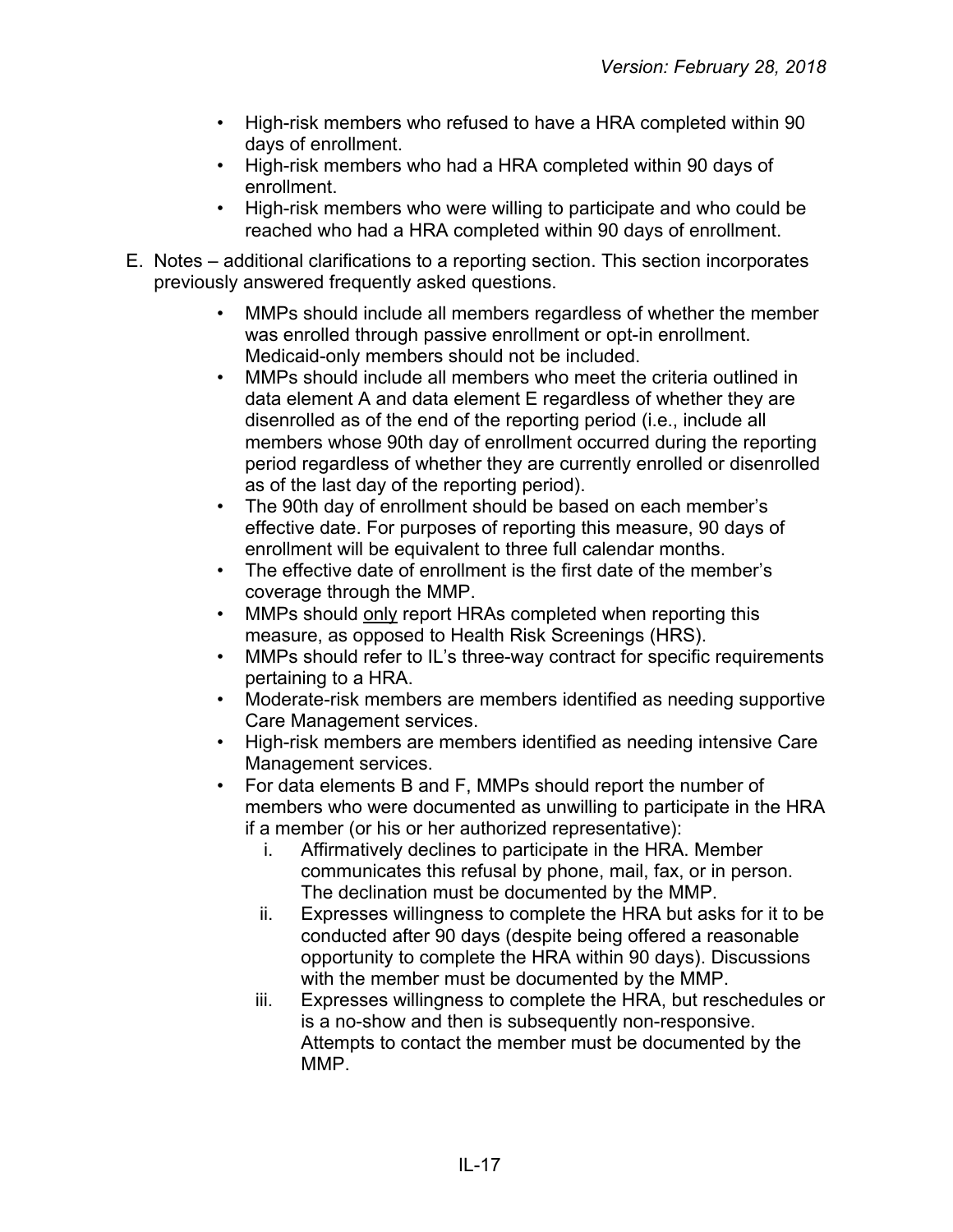- iv. Initially agrees to complete the HRA, but then declines to answer a majority of the questions in the assessment. The declination must be documented by the MMP.
- For data elements C and G, MMPs should report the number of members the MMP was unable to reach after the requisite number of attempts to contact the member. MMPs should refer to the IL threeway contract or state guidance for any specific requirements pertaining to the method of outreach to members (e.g., outreach attempts must be on different days of the week and at different times during the day). MMPs must document each attempt to reach the member, including the method of the attempt (i.e., phone, mail, or email), as CMS and the state may validate this number. There may be instances when the MMP has a high degree of confidence that a member's contact information is correct, yet that member is not responsive to the MMP's outreach efforts. So long as the MMP follows the guidance regarding outreach attempts, these members may be included in the count for this data element.
- Members reported in data elements B, C, and D must also be reported in data element A, and members reported in data elements F, G, and H must also be reported in data element E since these data elements are subsets of data elements A and E, respectively. Additionally, data elements B, C, and D (moderate-risk members) and data elements F, G, and H (high-risk members) should be mutually exclusive (e.g., a member reported in data element B or C should not also be reported in data element D). If a member could meet the criteria for multiple data elements (e.g., B, C, or D for moderate-risk members) use the following guidance to ensure the member is included in only one of those three data elements:
	- i. If a member initially refused the HRA or could not be reached after five outreach attempts, but then subsequently completes the HRA within 90 days of enrollment, the member should be classified in data element D (moderate-risk members) or data element H (high-risk members).
	- ii. If a member was not reached after three outreach attempts, but then subsequently is reached and refuses the HRA within 90 days of enrollment, the member should be classified in data element B (moderate-risk members) or data element F (highrisk members).
- If a member initially could not be reached after five outreach attempts within 60 days of enrollment, but then subsequently completes the HRA within 90 days of enrollment, the member should be classified in data elements D or H, not data elements C or G.
- If a member initially could not be reached after five outreach attempts within 60 days of enrollment, but then subsequently is contacted and refuses to complete the HRA within 90 days of enrollment, the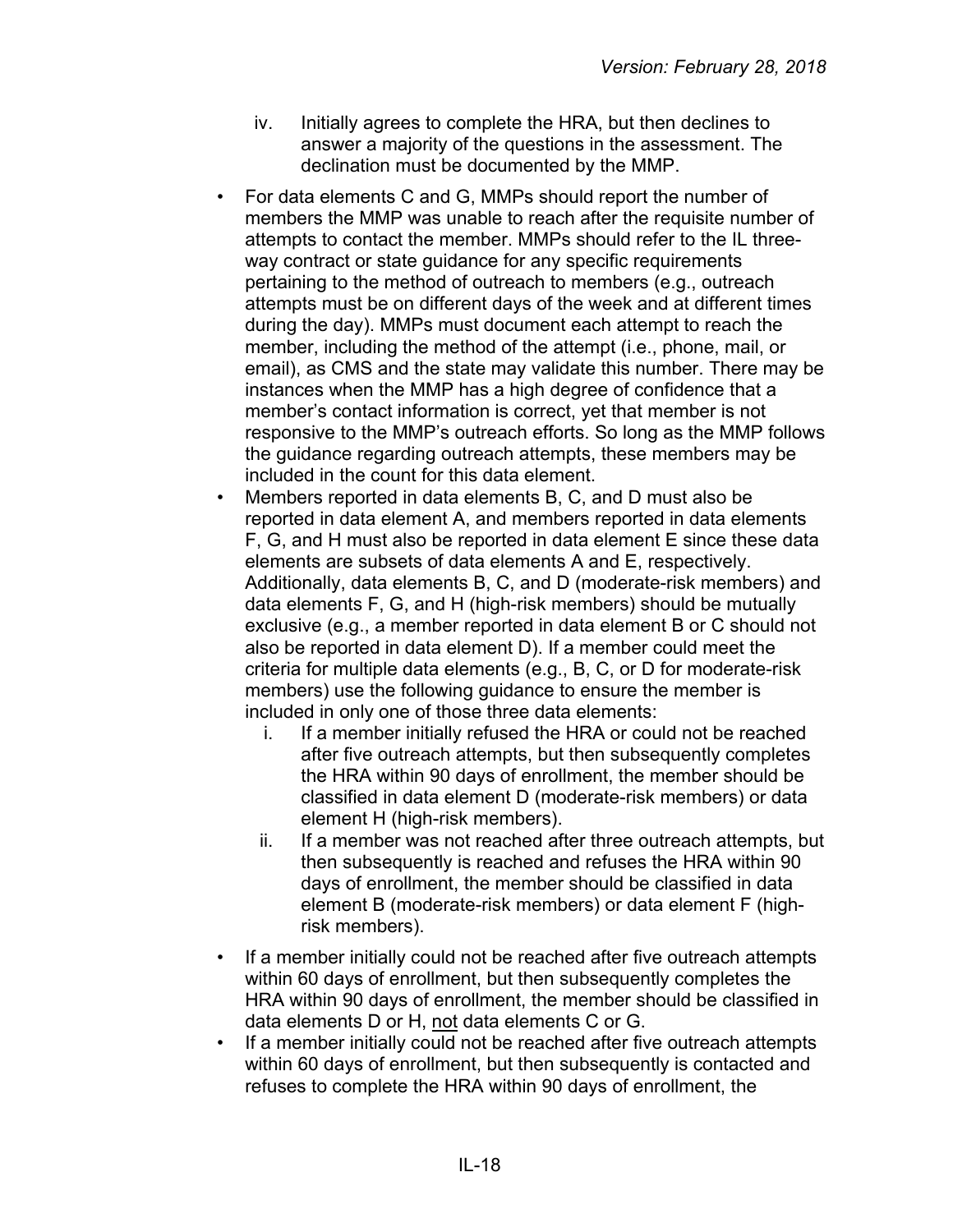member should be classified in data elements B or F, not data elements C or G.

- There may be certain circumstances that make it impossible or inappropriate to complete a HRA within 90 days of enrollment. For example, a member may be medically unable to respond and have no authorized representative to do so on their behalf, or a member may be experiencing an acute medical or behavioral health crisis that requires immediate attention and outweighs the need for a HRA. However, MMPs should not include such members in the counts for data elements B, C, F, and G. However, this member would be included in data element A or E.
- If a member's HRA was started but not completed within 90 days of enrollment, then the HRA should not be considered completed and, therefore, would not be counted in data elements B, C, D, F, G, or H. However, this member would be included in data element A or E.
- F. Data Submission how MMPs will submit data collected to CMS and the state.
	- MMPs will submit data collected for this measure in the above specified format through a secure data collection site established by CMS. This site can be accessed at the following web address: [https://Financial-Alignment-Initiative.NORC.org.](https://financial-alignment-initiative.norc.org/)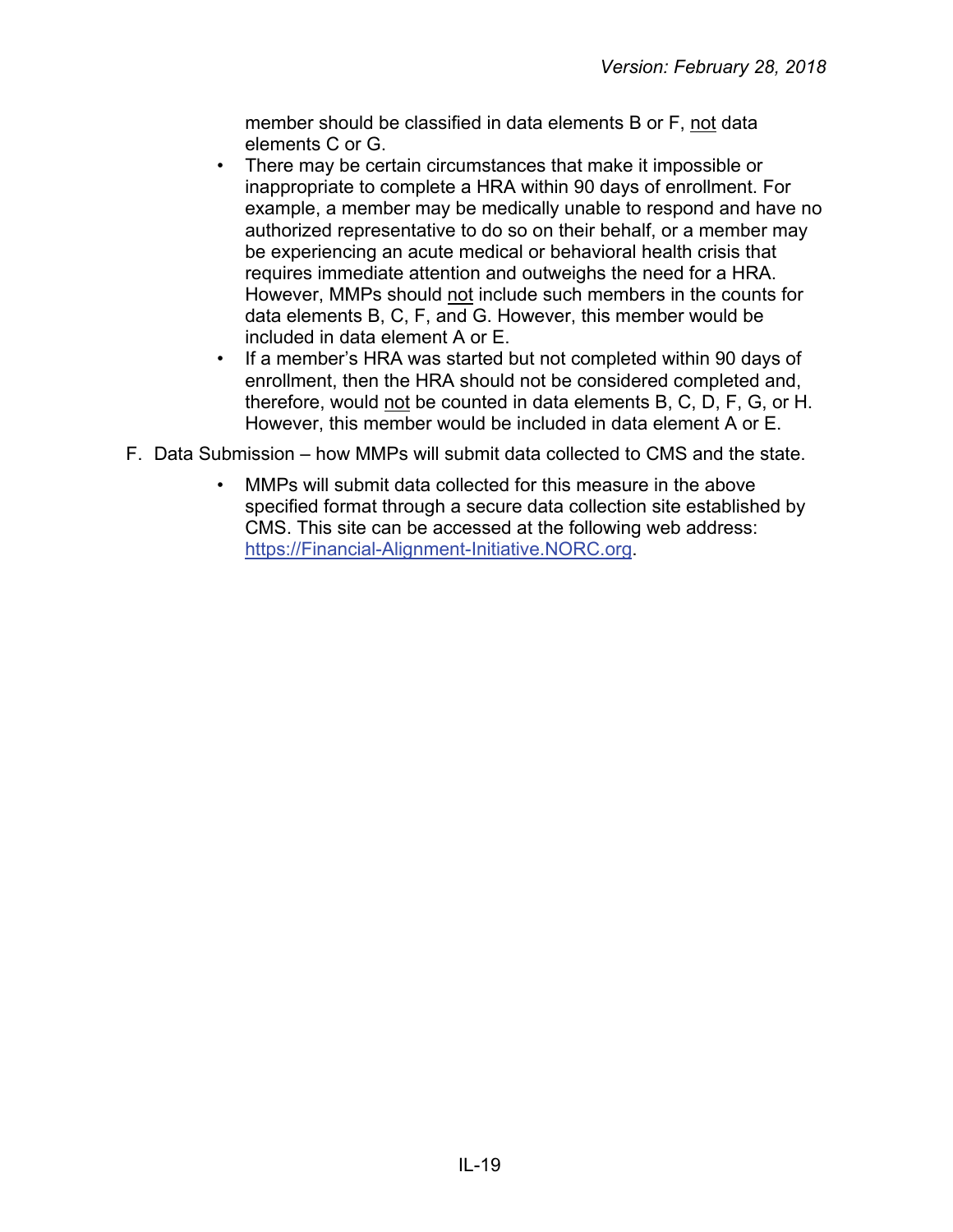# <span id="page-19-0"></span>**Section ILIII. Care Coordination**

IL3.1 Members with care plans within 90 days of enrollment. – *Retired*

| <b>IMPLEMENTATION</b>              |                                      |                |                                                                                                     |                                                                                        |  |
|------------------------------------|--------------------------------------|----------------|-----------------------------------------------------------------------------------------------------|----------------------------------------------------------------------------------------|--|
| <b>Reporting</b><br><b>Section</b> | <b>Reporting</b><br><b>Frequency</b> | Level          | Reporting<br><b>Period</b>                                                                          | <b>Due Date</b>                                                                        |  |
| IL3. Care<br>Coordination          | Monthly                              | Contract       | Current<br>Month<br>Ex:<br>$1/1 - 1/31$                                                             | By the end of the<br>month following the<br>last day of the<br>reporting period        |  |
|                                    |                                      | <b>ONGOING</b> |                                                                                                     |                                                                                        |  |
| <b>Reporting</b><br><b>Section</b> | Reporting<br><b>Frequency</b>        | Level          | <b>Reporting</b><br><b>Periods</b>                                                                  | <b>Due Date</b>                                                                        |  |
| IL3. Care<br>Coordination          | Quarterly                            | Contract       | Current<br>Calendar<br>Quarter<br>Ex:<br>$1/1 - 3/31$<br>$4/1 - 6/30$<br>$7/1 - 9/30$<br>10/1-12/31 | By the end of the<br>second month<br>following the last day<br>of the reporting period |  |

IL3.2 Members with documented discussions of care goals.<sup>i</sup>

| <b>Element</b><br><b>Letter</b> | <b>Element Name</b>                                                                                                    | <b>Definition</b>                                                                                                                                   | <b>Allowable</b><br><b>Values</b>              |
|---------------------------------|------------------------------------------------------------------------------------------------------------------------|-----------------------------------------------------------------------------------------------------------------------------------------------------|------------------------------------------------|
| A.                              | Total number of<br>members with an<br>initial care plan<br>completed.                                                  | Total number of<br>members with an initial<br>care plan completed<br>during the reporting<br>period.                                                | Field Type: Numeric                            |
| <b>B.</b>                       | Total number of<br>members with at least<br>one documented<br>discussion of care<br>goals in the initial care<br>plan. | Of the total reported in<br>A, the number of<br>members with at least<br>one documented<br>discussion of care<br>goals in the initial care<br>plan. | Field Type: Numeric<br>Note: Is a subset of A. |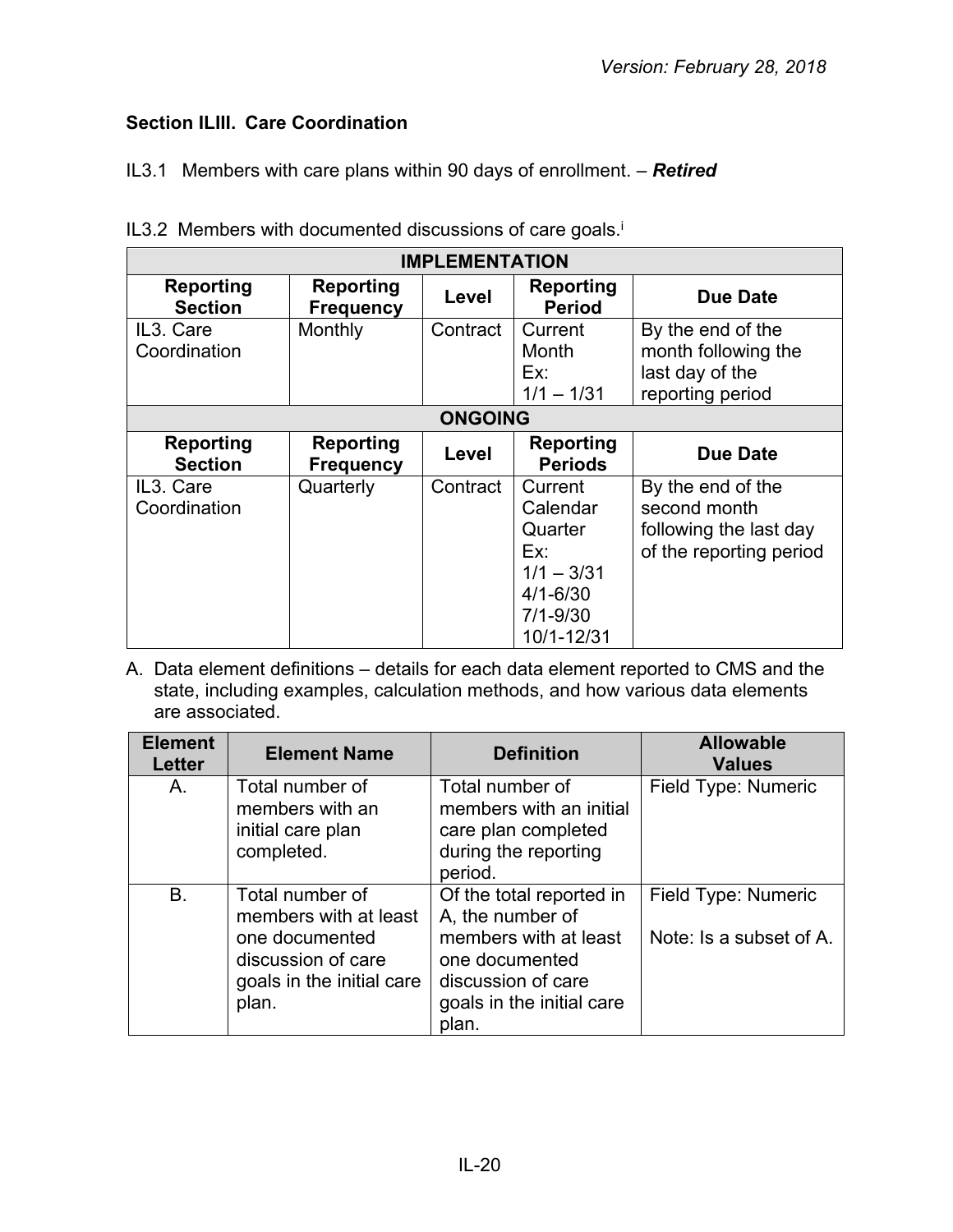| <b>Element</b><br><b>Letter</b> | <b>Element Name</b>                                                                                                      | <b>Definition</b>                                                                                                                                     | <b>Allowable</b><br><b>Values</b>              |
|---------------------------------|--------------------------------------------------------------------------------------------------------------------------|-------------------------------------------------------------------------------------------------------------------------------------------------------|------------------------------------------------|
| $C_{\cdot}$                     | Total number of<br>existing care plans<br>revised.                                                                       | Total number of<br>existing care plans<br>revised during the<br>reporting period.                                                                     | Field Type: Numeric                            |
| D.                              | Total number of<br>revised care plans<br>with at least one<br>documented<br>discussion of new or<br>existing care goals. | Of the total reported in<br>C, the number of<br>revised care plans with<br>at least one<br>documented<br>discussion of new or<br>existing care goals. | Field Type: Numeric<br>Note: Is a subset of C. |

- B. QA Checks/Thresholds procedures used by CMS and the state to establish benchmarks in order to identify outliers or data that are potentially erroneous.
	- CMS and the state will perform an outlier analysis.
	- As data are received from MMPs over time, CMS and the state will apply threshold checks.
- C. Edits and Validation checks validation checks that should be performed by each MMP prior to data submission.
	- Confirm those data elements listed above as subsets of other elements.
	- MMPs should validate that data element B is less than or equal to data element A.
	- MMPs should validate that data element D is less than or equal to data element C.
	- All data elements should be positive values.
- D. Analysis how CMS and the state will evaluate reported data, as well as how other data sources may be monitored. CMS and the state will evaluate the percentage of:
	- Members who had an initial care plan completed during the reporting period who had at least one documented discussion of care goals in the care plan.
	- Existing care plans revised during the reporting period that had at least one documented discussion of new or existing care goals.
- E. Notes additional clarifications to a reporting section. This section incorporates previously answered frequently asked questions.
	- MMPs should include all members regardless of whether the member was enrolled through passive enrollment or opt-in enrollment. Medicaid-only members should not be included.
	- MMPs should include all members who meet the criteria outlined in data element A, regardless of whether they are disenrolled as of the end of the reporting period (i.e., include all members regardless of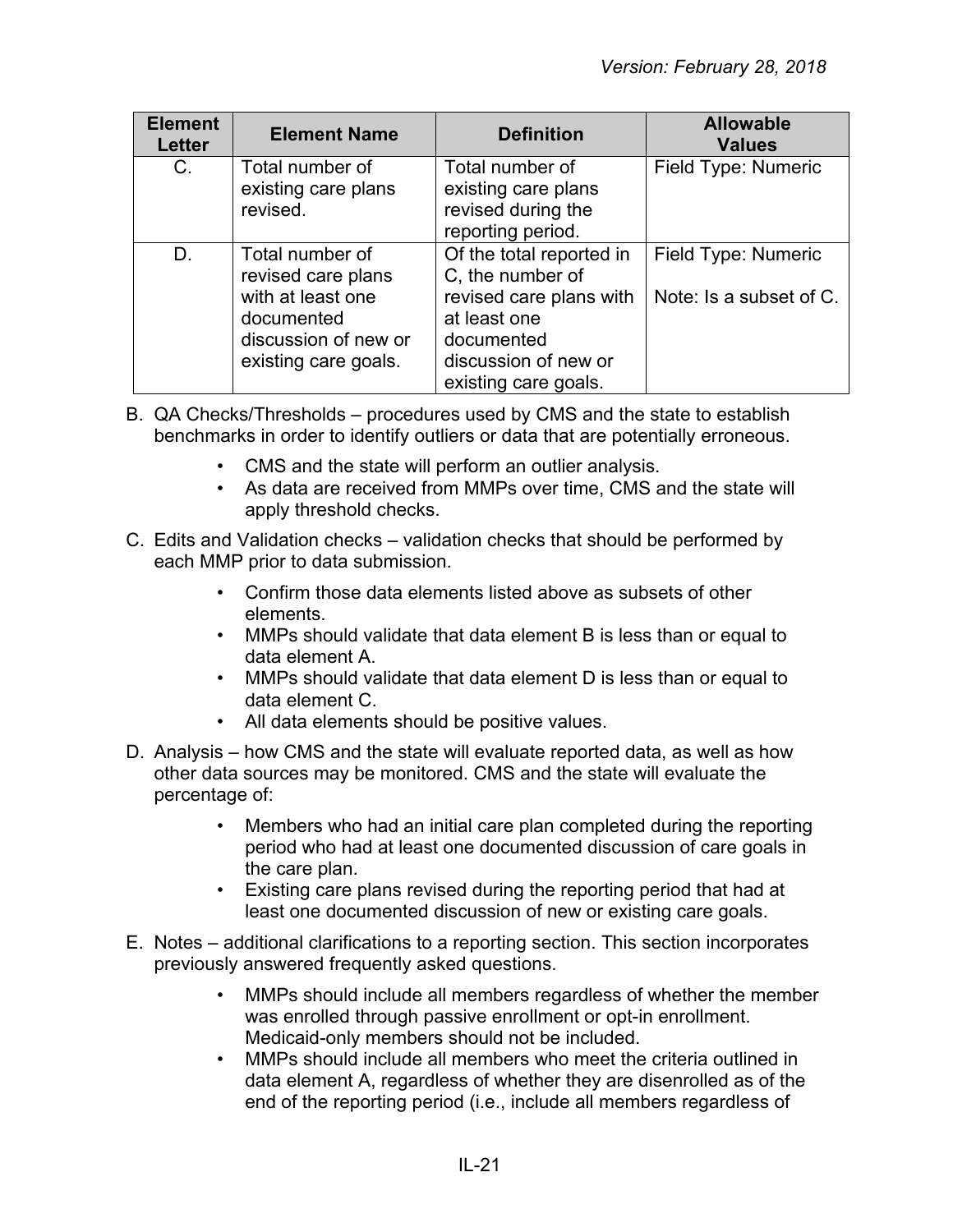whether they are currently enrolled or disenrolled as of the last day of the reporting period).

- MMPs should include all care plans that meet the criteria outlined in data element C, regardless of whether the members are disenrolled as of the end of the reporting period (i.e., include all care plans regardless of whether the members are currently enrolled or disenrolled as of the last day of the reporting period).
- Data element A should include all members whose care plan was completed for the first time during the reporting period (i.e., the member did not previously have a care plan completed prior to the start of the reporting period). There can be no more than one initial care plan completed per member. Only care plans that included participation from the member (or his/her authorized representative) in the completion of the care plan should be reported.
- MMPs should only include members in data element B when the discussion of care goals with the member (or his/her authorized representative) is clearly documented in the member's initial care plan.
- Data element C should include all existing care plans that were revised during the reporting period. MMPs should refer to the IL threeway contract for specific requirements pertaining to updating the care plan. Only care plans that included participation from the member (or his/her authorized representative) in the revision to the care plan should be reported.
- MMPs should only include care plans in data element D when a new or previously documented care goal is discussed with the member (or his/her authorized representative) and is clearly documented in the member's revised care plan. If the initial care plan clearly documented the discussions of care goals, but those existing care goals were not revised or discussed, or new care goals are not discussed and documented during the revision of the care plan, then that care plan should not be reported in data element D.
- If a member has an initial care plan completed during the reporting period, and has their care plan revised during the same reporting period, then the member's initial care plan should be reported in data element A and the member's revised care plan should be reported in data element C.
- If a member's care plan is revised multiple times during the same reporting period, each revision should be reported in data element C. For example, if a member's care plan is revised twice during the same reporting period, two care plans should be counted in data element C.
- F. Data Submission how MMPs will submit data collected to CMS and the state.
	- MMPs will submit data collected for this measure in the above specified format through a secure data collection site established by CMS. This site can be accessed at the following web address: [https://Financial-Alignment-Initiative.NORC.org.](https://financial-alignment-initiative.norc.org/)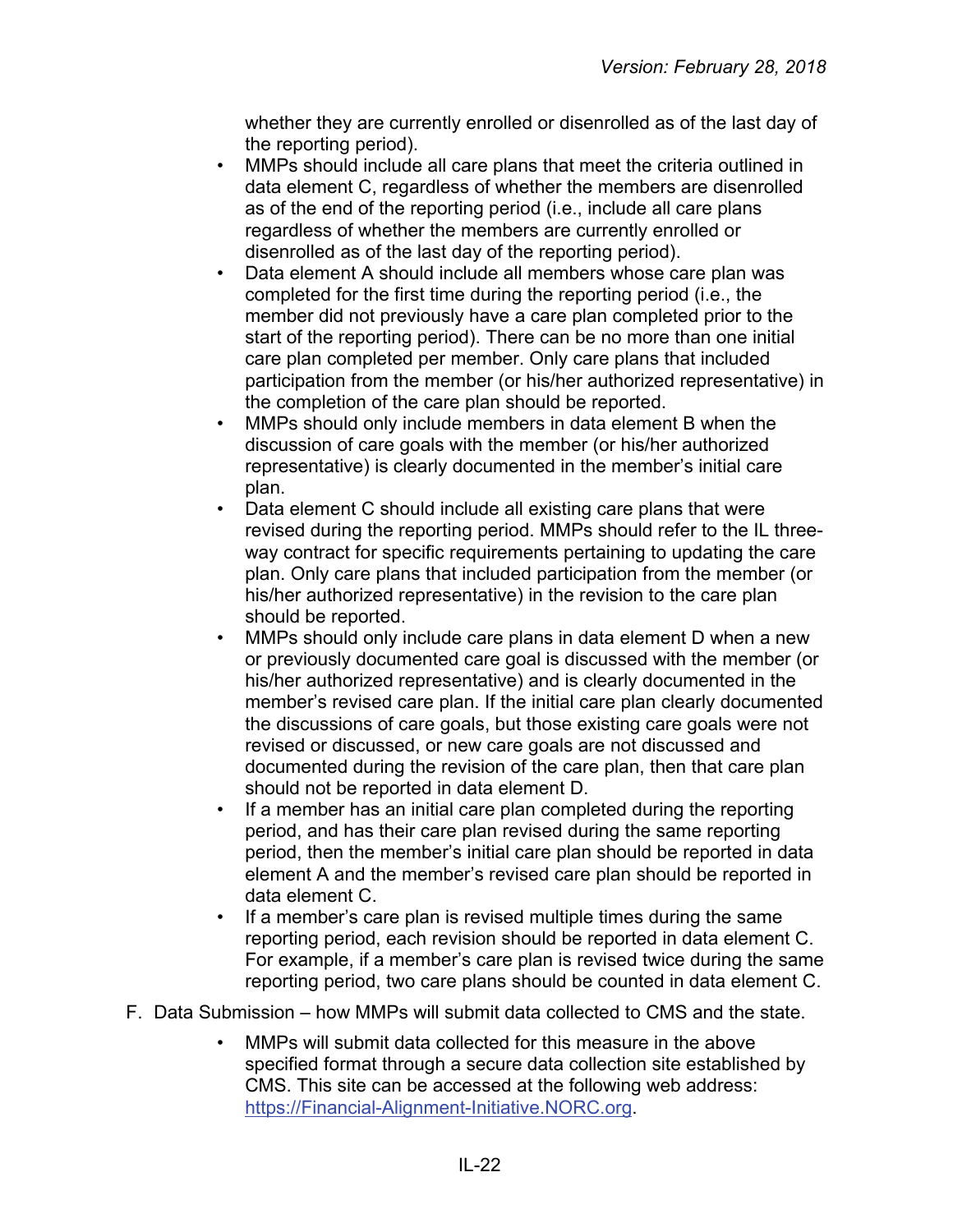IL3.3 Ambulatory care follow-up with a provider within 14 days of emergency department (ED) visit. (ICP IAPE Measure) – *Retired*

|  | IL3.4 Ambulatory care follow-up within 30 days of inpatient hospital discharge. |  |  |  |
|--|---------------------------------------------------------------------------------|--|--|--|
|  |                                                                                 |  |  |  |

| <b>CONTINUOUS REPORTING</b>        |                                      |          |                                   |                                                                                           |  |
|------------------------------------|--------------------------------------|----------|-----------------------------------|-------------------------------------------------------------------------------------------|--|
| <b>Reporting</b><br><b>Section</b> | <b>Reporting</b><br><b>Frequency</b> | Level    | <b>Reporting</b><br><b>Period</b> | <b>Due Date</b>                                                                           |  |
| IL3. Care<br>Coordination          | Annually                             | Contract | Calendar Year                     | By the end of the<br>fourth month<br>following the last<br>day of the reporting<br>period |  |

| <b>Element</b><br><b>Letter</b> | <b>Element Name</b>                                                                                                          | <b>Definition</b>                                                                                                                                        | <b>Allowable</b><br><b>Values</b> |
|---------------------------------|------------------------------------------------------------------------------------------------------------------------------|----------------------------------------------------------------------------------------------------------------------------------------------------------|-----------------------------------|
| Α.                              | Total number of acute<br>inpatient hospital                                                                                  | Total number of acute<br>inpatient hospital                                                                                                              | Field Type: Numeric               |
|                                 | discharges.                                                                                                                  | discharges that<br>occurred during the<br>reporting period.                                                                                              |                                   |
| В.                              | Total number of acute<br>inpatient hospital                                                                                  | Of the total reported in<br>A, the number of acute                                                                                                       | Field Type: Numeric               |
|                                 | discharges that<br>resulted in an<br>ambulatory care<br>follow-up visit within<br>30 days of discharge<br>from the inpatient | inpatient hospital<br>discharges that resulted<br>in an ambulatory care<br>follow-up visit within 30<br>days of discharge from<br>the inpatient hospital | Note: Is a subset of A.           |
|                                 | hospital stay.                                                                                                               | stay.                                                                                                                                                    |                                   |

- B. QA Checks/Thresholds procedures used by CMS and the state to establish benchmarks in order to identify outliers or data that are potentially erroneous.
	- CMS and the state will perform an outlier analysis.
	- As data are received from MMPs over time, CMS and the state will apply threshold checks.
- C. Edits and Validation checks validation checks that should be performed by each MMP prior to data submission.
	- Confirm those data elements listed above as subsets of other elements.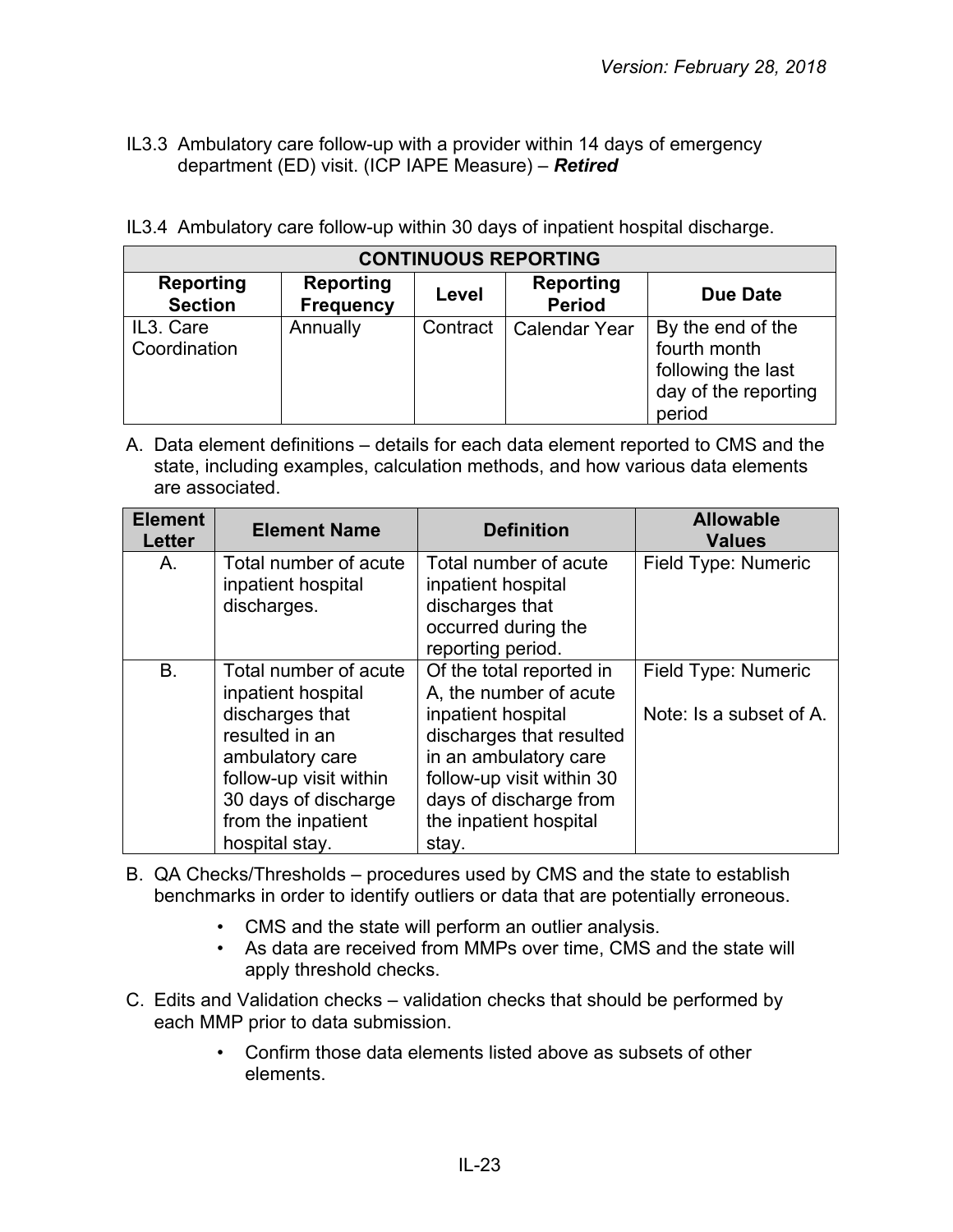- MMPs should validate that data element B is less than or equal to data element A.
- All data elements should be positive values.
- D. Analysis how CMS and the state will evaluate reported data, as well as how other data sources may be monitored.
	- CMS and the state will evaluate the percentage of acute inpatient hospital discharges that resulted in an ambulatory care follow-up visit within 30 days of the discharge from the inpatient hospital stay.
- E. Notes additional clarifications to a reporting section. This section incorporates previously answered frequently asked questions.
	- The MMPs should include all inpatient hospital discharges for members regardless of whether the member was enrolled through passive enrollment or opt-in enrollment. Medicaid-only members should not be included.
	- The MMPs should include all inpatient hospital discharges for members who meet the criteria outlined in data element A and who were continuously enrolled from the date of the inpatient hospital discharge through 30 days after the inpatient hospital discharge, regardless of whether they are disenrolled as of the end of the reporting period.
	- The denominator for this measure is based on inpatient hospital discharges, not members.
	- The date of discharge must occur within the reporting period, but the follow-up visit may or may not occur in the same reporting period. For example, if a discharge occurs during the last month of the reporting period, look to the first month of the following reporting period to identify the follow-up visit.
	- The member needs to be enrolled from the date of the inpatient hospital discharge through 30 days after the inpatient hospital discharge, with no gaps in enrollment to be included in this measure.
	- A follow-up visit is defined as an ambulatory care follow-up visit to assess the member's health following a hospitalization. Codes to identify follow-up visits are provided in the Ambulatory Visits value set and Other Ambulatory Visits value set. MMPs should report ambulatory care follow-up visits based on all visits identified, including denied and pended claims, and including encounter data as necessary in cases where follow-up care is included as part of a bundled payment covering the services delivered during the inpatient stay. MMPs should use all information available, including encounter data supplied by providers, to ensure complete and accurate reporting.
	- To identify all acute inpatient hospital discharges during the reporting period (data element A):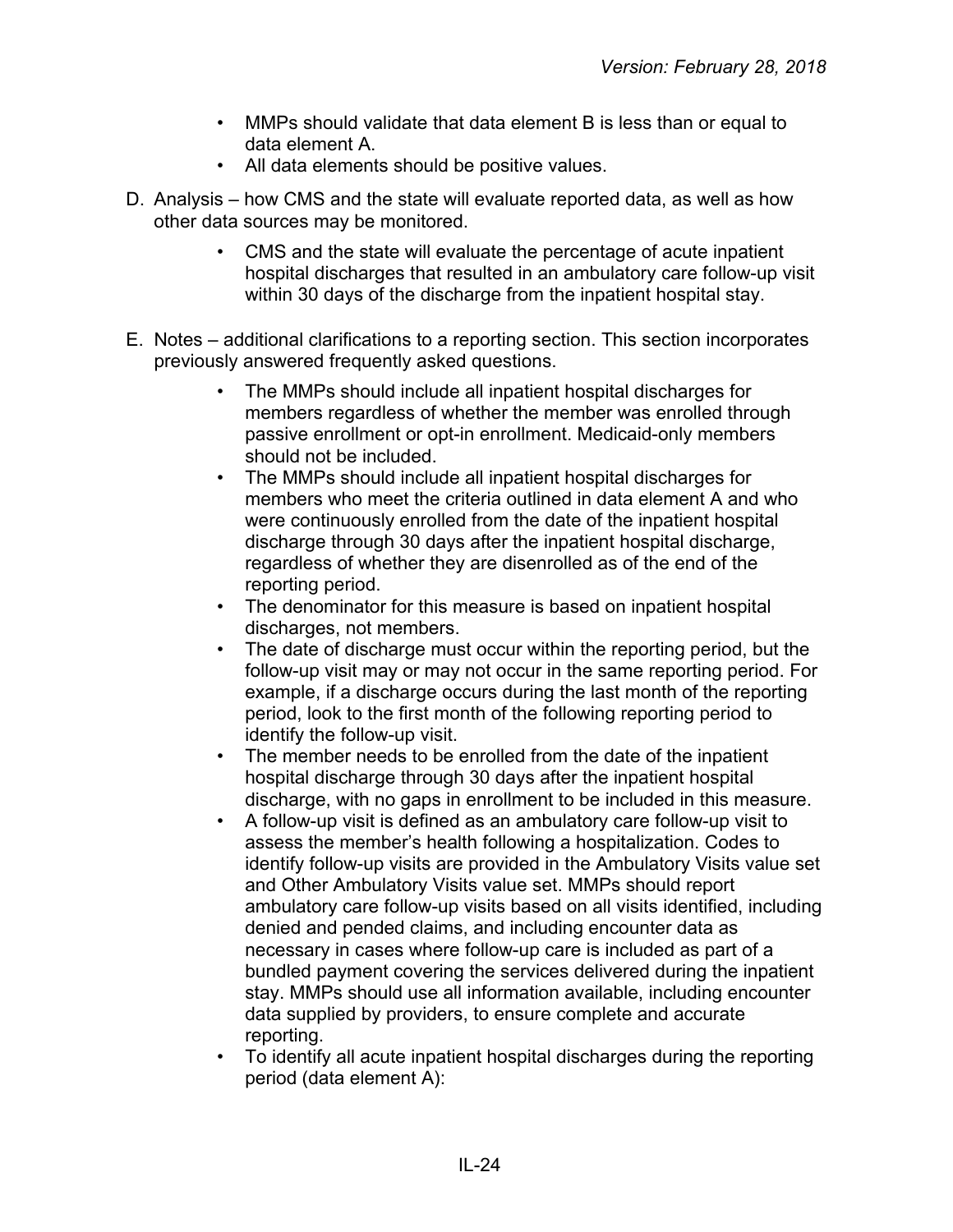- o Identify all acute and nonacute inpatient stays (Inpatient Stay value set).
- o Exclude nonacute inpatient stays (Nonacute Inpatient Stay value set)
- $\circ$  Identify the discharge date for the stay. The date of discharge should be within the reporting period.

Additionally, the MMPs should use UB Type of Bill codes 11x, 12x, 41x, and 84x or any acute inpatient facility code to identify discharges from an inpatient hospital stay.

- MMPs should report discharges based on all inpatient stays identified, including denied and pended claims.
- If the discharge is followed by readmission or direct transfer to an acute inpatient care setting within the 30-day follow-up period, count only the last discharge for reporting in data element A. To identify readmissions and direct transfers to an acute inpatient care setting:
	- o Identify all acute and nonacute inpatient stays (Inpatient Stay value set)
	- o Exclude nonacute inpatient stays (Nonacute Inpatient Stay value set)
	- $\circ$  Identify the admission date for the stay
- Exclude from data element A any discharges followed by readmission or direct transfer to a nonacute inpatient care setting within the 30-day follow-up period. To identify readmissions and direct transfers to a nonacute inpatient care setting:
	- o Identify all acute and nonacute inpatient stays (Inpatient Stay value set)
	- $\circ$  Confirm the stay was for nonacute care based on the presence of a nonacute code (Nonacute Inpatient Stay value set) on the claim
	- $\circ$  Identify the admission date for the stay

These discharges are excluded from the measure because rehospitalization or direct transfer may prevent an outpatient follow-up visit from taking place.

- For example, the following direct transfers/readmissions should be excluded from this measure:
	- An inpatient discharge on June 1, followed by an admission to another inpatient setting on June 1 (a direct transfer)
	- An inpatient discharge on June 1, followed by a readmission to a hospital on June 15 (readmission within 30 days)
- Exclude discharges due to death using the Discharges due to Death value set.
- F. Data Submission how MMPs will submit data collected to CMS and the state.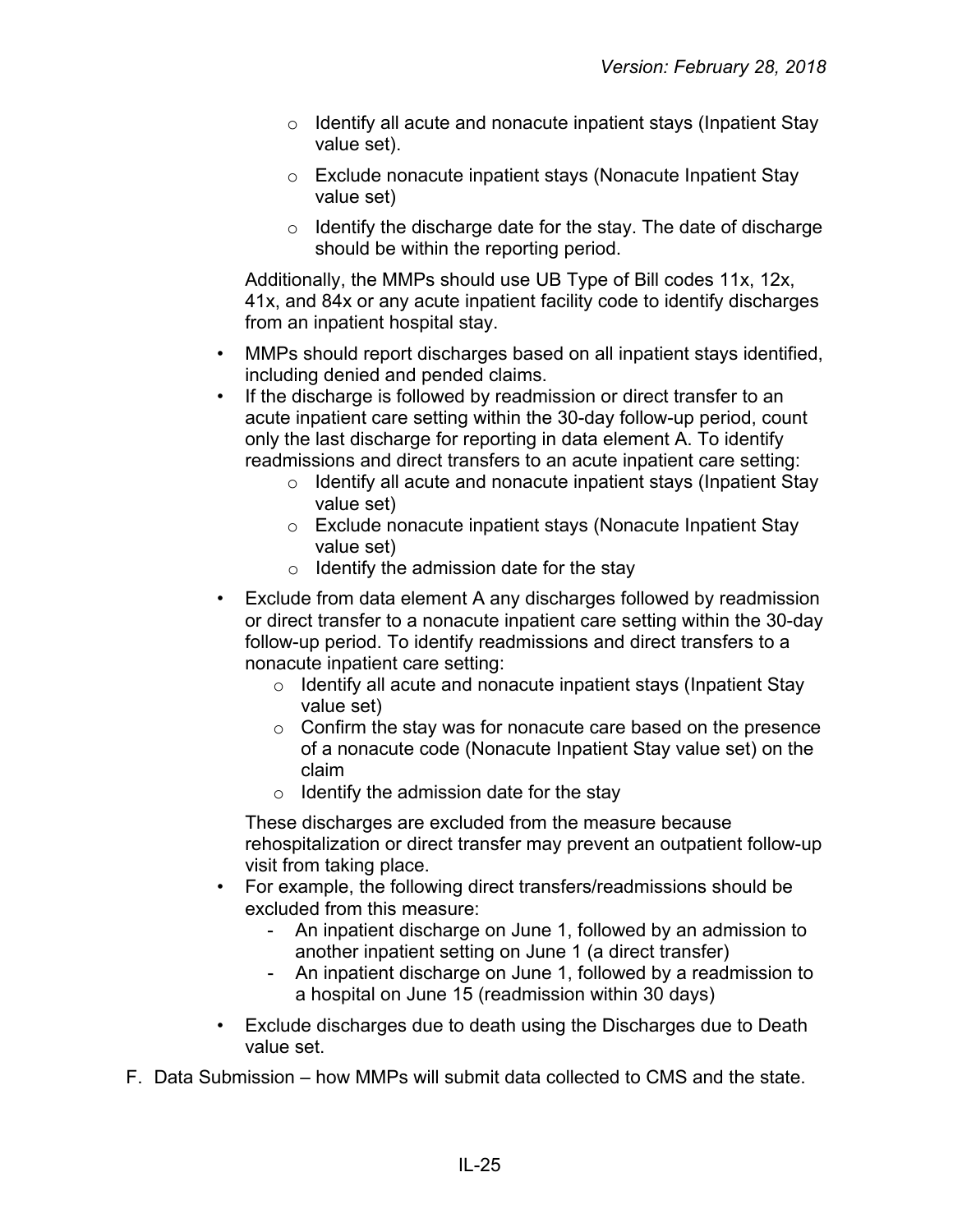- MMPs will submit data collected for this measure in the above specified format through a secure data collection site established by CMS. This site can be accessed at the following web address: [https://Financial-Alignment-Initiative.NORC.org.](https://financial-alignment-initiative.norc.org/)
- IL3.5 Follow-up with a provider within 30 days after an initial behavioral health diagnosis. (ICP IFUP Measure) – *Retired*
- IL3.6 Movement of members within service populations.<sup>ii</sup>

| <b>CONTINUOUS REPORTING</b>        |                                      |          |                            |                                                                                       |  |  |
|------------------------------------|--------------------------------------|----------|----------------------------|---------------------------------------------------------------------------------------|--|--|
| <b>Reporting</b><br><b>Section</b> | <b>Reporting</b><br><b>Frequency</b> | Level    | Reporting<br><b>Period</b> | Due Date                                                                              |  |  |
| IL3. Care<br>Coordination          | Annually                             | Contract | <b>Calendar Year</b>       | By the end of the sixth<br>month following the last<br>day of the reporting<br>period |  |  |

| <b>Element</b><br>Letter | <b>Element Name</b>     | <b>Definition</b>        | <b>Allowable</b><br><b>Values</b> |
|--------------------------|-------------------------|--------------------------|-----------------------------------|
| Α.                       | Total number of         | Total number of          | Field Type: Numeric               |
|                          | members enrolled as     | members enrolled as      |                                   |
|                          | of the first day of the | of the first day of the  |                                   |
|                          | reporting period.       | reporting period.        |                                   |
| B.                       | Total number of         | Of the total reported in | Field Type: Numeric               |
|                          | members classified      | A, the number of         |                                   |
|                          | as being in long term   | members classified as    | Note: Is a subset of A.           |
|                          | care (LTC) as of the    | being in LTC as of the   |                                   |
|                          | first day of the        | first day of the         |                                   |
|                          | reporting period.       | reporting period.        |                                   |
| C.                       | Total number of         | Of the total reported in | Field Type: Numeric               |
|                          | members not             | A, the number of         |                                   |
|                          | classified as being in  | members not classified   | Note: Is a subset of A.           |
|                          | LTC as of the first day | as being in LTC as of    |                                   |
|                          | of the reporting        | the first day of the     |                                   |
|                          | period.                 | reporting period.        |                                   |
| D.                       | Total number of         | Total number of          | Field Type: Numeric               |
|                          | members enrolled as     | members enrolled as      |                                   |
|                          | of the last day of the  | of the last day of the   |                                   |
|                          | reporting period.       | reporting period.        |                                   |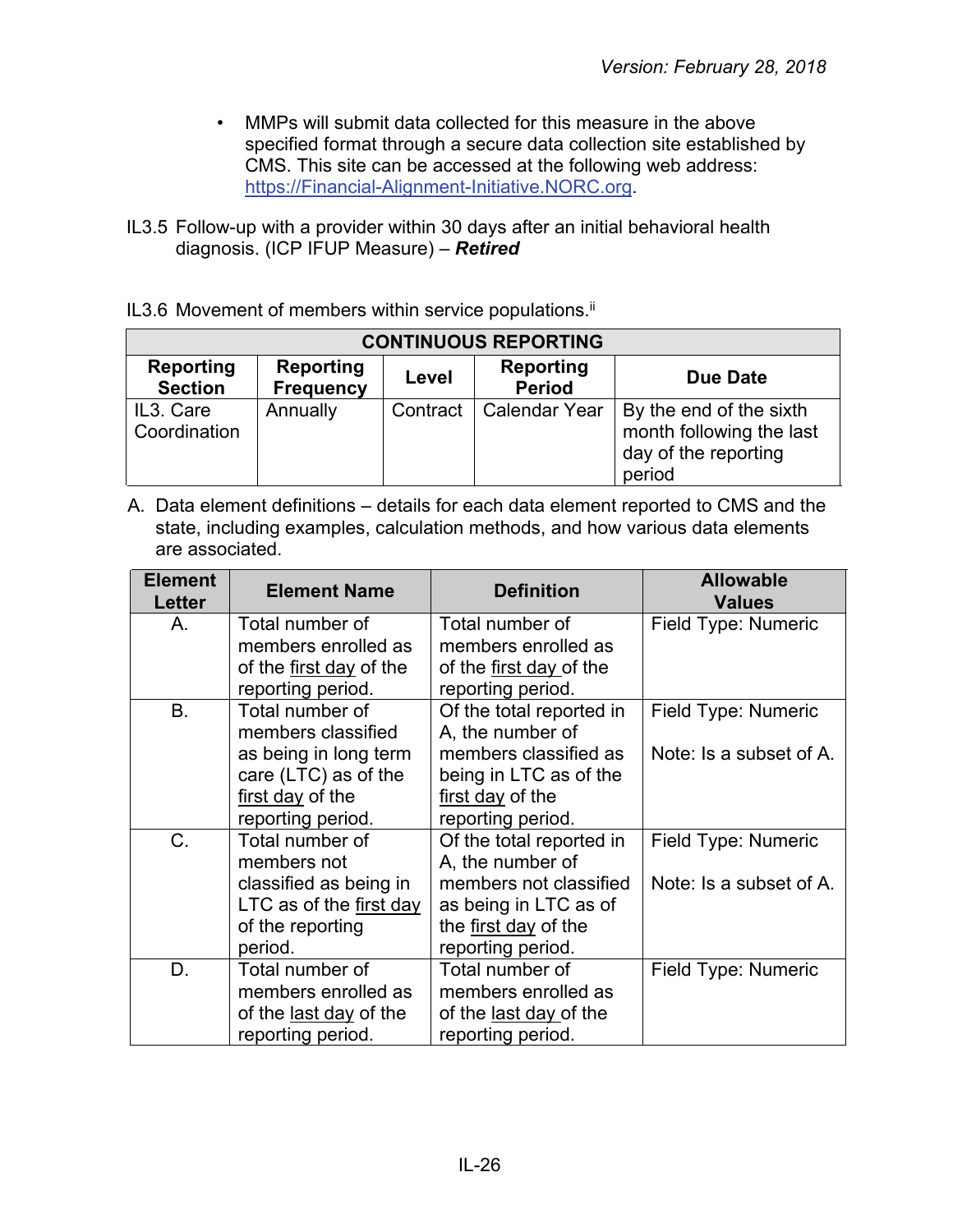| <b>Element</b><br><b>Letter</b> | <b>Element Name</b>                                                                                               | <b>Definition</b>                                                                                                                           | <b>Allowable</b><br><b>Values</b>              |
|---------------------------------|-------------------------------------------------------------------------------------------------------------------|---------------------------------------------------------------------------------------------------------------------------------------------|------------------------------------------------|
| E.                              | Total number of<br>members classified                                                                             | Of the total reported in<br>D, the number of                                                                                                | Field Type: Numeric                            |
|                                 | as being in LTC as of<br>the last day of the<br>reporting period.                                                 | members classified as<br>being in LTC as of the<br>last day of the<br>reporting period.                                                     | Note: Is a subset of D.                        |
| $F_{\perp}$                     | Total number of<br>members not<br>classified as being in<br>LTC as of the last day<br>of the reporting<br>period. | Of the total reported in<br>D, the number of<br>members not classified<br>as being in LTC as of<br>the last day of the<br>reporting period. | Field Type: Numeric<br>Note: Is a subset of D. |

- B. QA Checks/Thresholds procedures used by CMS and the state to establish benchmarks in order to identify outliers or data that are potentially erroneous.
	- The quality withhold benchmark for Demonstration Years 2 through 5 is timely and accurate reporting according to the measure specifications. For more information, refer to the Quality Withhold Technical Notes (DY 2-5): Illinois-Specific Measures.
- C. Edits and Validation checks validation checks that should be performed by each MMP prior to data submission.
	- Confirm those data elements listed above are subsets of other elements.
	- MMPs should validate that data elements B and C are less than or equal to data element A.
	- MMPs should validate that data elements E and F are less than or equal to data element D.
	- MMPs should validate that the sum of data elements B and C is equal to data element A.
	- MMPs should validate that the sum of data elements E and F is equal to data element D.
	- All data elements should be positive values.
- D. Analysis how CMS and the state will evaluate reported data, as well as how other data sources may be monitored. CMS and the state will evaluate the number and percentage of members who were:
	- Classified as being in LTC as of the first day of the reporting period.
	- Classified as being in LTC as of the last day of the reporting period.
	- Not classified as being in LTC as of the first day of the reporting period.
	- Not classified as being in LTC as of the last day of the reporting period.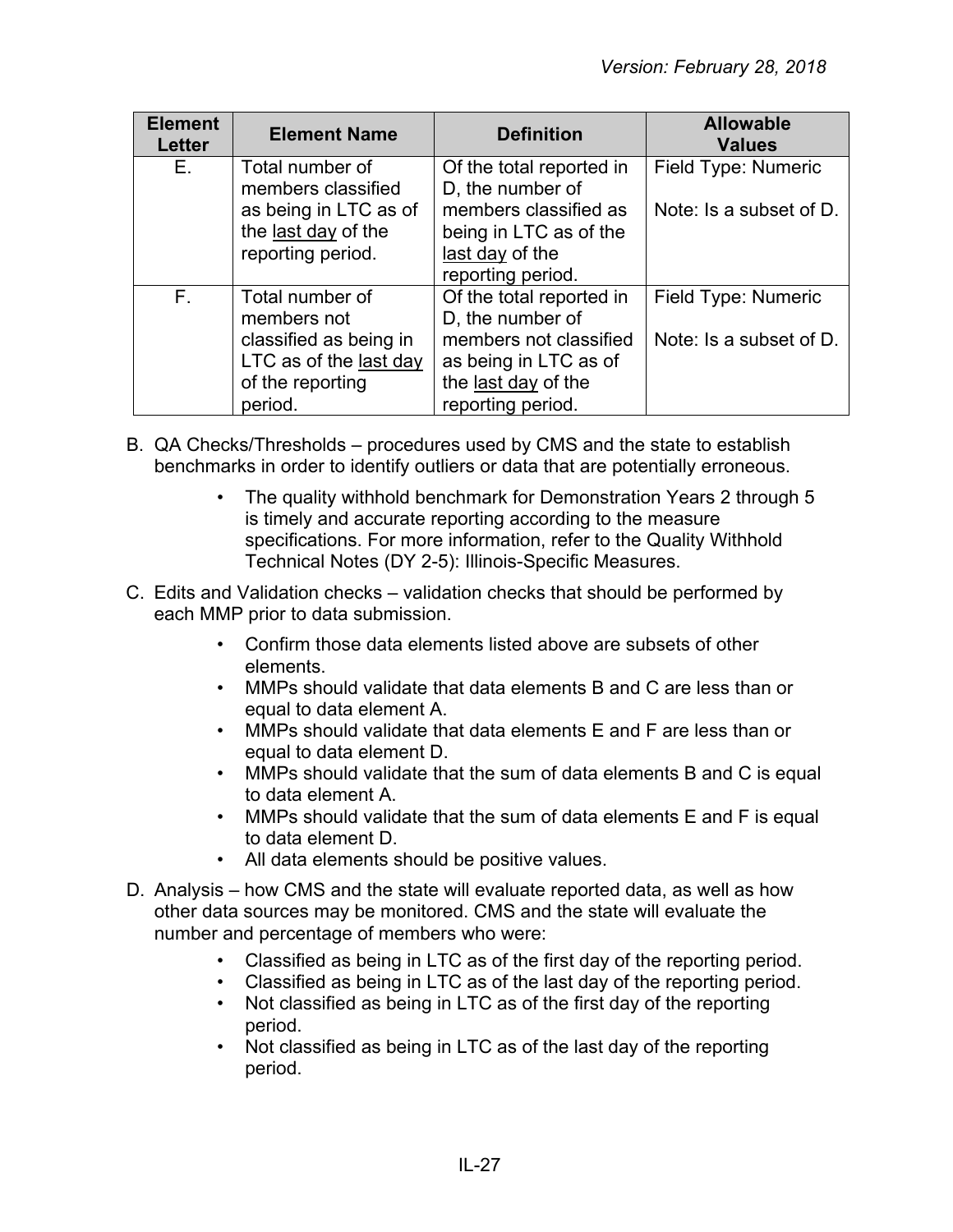- E. Notes additional clarifications to a reporting section. This section incorporates previously answered frequently asked questions.
	- MMPs should include all members regardless of whether the member was enrolled through passive enrollment or opt-in enrollment. Medicaid-only members should not be included.
	- Members classified as being in LTC (i.e*.,* data elements B and E) are members who resided in a nursing facility for more than 90 days.
	- Members not classified as being in LTC (i.e.*,* data elements C and F) are members in the Community, HCBS Waiver members, and members who resided in a nursing facility for 90 days or less.
	- When determining a member's LTC status, if a member is transferred from the nursing facility to an acute care facility and then is readmitted to any nursing facility within 30 days, the transfer and subsequent readmission does not disrupt the count of cumulative days. For example, if a member is transferred from the nursing facility to the hospital on day 83 and is subsequently readmitted to any nursing facility 24 days later, this will be counted as the same episode. The member's first day back in the nursing facility (i.e., the day the member is readmitted to the nursing facility) will count as day 84 for that episode, not as day 1.
	- When determining a member's LTC status, if a member is transferred from the nursing facility and then is readmitted to any nursing facility after 30 days, the date of readmission is the start of a new episode in the nursing facility and will count as day 1 towards the member's cumulative days in facility.
	- To establish a member's nursing facility status as of the first day of the reporting period, look back up to 120 days into the previous reporting period to determine the length of the nursing facility stay.
		- i. Members who had a length of stay of more than 90 days in a nursing facility are considered in LTC and should be included data element B.
		- ii. Members who had a length of stay of 90 days or less in a nursing facility are not considered as being in LTC and should be included in data element C.
	- To establish a member's nursing facility status as of the last day of the reporting period, look up to 120 days prior to the last day of the reporting period to determine length of the nursing facility stay.
		- i. Members who had a length of stay of more than 90 days in a nursing facility are considered in LTC and should be included in data element E.
		- ii. Members who had a length of stay of 90 days or less in a nursing facility are not considered as being in LTC and should be included in data element F.
	- Members should be classified as in LTC or not in LTC in accordance with the most accurate data that the MMP has access to. This may be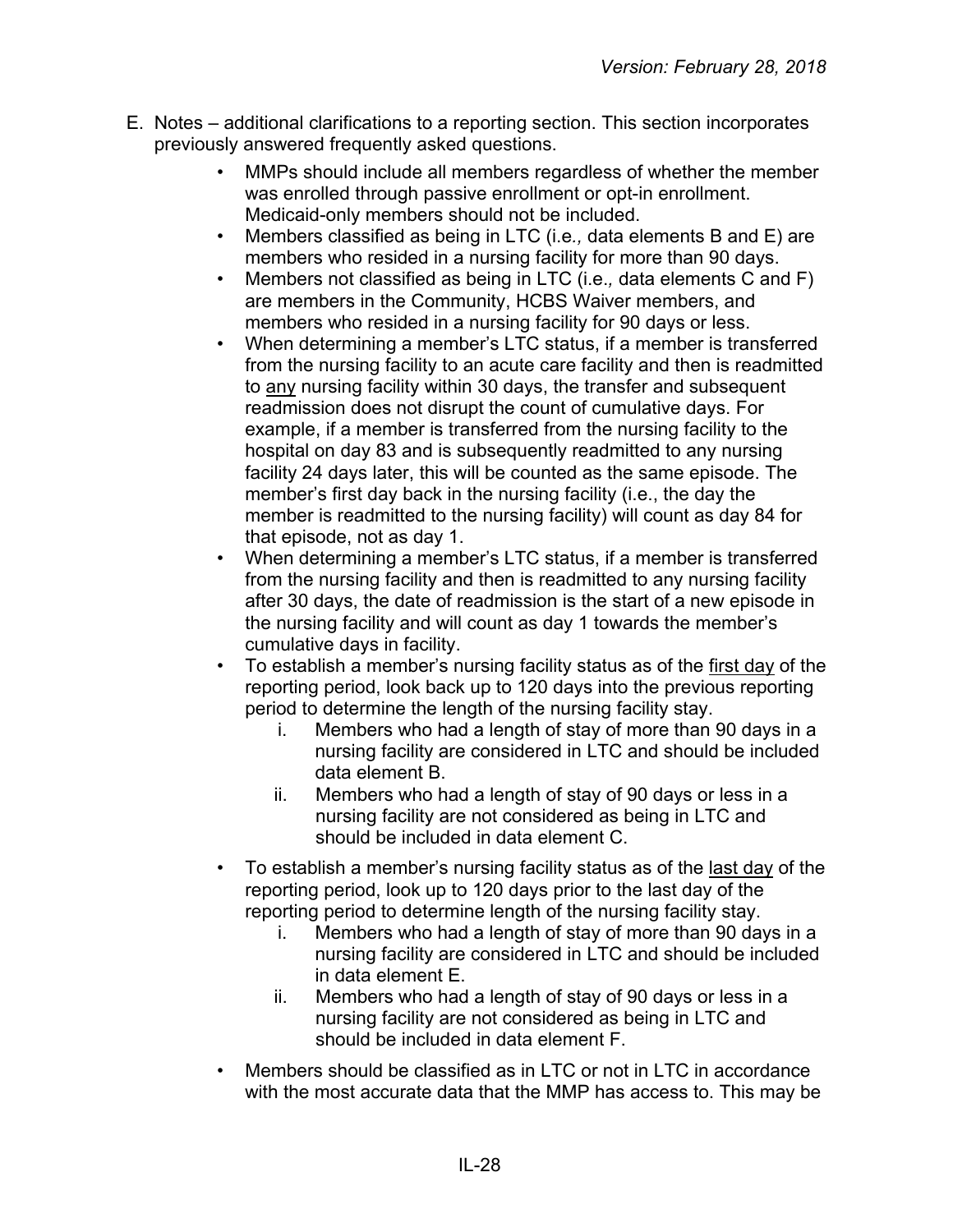claims data for waiver services or nursing facilities or a lack of these types of claims for Community members. It may also be the rate cell definitions provided in the IL three-way contract.

- F. Data Submission how MMPs will submit data collected to CMS and the state.
	- MMPs will submit data collected for this measure in the above specified format through a secure data collection site established by CMS. This site can be accessed at the following web address: [https://Financial-Alignment-Initiative.NORC.org.](https://financial-alignment-initiative.norc.org/)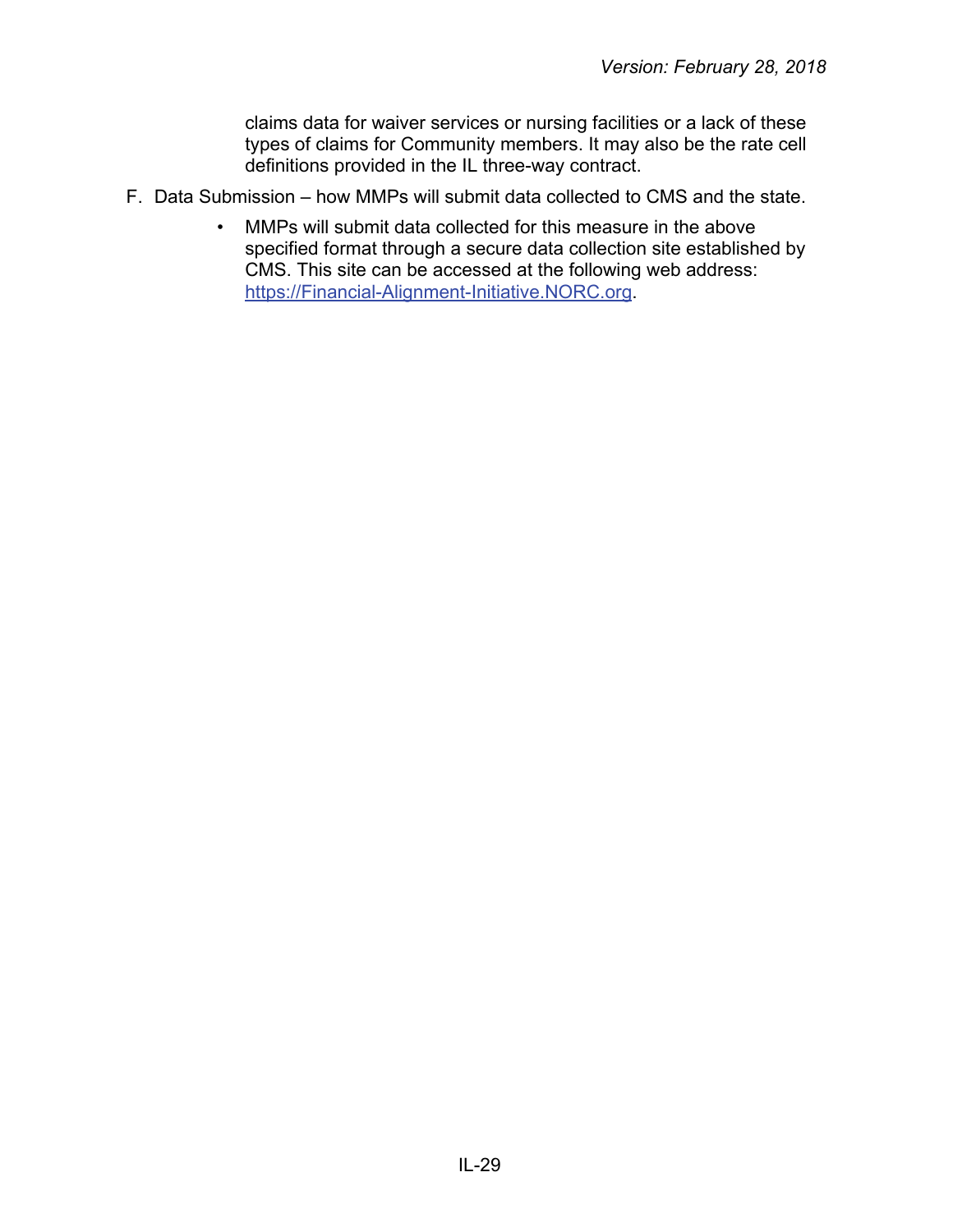#### <span id="page-29-0"></span>**Section ILIV.****Enrollee Protections**

| <b>IMPLEMENTATION</b>               |                                      |                |                                                                                                     |                                                                                           |  |
|-------------------------------------|--------------------------------------|----------------|-----------------------------------------------------------------------------------------------------|-------------------------------------------------------------------------------------------|--|
| <b>Reporting</b><br><b>Section</b>  | <b>Reporting</b><br><b>Frequency</b> | Level          | <b>Reporting</b><br><b>Period</b>                                                                   | <b>Due Date</b>                                                                           |  |
| IL4. Enrollee<br><b>Protections</b> | Monthly                              | Contract       | <b>Current Month</b><br>Ex:<br>$1/1 - 1/31$                                                         | By the end of the<br>month following<br>the last day of the<br>reporting period           |  |
|                                     |                                      | <b>ONGOING</b> |                                                                                                     |                                                                                           |  |
| <b>Reporting</b><br><b>Section</b>  | <b>Reporting</b><br><b>Frequency</b> | Level          | <b>Reporting</b><br><b>Periods</b>                                                                  | <b>Due Date</b>                                                                           |  |
| IL4. Enrollee<br><b>Protections</b> | Quarterly                            | Contract       | Current<br>Calendar<br>Quarter<br>Ex:<br>$1/1 - 3/31$<br>$4/1 - 6/30$<br>$7/1 - 9/30$<br>10/1-12/31 | By the end of the<br>second month<br>following the last<br>day of the<br>reporting period |  |

IL4.1 The number of critical incident and abuse reports for members receiving LTSS.

| <b>Element</b><br><b>Letter</b> | <b>Element Name</b>                                        | <b>Definition</b>                                                                                                      | <b>Allowable</b><br><b>Values</b> |
|---------------------------------|------------------------------------------------------------|------------------------------------------------------------------------------------------------------------------------|-----------------------------------|
| A.                              | Total number of<br>members receiving<br>LTSS.              | Total number of<br>members receiving<br>LTSS during the<br>reporting period.                                           | Field Type: Numeric               |
| B.                              | Total number of critical<br>incident and abuse<br>reports. | Of the total reported in<br>A, the number of critical<br>incident and abuse<br>reports during the<br>reporting period. | Field Type: Numeric               |

- B. QA Checks/Thresholds procedures used by CMS and the state to establish benchmarks in order to identify outliers or data that are potentially erroneous.
	- CMS and the state will perform an outlier analysis.
	- As data are received from MMPs over time, CMS and the state will apply threshold checks.
- C. Edits and Validation checks validation checks that should be performed by each MMP prior to data submission.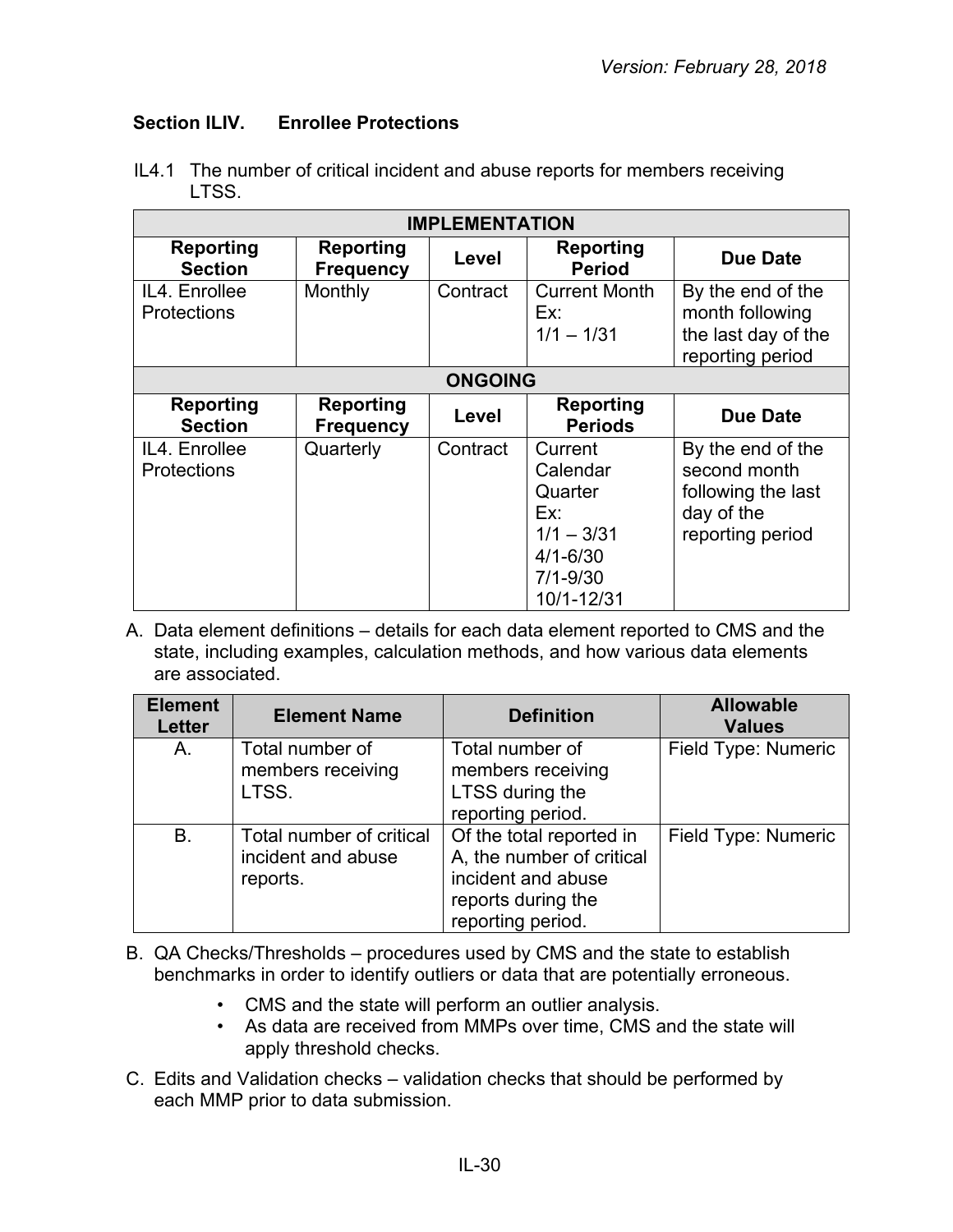- MMPs should validate that data element B is less than or equal to data element A.
- All data elements should be positive values.
- D. Analysis how CMS and the state will evaluate reported data, as well as how other data sources may be monitored.
	- CMS and the state will evaluate the number of total critical incident and abuse reports per 1,000 members receiving LTSS during the reporting period.
- E. Notes additional clarifications to a reporting section. This section incorporates previously answered frequently asked questions.
	- MMPs should include all members regardless of whether the member was enrolled through passive enrollment or opt-in enrollment. Medicaid-only members should not be included.
	- MMPs should include all members who meet the criteria outlined in data element A, regardless of whether they are disenrolled as of the end of the reporting period (i.e., include all members regardless of whether they are currently enrolled or disenrolled as of the last day of the reporting period).
	- For data element B, MMPs should include all new critical incident and abuse cases that are reported during the reporting period, regardless if the case status is open or closed as of the last day of the reporting period.
	- Critical incident and abuse reports could be reported by the MMP or any provider, and are not limited to only those providers defined as LTSS providers.
	- To identify members receiving LTSS, MMPs should refer to the daily eligibility file provided by the Illinois Department of Healthcare and Family Services. If a member is on an HCBS waiver, a two-digit waiver code is included on that file indicating which waiver the client is enrolled in. If a member is in a Long Term Care (LTC) facility, the name of the LTC facility and the 12-digit provider number for that facility is included on the daily file.
	- It is possible for members to have more than one critical incident and/or abuse report during the reporting period. All critical incident and abuse reports during the reporting period should be counted.
	- Critical incident refers to any actual or alleged event or situation that creates a significant risk of substantial or serious harm to the physical or mental health, safety or well-being of a member.
	- Abuse refers to:
		- 1. Willful use of offensive, abusive, or demeaning language by a caretaker that causes mental anguish;
		- 2. Knowing, reckless, or intentional acts or failures to act which cause injury or death to an individual or which places that individual at risk of injury or death;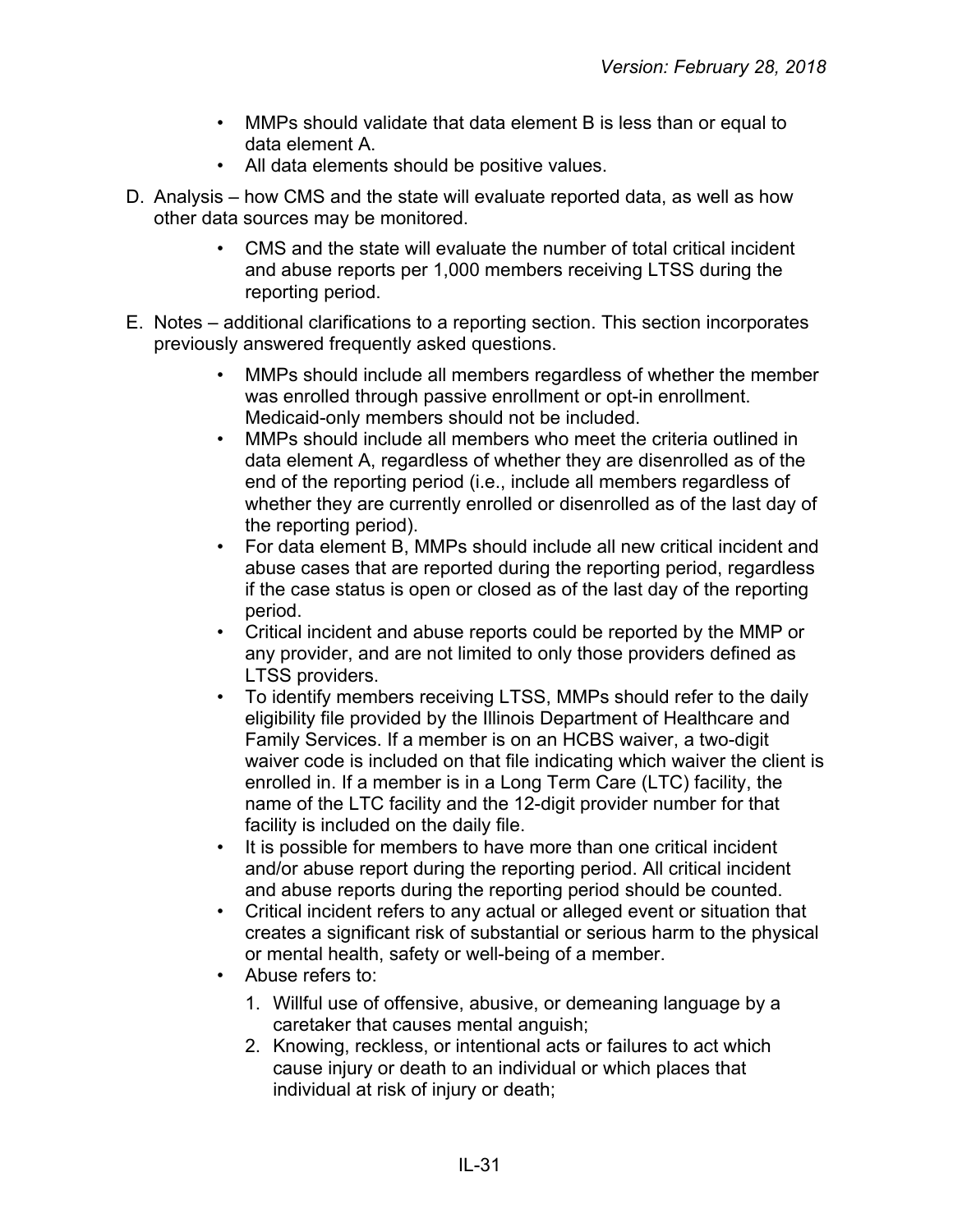- 3. Rape or sexual assault;
- 4. Corporal punishment or striking of an individual;
- 5. Unauthorized use or the use of excessive force in the placement of bodily restraints on an individual; and
- 6. Use of bodily or chemical restraints on an individual which is not in compliance with federal or state laws and administrative regulations.
- F. Data Submission how MMPs will submit data collected to CMS and the state.
	- MMPs will submit data collected for this measure in the above specified format through a secure data collection site established by CMS. This site can be accessed at the following web address: [https://Financial-Alignment-Initiative.NORC.org.](https://financial-alignment-initiative.norc.org/)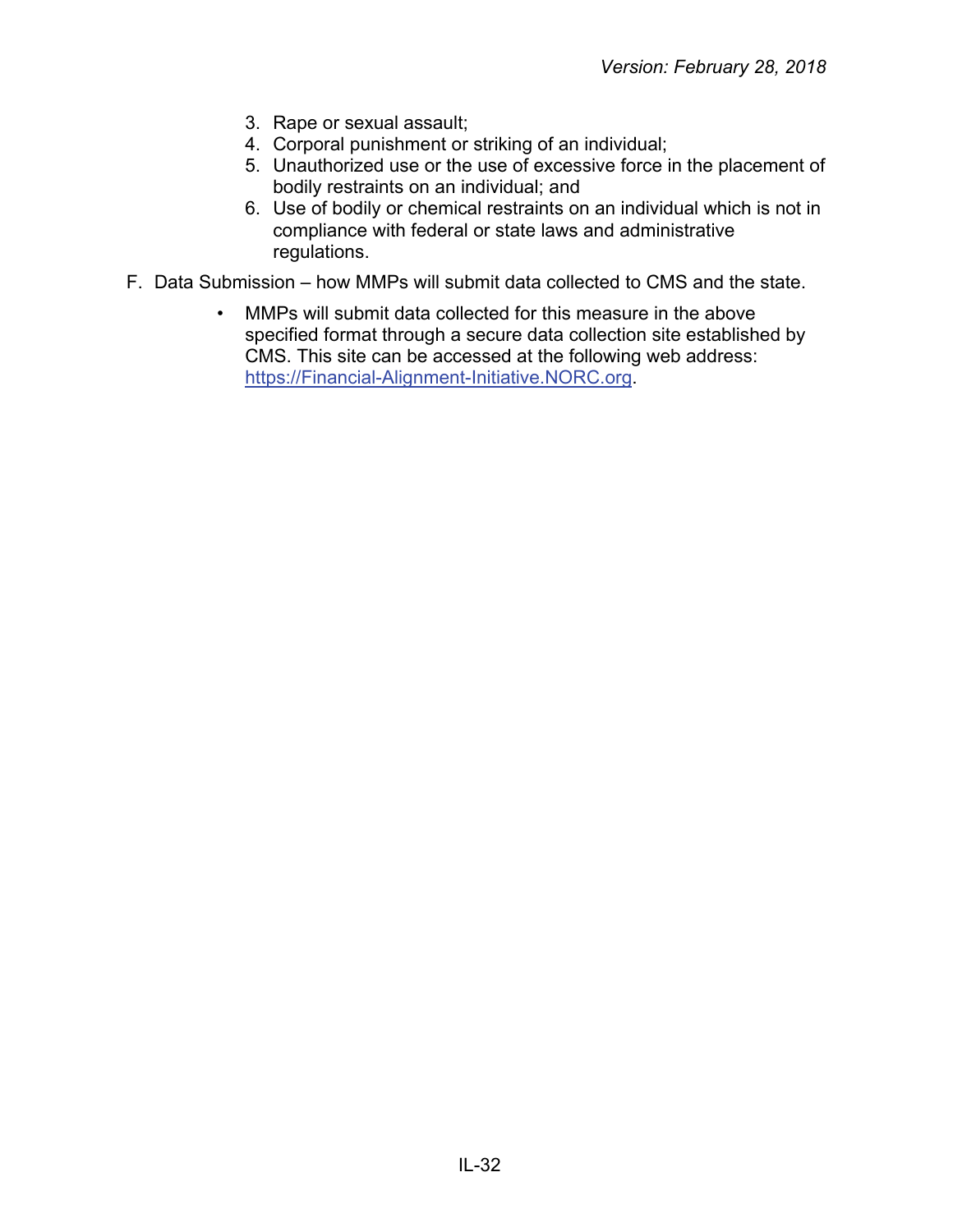## <span id="page-32-0"></span>**Section ILV. Organizational Structure and Staffing**

- IL5.1 Americans with Disabilities Act (ADA) compliance.<sup>i</sup> **Retired**
- IL5.2 Care coordinator training for supporting self-direction under the demonstration.

| <b>CONTINUOUS REPORTING</b>                      |                                      |          |                                   |                                                                                           |  |
|--------------------------------------------------|--------------------------------------|----------|-----------------------------------|-------------------------------------------------------------------------------------------|--|
| <b>Reporting Section</b>                         | <b>Reporting</b><br><b>Frequency</b> | Level    | <b>Reporting</b><br><b>Period</b> | Due Date                                                                                  |  |
| IL5. Organizational<br>Structure and<br>Staffing | Annually                             | Contract | <b>Calendar Year</b>              | By the end of the<br>second month<br>following the last<br>day of the reporting<br>period |  |

| <b>Element</b><br>Letter | <b>Element Name</b>                                                                                                                                                                                                             | <b>Definition</b>                                                                                                                                                                                                                                     | <b>Allowable</b><br><b>Values</b>              |
|--------------------------|---------------------------------------------------------------------------------------------------------------------------------------------------------------------------------------------------------------------------------|-------------------------------------------------------------------------------------------------------------------------------------------------------------------------------------------------------------------------------------------------------|------------------------------------------------|
| Α.                       | Total number of<br>newly hired care<br>coordinators (or<br>those newly assigned<br>to the MMP) who<br>have been employed<br>by the MMP for at<br>least 30 days.                                                                 | Total number of newly<br>hired care coordinators<br>(or those newly<br>assigned to the MMP)<br>who have been<br>employed by the MMP<br>for at least 30 days<br>during the reporting<br>period.                                                        | Field Type: Numeric                            |
| <b>B.</b>                | Total number of<br>newly hired care<br>coordinators (or<br>those newly assigned<br>to the MMP) that<br>have undergone<br>training for<br>supporting self-<br>direction under the<br>demonstration within<br>the past 12 months. | Of the total reported in<br>A, the number of newly<br>hired care coordinators<br>(or those newly<br>assigned to the MMP)<br>that have undergone<br>training for supporting<br>self-direction under the<br>demonstration within<br>the past 12 months. | Field Type: Numeric<br>Note: Is a subset of A. |

- B. QA Checks/Thresholds procedures used by CMS and the state to establish benchmarks in order to identify outliers or data that are potentially erroneous.
	- CMS and the state will perform an outlier analysis.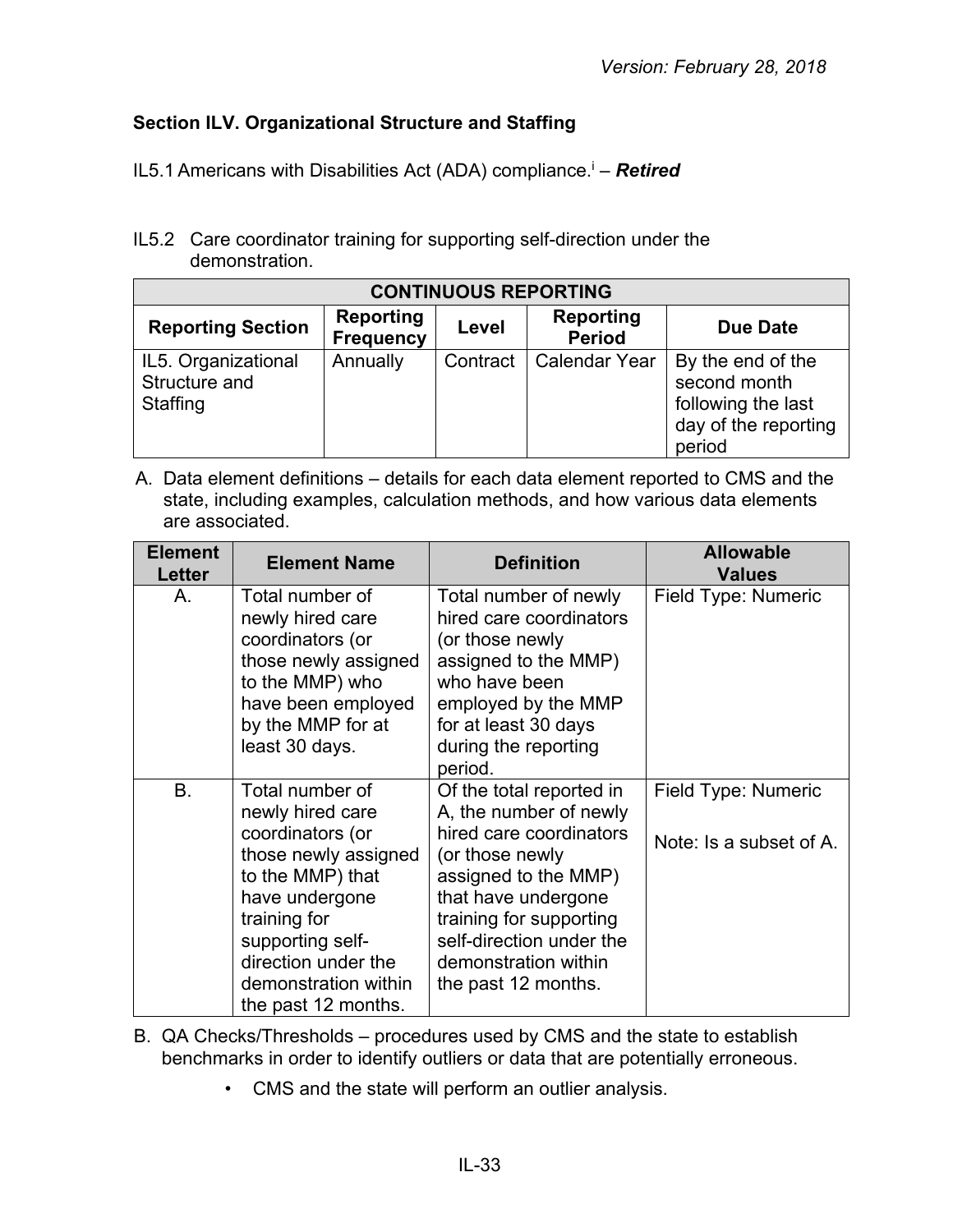- As data are received from MMPs over time, CMS and the state will apply threshold checks.
- C. Edits and Validation checks validation checks that should be performed by each MMP prior to data submission.
	- Confirm those data elements listed above as subsets of other elements.
	- MMPs should validate that data element B is less than or equal to data element A.
	- All data elements should be positive values.
- D. Analysis how CMS and the state will evaluate reported data, as well as how other data sources may be monitored.
	- CMS and the state will evaluate the percentage of newly hired care coordinators that have undergone state-based training for supporting self-direction.
- E. Notes additional clarifications to a reporting section. This section incorporates previously answered frequently asked questions.
	- MMPs should refer to IL's three-way contract for specific requirements pertaining to a care coordinator.
	- MMPs should refer to IL's three-way contract, section 2.6.7, for more information on self-directed care.
	- The total number of newly hired care coordinators includes all full-time and part-time staff, who have been employed by (or newly assigned to) the MMP for at least 30 days.
- F. Data Submission how MMPs will submit data collected to CMS and the state.
	- MMPs will submit data collected for this measure in the above specified format through a secure data collection site established by CMS. This site can be accessed at the following web address: [https://Financial-Alignment-Initiative.NORC.org.](https://financial-alignment-initiative.norc.org/)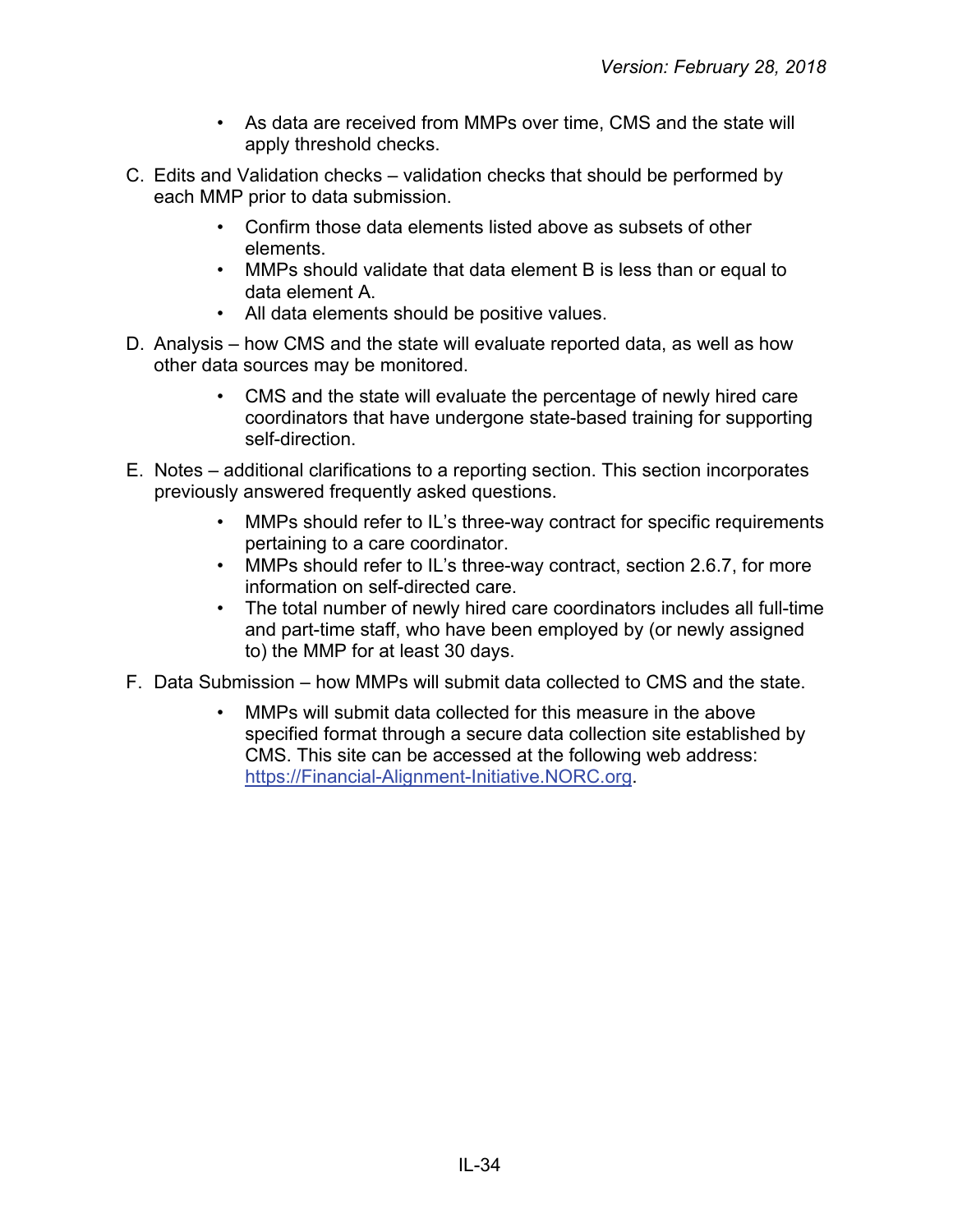## <span id="page-34-0"></span>**Section ILVI. Performance and Quality Improvement**

- IL6.1 Adherence to antipsychotic medications for individuals with schizophrenia. (ICP SAA Measure) – *Retired*
- IL6.2 Cervical cancer screening. (ICP CCS Measure) *Retired*
- IL6.3 Diabetes screening for people with schizophrenia or bipolar disorder who are using antipsychotic medications. (ICP SSD Measure) – *Retired*
- IL6.4 Comprehensive diabetes care (administrative method). (ICP SCDC Measure) – *Retired*
- IL6.5 Medication monitoring for patients with psychotic disorders. (ICP IMMP Measure) – *Retired*
- IL6.6 Annual monitoring for patients on persistent medications. (ICP MPM Measure) – *Retired*
- IL6.7 Use of high-risk medications in the elderly. (ICP SDAE Measure) *Retired*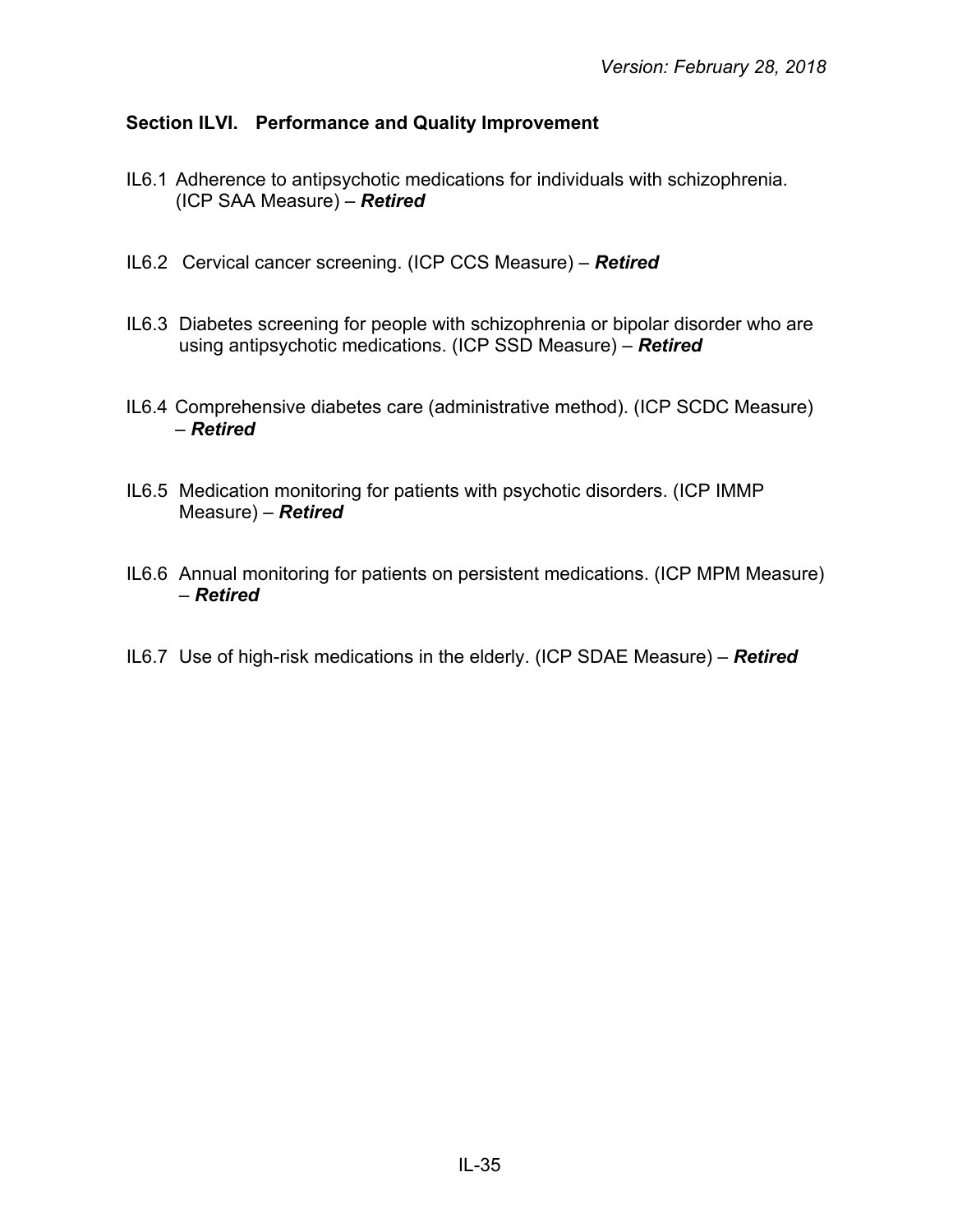## <span id="page-35-0"></span>**Section ILVII. Utilization**

- IL7.1 Coronary artery disease (CAD). (ICP ICAD Measure) *Retired*
- IL7.2 Heart Failure Admission Rate (PQI08). *Retired*
- IL7.3 Unduplicated members receiving HCBS and unduplicated members receiving nursing facility services.

| <b>CONTINUOUS REPORTING</b>        |                                      |          |                            |                                                                                           |  |
|------------------------------------|--------------------------------------|----------|----------------------------|-------------------------------------------------------------------------------------------|--|
| <b>Reporting</b><br><b>Section</b> | <b>Reporting</b><br><b>Frequency</b> | Level    | Reporting<br><b>Period</b> | Due Date                                                                                  |  |
| IL7. Utilization                   | Annually                             | Contract | <b>Calendar Year</b>       | By the end of the<br>fourth month<br>following the last<br>day of the reporting<br>period |  |

| <b>Element</b><br><b>Letter</b> | <b>Element Name</b>                                    | <b>Definition</b>                                                                                                                                                                                        | <b>Allowable</b><br><b>Values</b>              |
|---------------------------------|--------------------------------------------------------|----------------------------------------------------------------------------------------------------------------------------------------------------------------------------------------------------------|------------------------------------------------|
| A.                              | Total number of<br>members.                            | Total number of<br>members that were<br>continuously enrolled<br>for six months during<br>the reporting period.                                                                                          | Field Type: Numeric                            |
| <b>B.</b>                       | Total number of<br>eligible members<br>receiving HCBS. | Of the total reported in<br>A, the number of<br>eligible members<br>receiving HCBS during<br>the reporting period<br>who did not receive<br>nursing facility services<br>during the reporting<br>period. | Field Type: Numeric<br>Note: Is a subset of A. |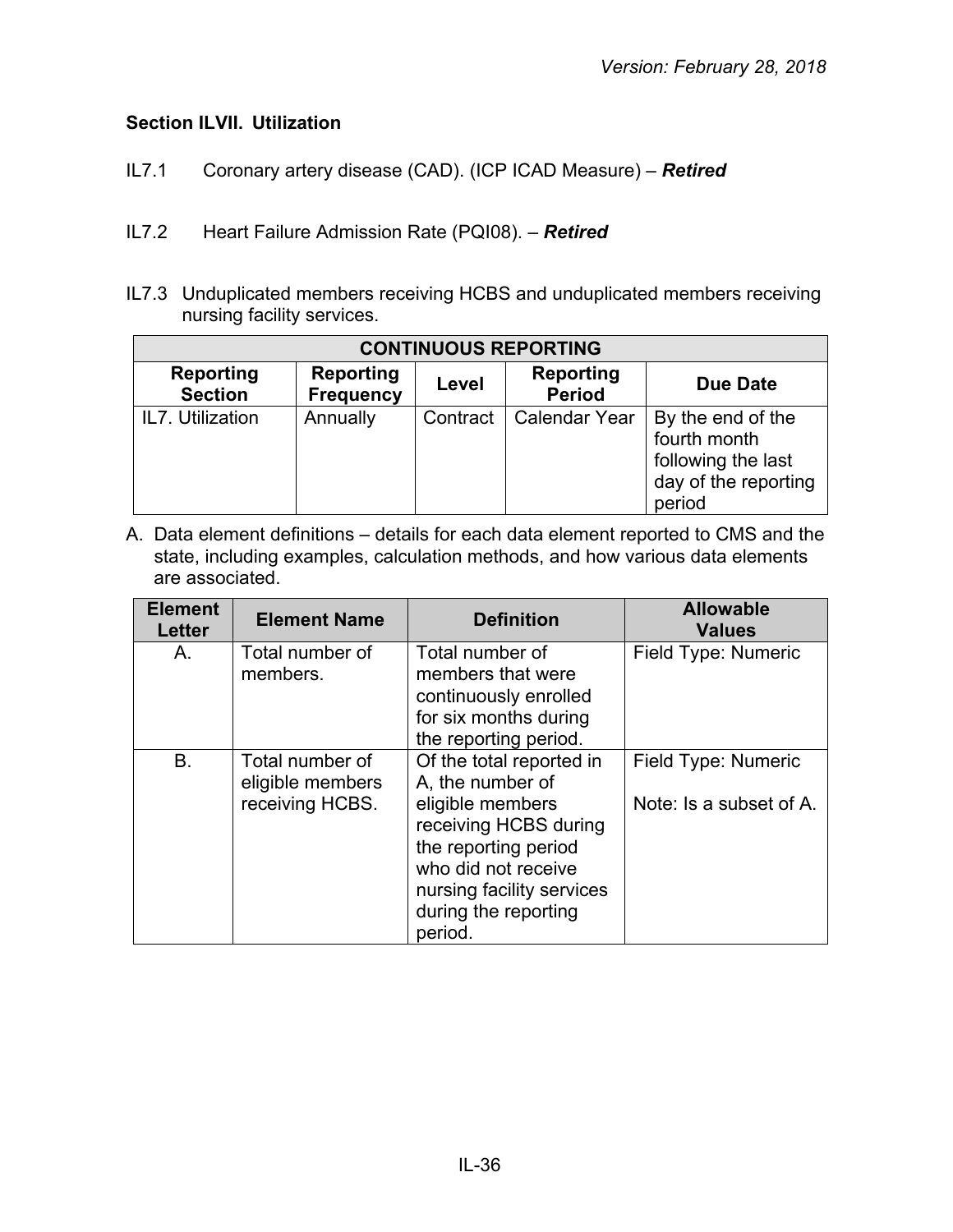| <b>Element</b><br><b>Letter</b> | <b>Element Name</b>                                      | <b>Definition</b>                                                                                                                    | <b>Allowable</b><br><b>Values</b>              |
|---------------------------------|----------------------------------------------------------|--------------------------------------------------------------------------------------------------------------------------------------|------------------------------------------------|
| C.                              | Total number of<br>eligible members<br>receiving nursing | Of the total reported in<br>A, the number of<br>eligible members                                                                     | Field Type: Numeric<br>Note: Is a subset of A. |
|                                 | facility services.                                       | receiving nursing facility<br>services during the<br>reporting period who<br>did not receive HCBS<br>during the reporting<br>period. |                                                |
| D.                              | Total number of<br>eligible members                      | Of the total reported in<br>A, the number of                                                                                         | Field Type: Numeric                            |
|                                 | receiving both                                           | eligible members                                                                                                                     | Note: Is a subset of A.                        |
|                                 | <b>HCBS</b> and nursing<br>facility services             | receiving both HCBS<br>and nursing facility                                                                                          |                                                |
|                                 | during the                                               | services during the                                                                                                                  |                                                |
|                                 | reporting period.                                        | reporting period.                                                                                                                    |                                                |

- B. QA checks/Thresholds procedures used by CMS and the state to establish benchmarks in order to identify outliers or data that are potentially erroneous.
	- CMS and the state will perform an outlier analysis.
	- As data are received from MMPs over time, CMS and the state will apply threshold checks.
- C. Edits and Validation checks validation checks that should be performed by each MMP prior to data submission.
	- Confirm those data elements listed above as subsets of other elements.
	- MMPs should validate that data elements B, C, and D are less than or equal to data element A.
	- All data elements should be positive values.
- D. Analysis how CMS and the state will evaluate reported data, as well as how other data sources may be monitored. CMS and the state will use enrollment data and will evaluate the following:
	- The percentage of members receiving HCBS during the reporting period who did not receive nursing facility services during the reporting period.
	- The percentage of members receiving nursing facility services during the reporting period who did not receive HCBS during the reporting period.
	- The percentage of members receiving both HCBS and nursing facility services during the reporting period.
- E. Notes additional clarifications to a reporting section. This section incorporates previously answered frequently asked questions.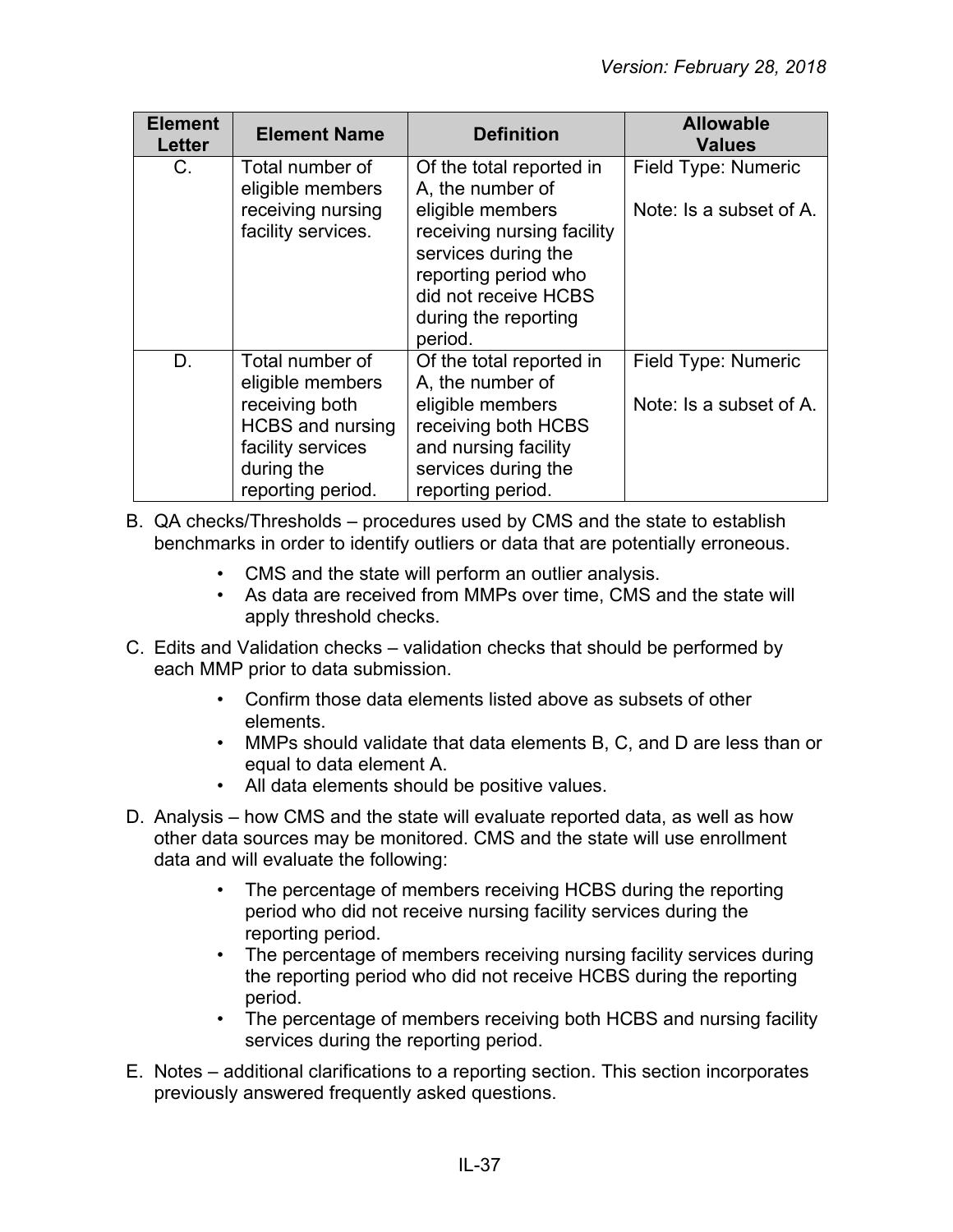- MMPs should include all members regardless of whether the member was enrolled through passive enrollment or opt-in enrollment. Medicaid-only members should not be included.
- MMPs should include all members who meet the criteria outlined in data element A and who were continuously enrolled for 6 months during the reporting period, regardless of whether they are disenrolled as of the end of the reporting period (i.e., include all members regardless of whether they are currently enrolled or disenrolled as of the last day of the reporting period).
- For data element A, members must be continuously enrolled for six months during the reporting period, with no gaps in enrollment, to be included in this measure.
- Members receiving HCBS should only be counted for data element B (unduplicated). Members receiving nursing facility services should only be counted for data element C (unduplicated). Members receiving both HCBS and nursing facility services should only be counted for data element D (unduplicated). Data elements B, C and D are mutually exclusive.
- Include members who were receiving HCBS or nursing facility services for any length of time during the reporting period.
- HCBS refers to Home and Community Based Services.
- Members are classified as in an HCBS waiver or nursing facility in accordance with the rate cell definitions provided in the IL three-way contract. For the purposes of this measure, all Waiver and Waiver Plus rate cell members would be classified as in an HCBS waiver. All members using nursing facility services, including either skilled or custodial services, would be classified as nursing facility users.
- F. Data Submission how MMPs will submit data collected to CMS and the state.
	- MMPs will submit data collected for this measure in the above specified format through a secure data collection site established by CMS. This site can be accessed at the following web address: [https://Financial-Alignment-Initiative.NORC.org.](https://financial-alignment-initiative.norc.org/)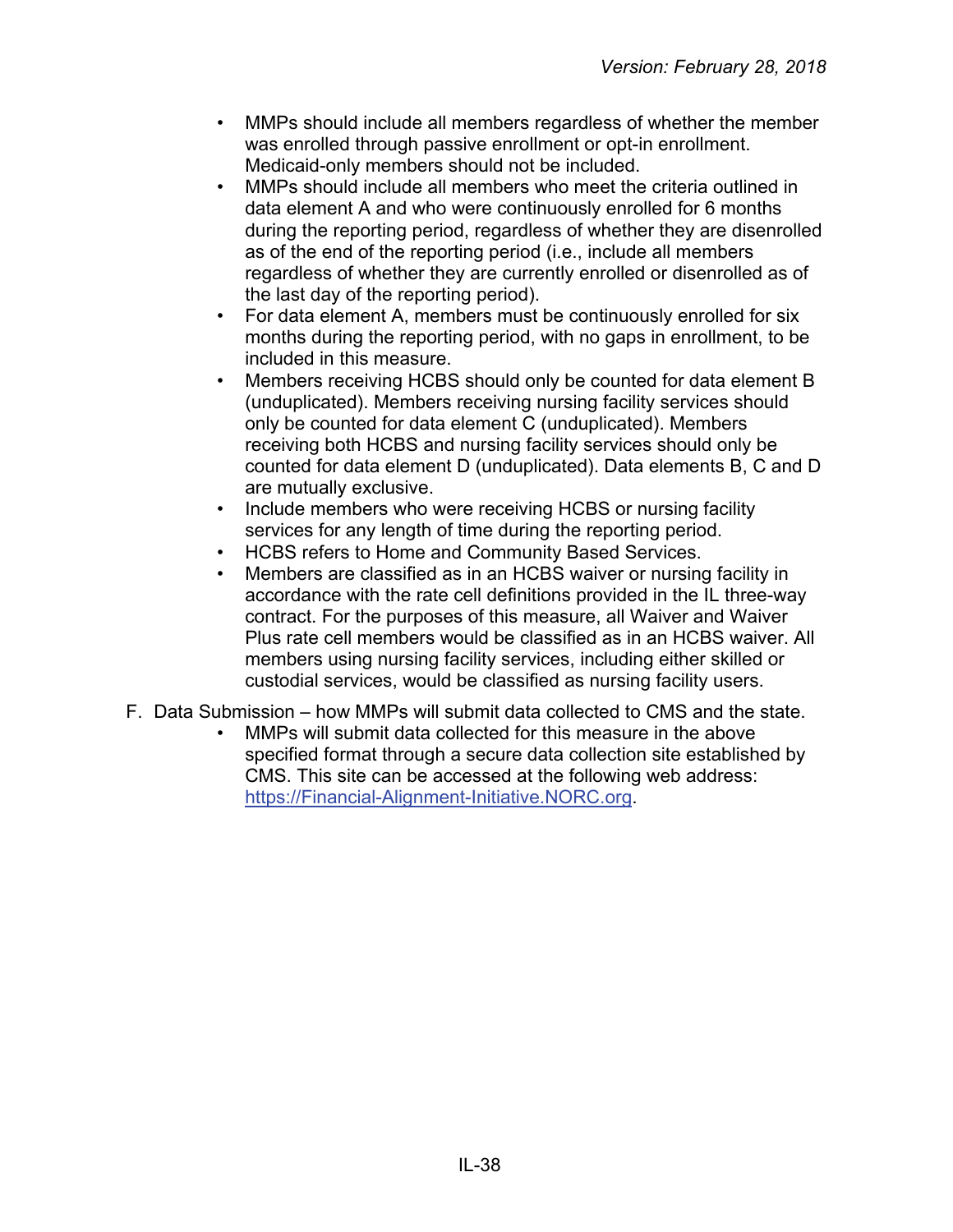IL7.4 Average length of receipt in HCBS.

| <b>CONTINUOUS REPORTING</b> |                                      |          |                                   |                                                                                        |  |  |
|-----------------------------|--------------------------------------|----------|-----------------------------------|----------------------------------------------------------------------------------------|--|--|
| Reporting<br><b>Section</b> | <b>Reporting</b><br><b>Frequency</b> | Level    | <b>Reporting</b><br><b>Period</b> | Due Date                                                                               |  |  |
| IL7. Utilization            | Annually                             | Contract | <b>Calendar Year</b>              | By the end of the<br>fourth month following<br>the last day of the<br>reporting period |  |  |

| <b>Element</b><br><b>Letter</b> | <b>Element Name</b>                                       | <b>Definition</b>                                                                                                     | <b>Allowable</b><br><b>Values</b> |
|---------------------------------|-----------------------------------------------------------|-----------------------------------------------------------------------------------------------------------------------|-----------------------------------|
| A.                              | Total number of<br>members receiving<br>HCBS.             | Total number of<br>members receiving<br>HCBS during the<br>reporting period.                                          | Field Type: Numeric               |
| <b>B.</b>                       | Total number of days<br>members were<br>enrolled in HCBS. | Of the total reported in<br>A, the number of days<br>members were enrolled<br>in HCBS during the<br>reporting period. | Field Type: Numeric               |

- B. QA Checks/Thresholds procedures used by CMS and the state to establish benchmarks in order to identify outliers or data that are potentially erroneous.
	- CMS and the state will perform an outlier analysis.
	- As data are received from MMPs over time, CMS and the state will apply threshold checks.
- C. Edits and Validation checks validation checks that should be performed by each MMP prior to data submission.
	- All data elements should be positive values.
- D. Analysis how CMS and the state will evaluate reported data, as well as how other data sources may be monitored.
	- CMS and the state will evaluate the number of days members were enrolled in HCBS during the reporting period.
- E. Notes additional clarifications to a reporting section. This section incorporates previously answered frequently asked questions.
	- MMPs should include all members regardless of whether the member was enrolled through passive enrollment or opt-in enrollment. Medicaid-only members should not be included.
	- MMPs should include all members who meet the criteria outlined in data element A, regardless if they are disenrolled as of the end of the